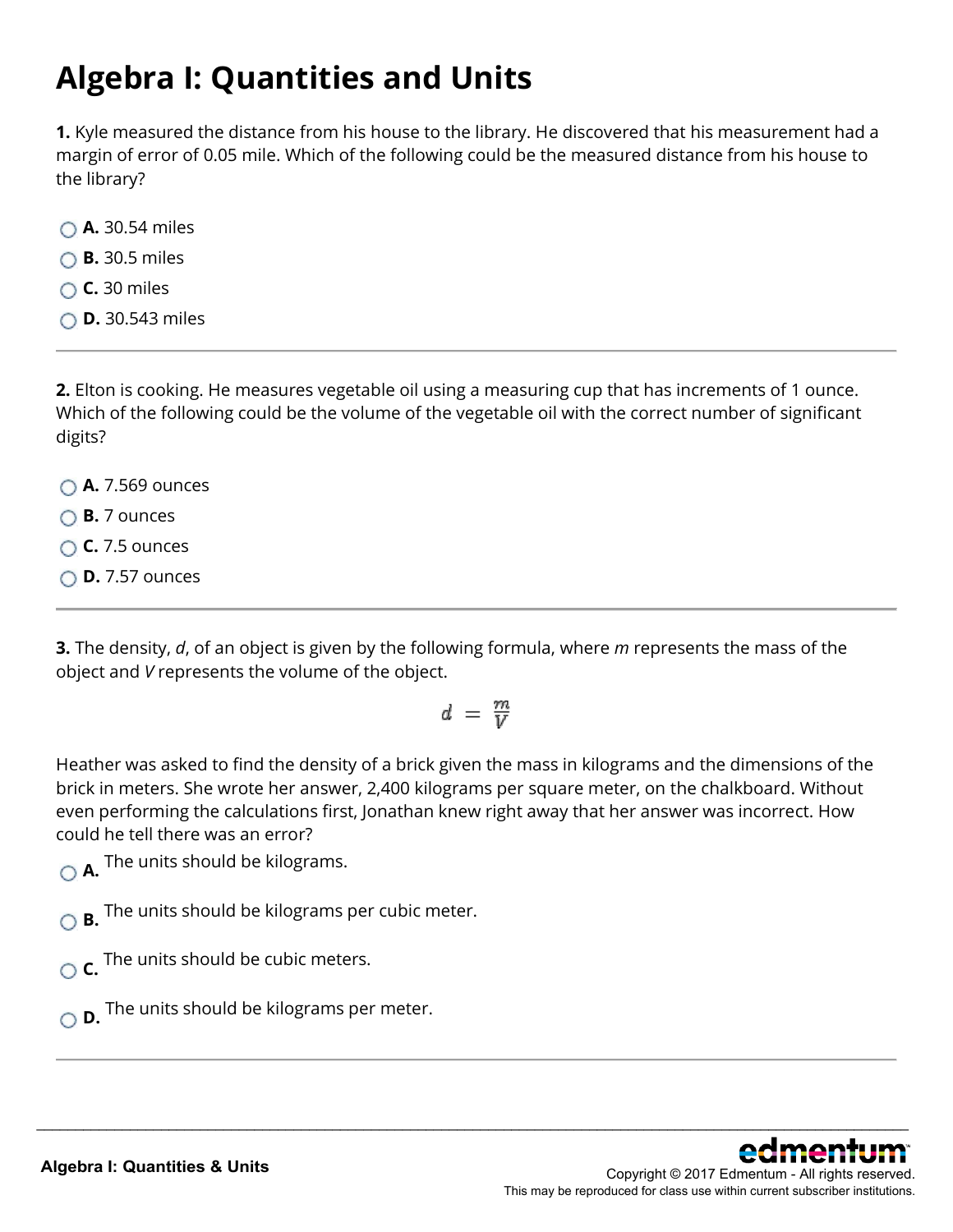**4.** A communications company that provides cable, Internet, and phone services, wants to measure its overall customer satisfaction of its services. Which measure provides the best information to the company?

- **A.** complaints per service
- **B.** complaints per customer per service
- **C.** complaints per year
- **D.** complaints per year per customer

**5.** Kelly's recipe calls for 12 ounces of chicken. Her scale only measures in grams. Which of the following shows the number of grams of chicken, with the correct significant digits, that Kelly needs to include in her recipe in order to have 12 ounces? (1 ounce = 28.3495 grams)

|  | $\bigcirc$ A. 339.6 |
|--|---------------------|
|  | $\bigcirc$ B. 341   |
|  | $\circ$ C. 340.194  |
|  | $\circ$ D. 340      |

**6.** Each day, Karen makes 38 loaves of bread at the bakery where she works. Each loaf of bread requires 5 cups of flour. One pound of flour is equivalent to about 4 cups of flour.

About how many pounds of flour does Karen need in order to make the loaves of bread?

**A.** 760 **B.** 38 **C.** 190 **D.** 47.5

**7.** In January, Melissa spent 25 minutes on her cell phone each day. If her monthly bill for the 31 days was \$108.50, how much money does she pay per minute?

\_\_\_\_\_\_\_\_\_\_\_\_\_\_\_\_\_\_\_\_\_\_\_\_\_\_\_\_\_\_\_\_\_\_\_\_\_\_\_\_\_\_\_\_\_\_\_\_\_\_\_\_\_\_\_\_\_\_\_\_\_\_\_\_\_\_\_\_\_\_\_\_\_\_\_\_\_\_\_\_\_\_\_\_\_\_\_\_\_\_\_\_\_\_\_\_\_\_\_\_\_\_\_\_\_\_\_\_\_\_\_\_

**A.** \$0.14 **B.** \$4.34

 $\circ$  **C.** \$0.25

**D.** \$3.50

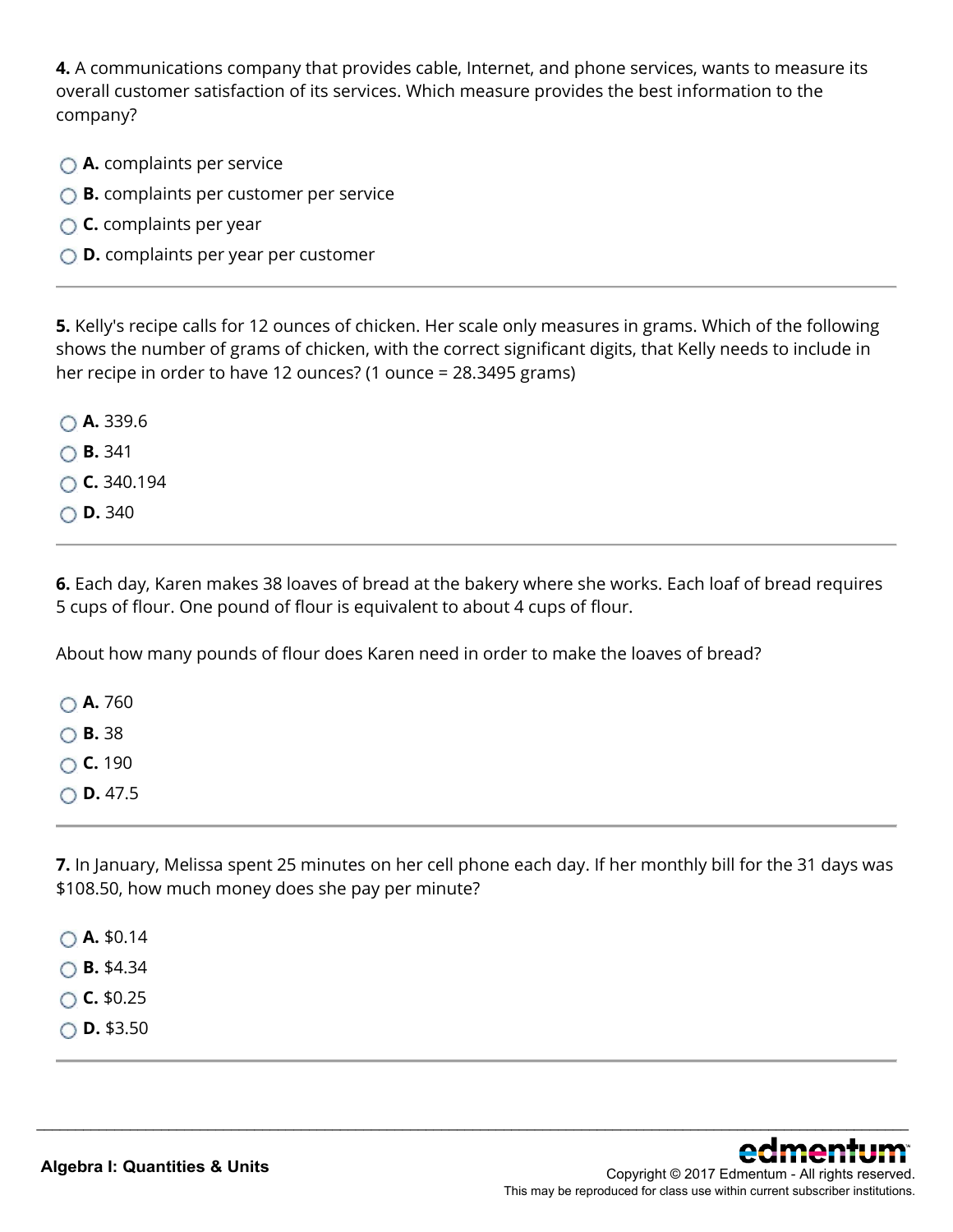**8.** A website displayed the following formula for the volume of a cone.

$$
V = \frac{1}{3}\pi rh
$$

James had never seen this formula before, but he knew there must be a typographical error in this formula. How could he tell there was an error?

**A.** The calculated volume would be in square units instead of cubic units.

**B.** The calculated volume would be in linear units instead of cubic units.

**C.** The calculated volume would be in square units instead of linear units.

**D.** The calculated volume would be in cubic units instead of square units.

**9.** The luminosity of a star can be calculated by using the following equation.

$$
L = 4\pi r^2 \sigma t^4
$$

In the luminosity equation,  $L$  represents the luminosity in watts, represents the radius of the star in meters,  $\sigma$  represents a constant equal to 5.67  $\times$  10<sup>-8</sup> Wm<sup>-2</sup>K<sup>-4</sup>, and trepresents the surface temperature in Kelvins.

\_\_\_\_\_\_\_\_\_\_\_\_\_\_\_\_\_\_\_\_\_\_\_\_\_\_\_\_\_\_\_\_\_\_\_\_\_\_\_\_\_\_\_\_\_\_\_\_\_\_\_\_\_\_\_\_\_\_\_\_\_\_\_\_\_\_\_\_\_\_\_\_\_\_\_\_\_\_\_\_\_\_\_\_\_\_\_\_\_\_\_\_\_\_\_\_\_\_\_\_\_\_\_\_\_\_\_\_\_\_\_\_

What is the approximate radius of a star with a luminosity equal to 2.532  $\times$  10<sup>21</sup> W and a surface temperature of 3,000 K? (Use  $\pi$  = 3.14)

 $\bigcirc$  **A.** 4.5927  $\times$  10<sup>6</sup> m  $\bigcirc$  **B.** 5.76843  $\times$  10<sup>7</sup> m  $\circ$  **c.** 6.62526  $\times$  10<sup>6</sup> m  $\bigcirc$  **D.** 4.38941  $\times$  10<sup>13</sup> m

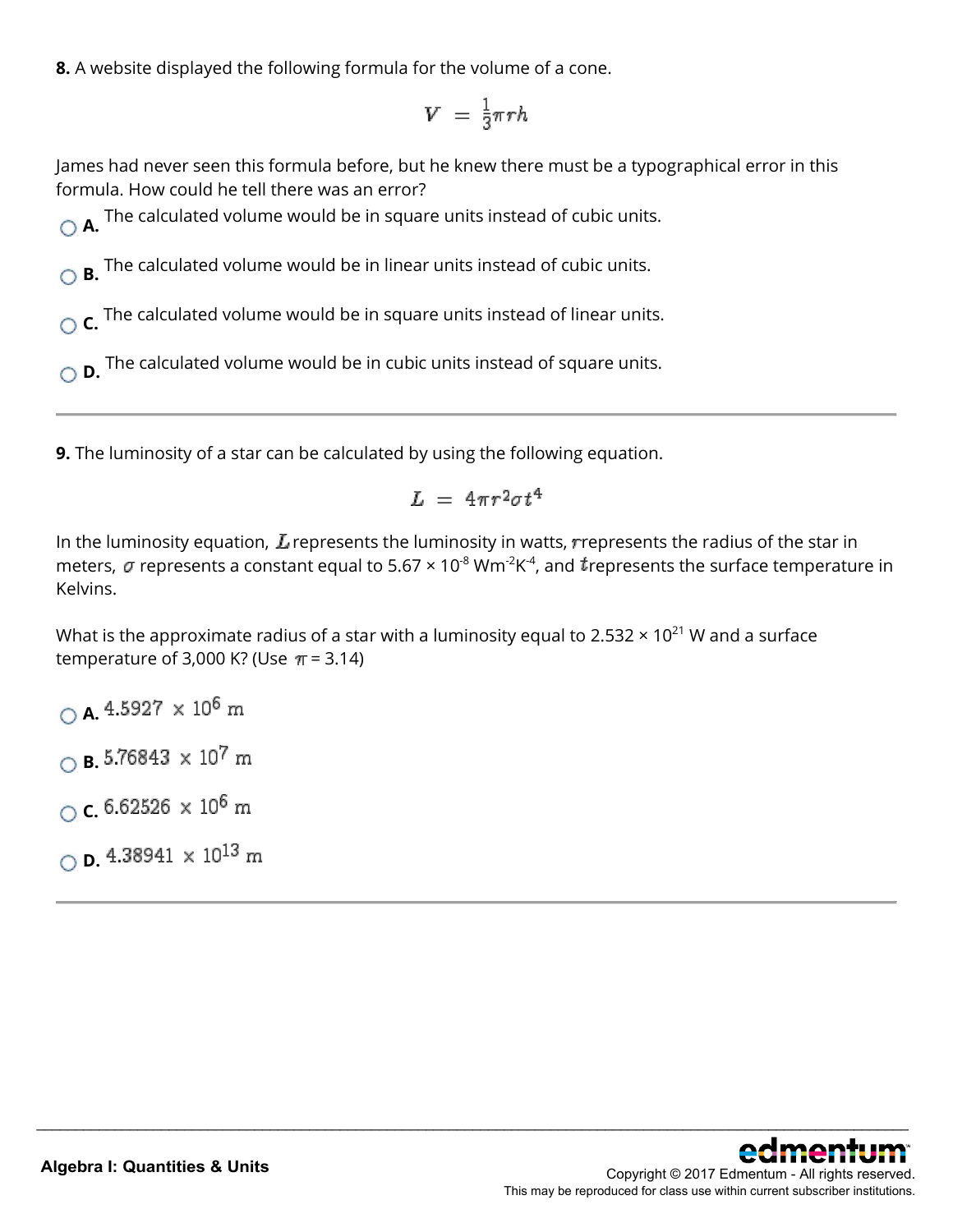**10.** Kinetic energy is the energy of a moving object. The kinetic energy of an object can be found by using the following formula, where represents the mass of the object in kilograms and represents the velocity of the object in meters per second.

$$
\text{E}_\text{k}\,=\,\frac{1}{2}m\textit{v}^2
$$

\_\_\_\_\_\_\_\_\_\_\_\_\_\_\_\_\_\_\_\_\_\_\_\_\_\_\_\_\_\_\_\_\_\_\_\_\_\_\_\_\_\_\_\_\_\_\_\_\_\_\_\_\_\_\_\_\_\_\_\_\_\_\_\_\_\_\_\_\_\_\_\_\_\_\_\_\_\_\_\_\_\_\_\_\_\_\_\_\_\_\_\_\_\_\_\_\_\_\_\_\_\_\_\_\_\_\_\_\_\_\_\_

What is the kinetic energy of a 50 kg mass traveling at 22 meters per second?

\n- ○ A. 12,100 
$$
\frac{\text{kg} \cdot \text{m}^2}{\text{s}^2}
$$
\n- ○ B. 572  $\frac{\text{kg} \cdot \text{m}}{\text{s}}$
\n- ○ C. 550  $\frac{\text{kg} \cdot \text{m}}{\text{s}}$
\n- ○ D. 24,200  $\frac{\text{kg} \cdot \text{m}^2}{\text{s}^2}$
\n

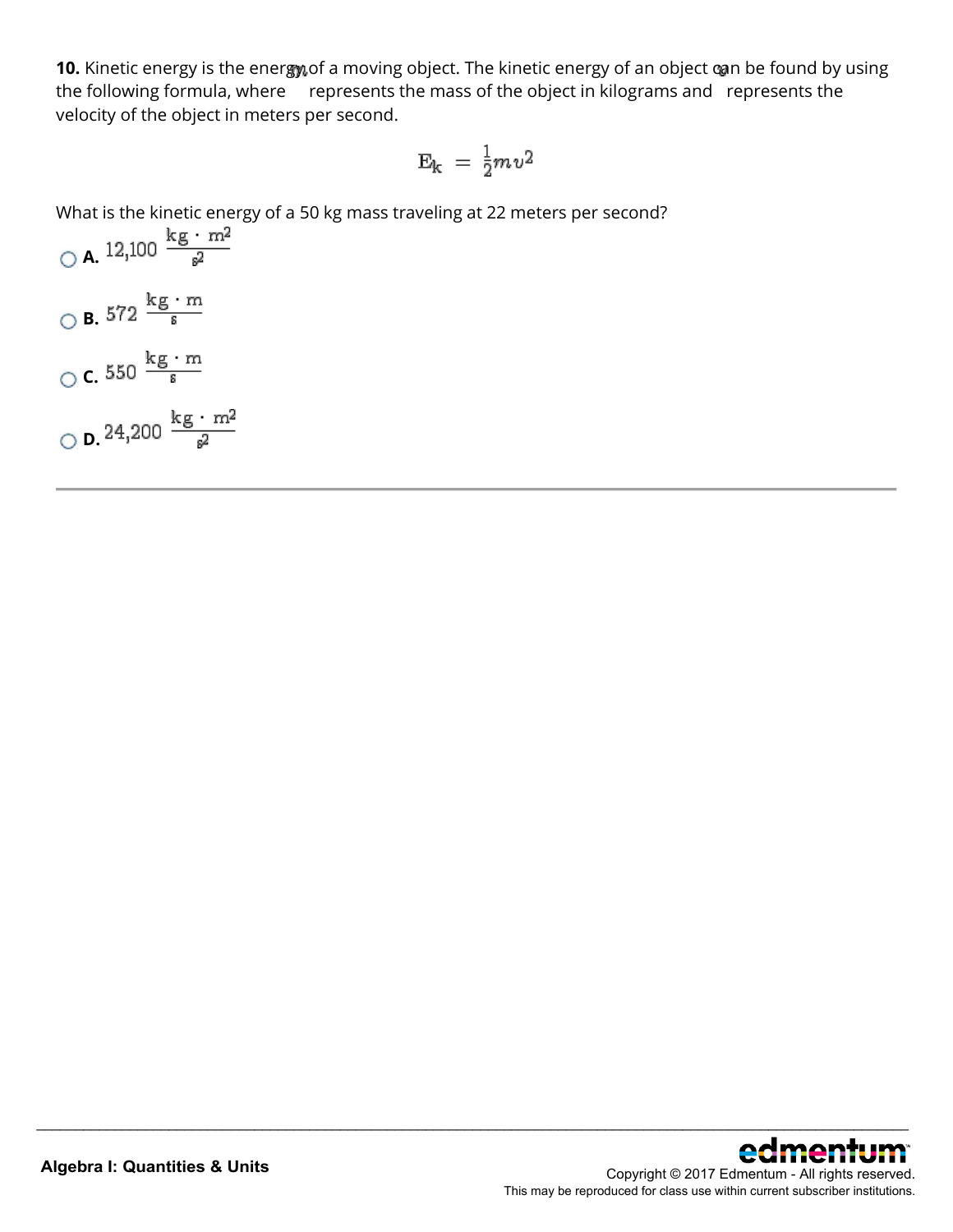## **Answers: Quantities & Units**

1. B

- 2. C
- 3. B
- 4. C
- 5. D
- 6. D
- 7. A
- 8. A
- 9. C
- 10. A

# **Explanations**

1. The margin of error is one-half the value of the last significant place.

Since Kyle had a margin of error of 0.05, the last significant digit in his measurement will be in the tenths place, as shown below.

$$
\frac{1}{2} \times \frac{1}{10} = 0.05
$$

Therefore, **30.5 miles** could be the measured distance from his house to the library.

2. Significant digits include all digits that are known for certain plus the last digit, which contains some uncertainty.

Since Elton's measuring cup has 1-ounce increments, he can know for certain the digits up to the ones place, plus the last digit in the tenths place, which will be an estimate.

Therefore, the measurement of the volume of vegetable oil will have two significant digits, with the last digit in the tenths place.

Thus, **7.5 ounces** could be the volume of the vegetable oil.

3. The volume of the brick is equal to the product of the length, width, and height of the brick.

$$
d = \frac{m \text{ kilograms}}{(l \text{ meters})(w \text{ meters})(h \text{ meters})}
$$

$$
= \frac{m \text{ kilograms}}{(lwh) \text{ cubic meters}}
$$

$$
= \left(\frac{m}{lwh}\right) \frac{\text{kilograms}}{\text{cubic meter}}
$$

\_\_\_\_\_\_\_\_\_\_\_\_\_\_\_\_\_\_\_\_\_\_\_\_\_\_\_\_\_\_\_\_\_\_\_\_\_\_\_\_\_\_\_\_\_\_\_\_\_\_\_\_\_\_\_\_\_\_\_\_\_\_\_\_\_\_\_\_\_\_\_\_\_\_\_\_\_\_\_\_\_\_\_\_\_\_\_\_\_\_\_\_\_\_\_\_\_\_\_\_\_\_\_\_\_\_\_\_\_\_\_\_

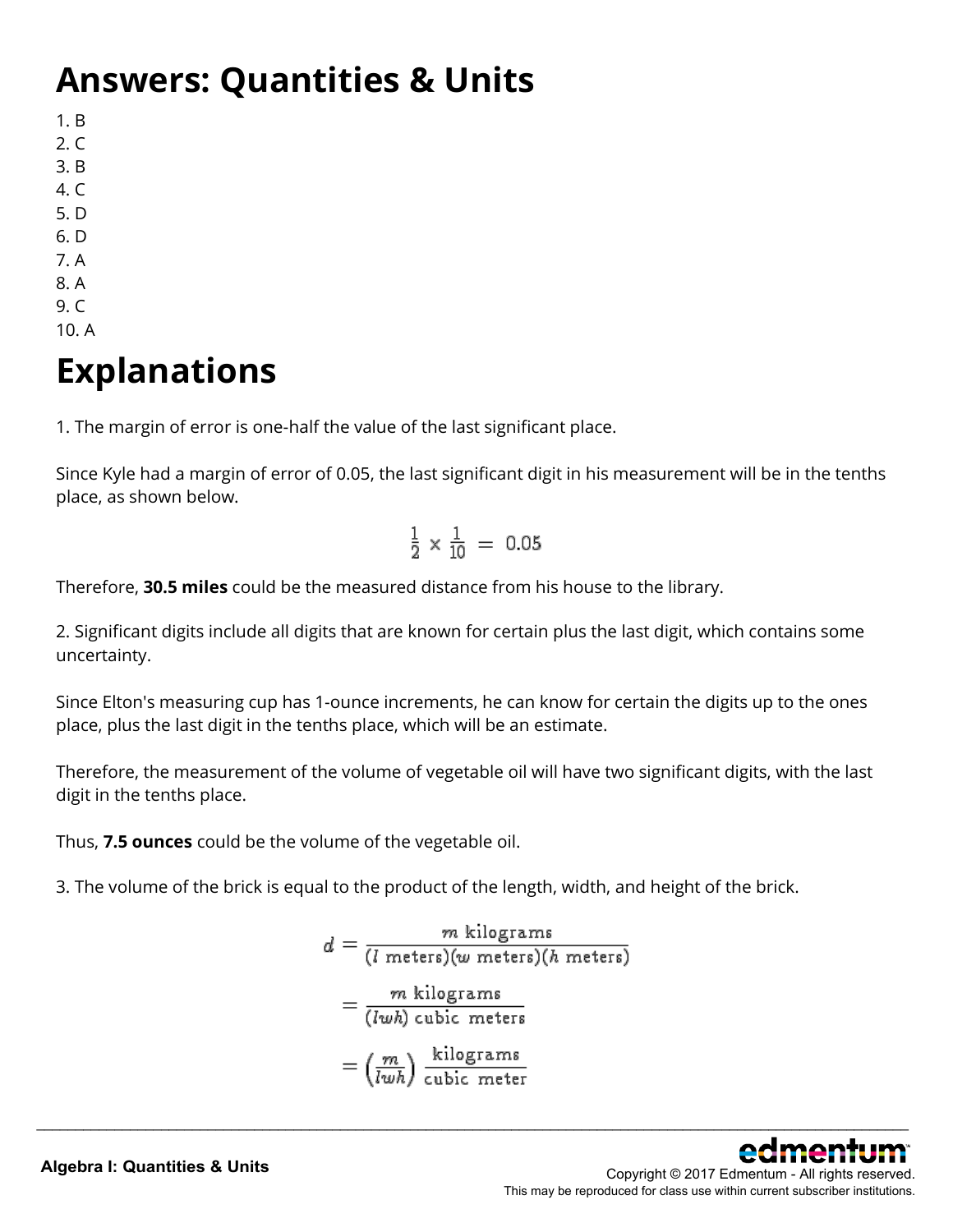Therefore, Jonathan could tell there was an error because **the units should be kilograms per cubic meter**.

4. To determine overall customer satisfaction, the best measure is **complaints per year**.

The other measures provide more detailed information that is not necessary for determining overall customer satisfaction.

5. The rules for significant digits are:

- 1. Non-zero digits are always significant.
- 2. Zeroes to the left of another digit are NOT significant.
- 3. Zeroes between non-zero digits are always significant.
- 4. Zeroes at the end of a number and to the right of a decimal point are always significant.
- 5. Zeroes at the end of a number, but to the left of a decimal point are NOT significant.

When multiplying or dividing with significant digits, the answer will have the same number of significant digits as the number with the LEAST significant digits.

$$
12\; \text{ounces} \times 28.3495 \;\frac{\text{grams}}{\text{ounce}}\;=\;340.194 \;\text{grams}
$$

The number of grams, 28.3495, in an ounce has six significant digits. The number of ounces of chicken, 12, has two significant digits.

Therefore, 340.194 rounded to two significant digits is **340** grams.

6. First, calculate the total number of cups of flour needed to make the 38 loaves.

$$
\frac{1 \log f}{5 \text{ cups}} = \frac{38 \log \text{ves}}{x}
$$

$$
x = \frac{190 \text{ (loaves } \cdot \text{ cups)}}{1 \log \text{tons}}
$$

$$
x = 190 \text{ cups}
$$

Next, find the weight of the flour.

$$
\frac{\frac{1 \text{ pound}}{4 \text{ cups}}}{\frac{190 \text{ cups}}{4 \text{ cups}}} = \frac{y}{190 \text{ cups}}
$$
\n
$$
\frac{190 \text{ (pound} \cdot \text{ cups})}{4 \text{ cups}} = y
$$
\n
$$
47.5 \text{ pounds} = y
$$

\_\_\_\_\_\_\_\_\_\_\_\_\_\_\_\_\_\_\_\_\_\_\_\_\_\_\_\_\_\_\_\_\_\_\_\_\_\_\_\_\_\_\_\_\_\_\_\_\_\_\_\_\_\_\_\_\_\_\_\_\_\_\_\_\_\_\_\_\_\_\_\_\_\_\_\_\_\_\_\_\_\_\_\_\_\_\_\_\_\_\_\_\_\_\_\_\_\_\_\_\_\_\_\_\_\_\_\_\_\_\_\_

Therefore, Karen needs **47.5** pounds of flour.

7. First, calculate the total number of minutes Melissa spent on her cell phone in January.

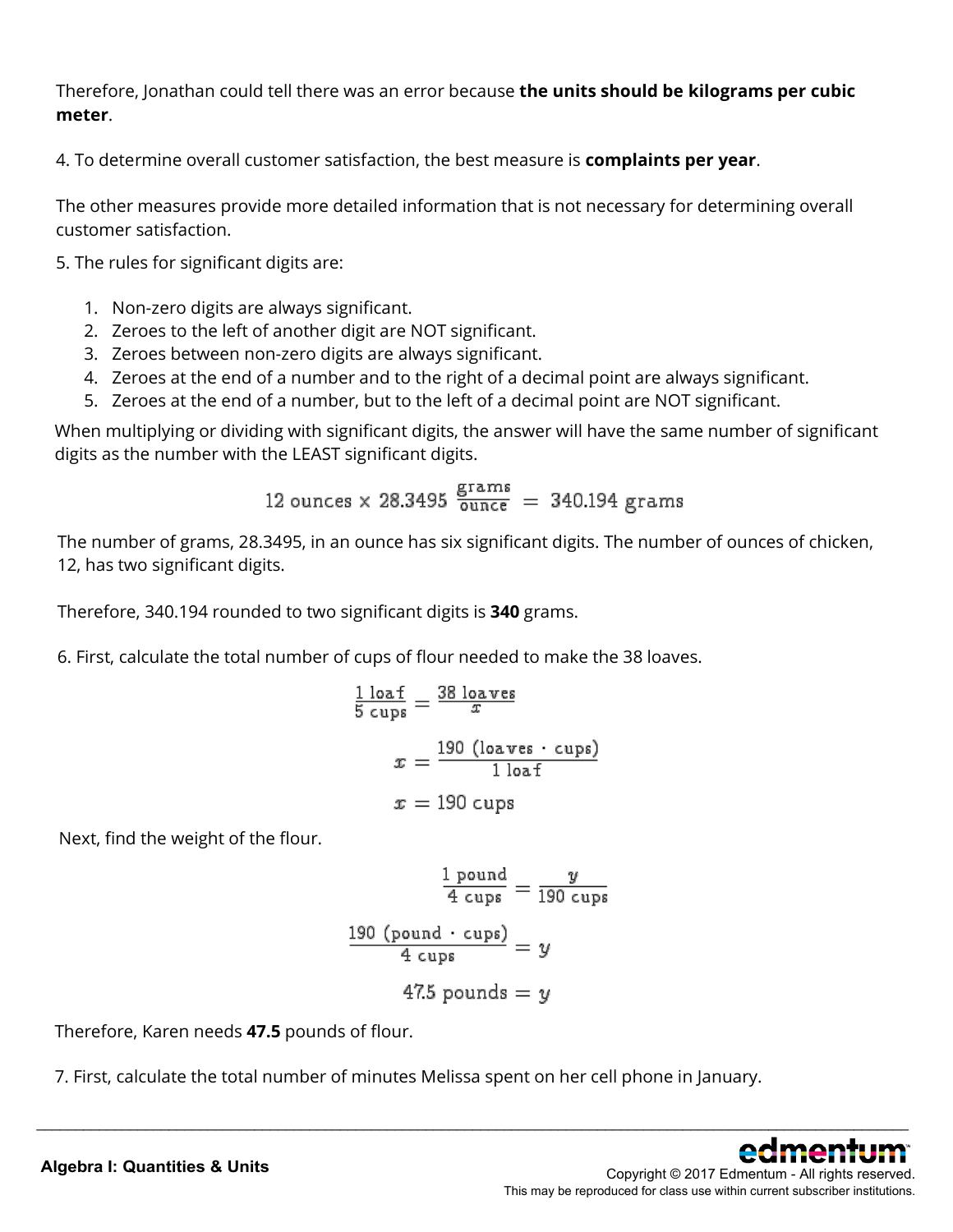$$
\frac{25 \text{ minutes}}{1 \text{ day}} \times 31 \text{ days} = 775 \text{ minutes}
$$

Next, calculate her cost per minute.

$$
\frac{\$108.50}{775 \text{ minutes}} = \$0.14 \text{ per minute}
$$

Therefore, Melissa pays **\$0.14** per minute.

8. The volume of a solid is measured in cubic units.

With the way the formula is written, the calculated volume of the cone would be in square units.

$$
V = \frac{1}{3}\pi(r \text{ units})(h \text{ units})
$$

$$
= \left(\frac{1}{3}\pi rh\right) \text{square units}
$$

Therefore, James could tell there was an error because **the calculated volume would be in square units instead of cubic units**.

9. Substitute the values given for  $\pi$ ,  $L$ ,  $\sigma$ , and  $t$  into the equation, and solve for  $r$ .

$$
L = 4\pi r^2 \sigma t^4
$$
  
\n2.532 × 10<sup>21</sup> W = 4(3.14)r<sup>2</sup> (5.67 × 10<sup>-8</sup>  $\frac{W}{m^2 K^4}$ )(3,000 K)<sup>4</sup>  
\n2.532 × 10<sup>21</sup> W = 12.56r<sup>2</sup> (5.67 × 10<sup>-8</sup>  $\frac{W}{m^2 K^4}$ )(8.1 × 10<sup>13</sup> K<sup>4</sup>)  
\n2.532 × 10<sup>21</sup> W = 12.56r<sup>2</sup> (4.5927 × 10<sup>6</sup>  $\frac{W}{m^2}$ )  
\n2.532 × 10<sup>21</sup> W = (5.76843 × 10<sup>7</sup>  $\frac{W}{m^2}$ )r<sup>2</sup>  
\n2.532 × 10<sup>21</sup> W  
\n4.38941 × 10<sup>13</sup> m<sup>2</sup> = r<sup>2</sup>  
\n6.62526 × 10<sup>6</sup> m = r

Therefore, the approximate radius of the star is **6.62526 × 106 m**.

10. Substitute the given values for the mass and the velocity into the kinetic energy formula.

\_\_\_\_\_\_\_\_\_\_\_\_\_\_\_\_\_\_\_\_\_\_\_\_\_\_\_\_\_\_\_\_\_\_\_\_\_\_\_\_\_\_\_\_\_\_\_\_\_\_\_\_\_\_\_\_\_\_\_\_\_\_\_\_\_\_\_\_\_\_\_\_\_\_\_\_\_\_\_\_\_\_\_\_\_\_\_\_\_\_\_\_\_\_\_\_\_\_\_\_\_\_\_\_\_\_\_\_\_\_\_\_

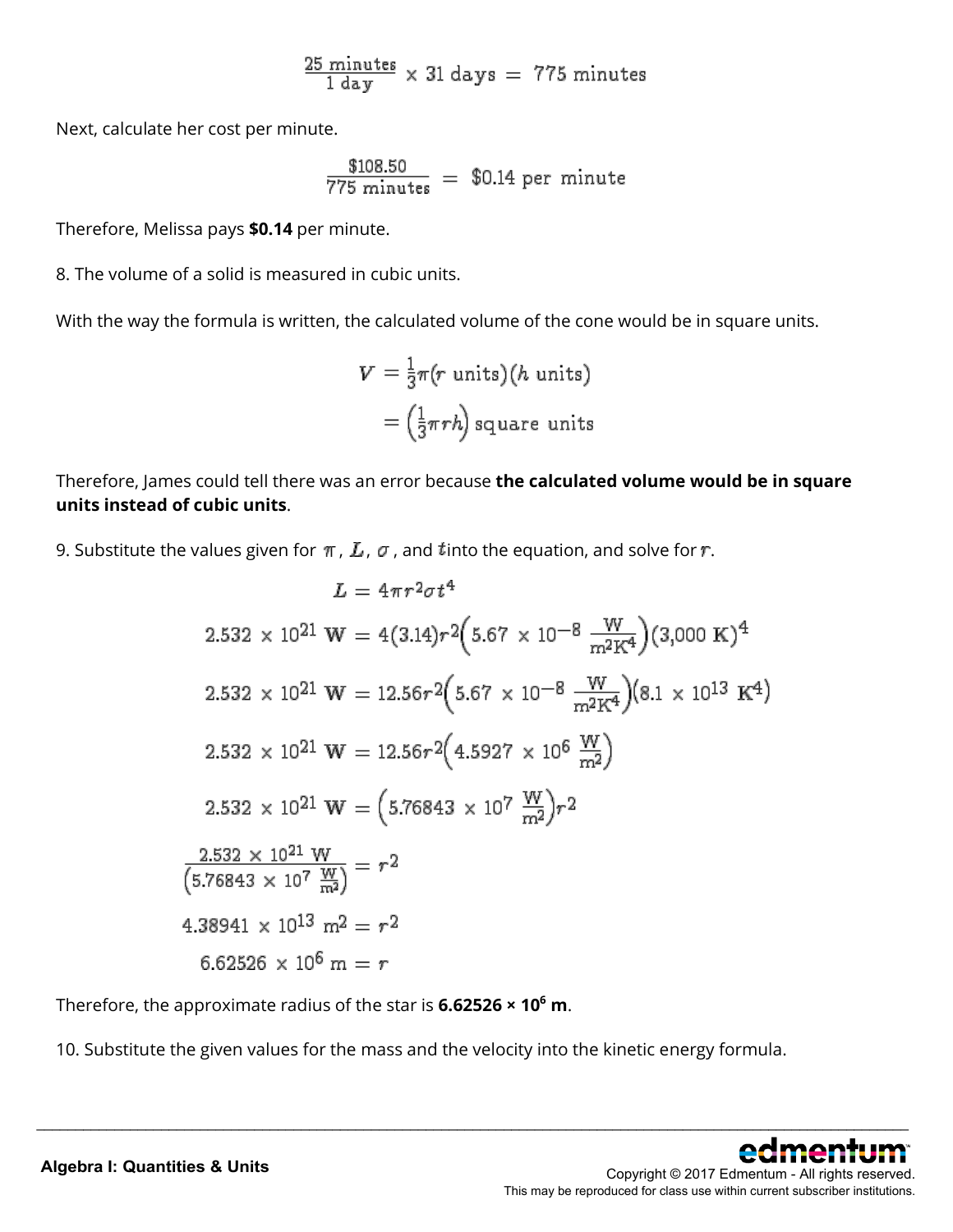$$
E_{k} = \frac{1}{2}mv^{2}
$$
  
=  $\frac{1}{2}(50 \text{ kg})(22 \frac{m}{s})^{2}$   
= 25 kg(484  $\frac{m^{2}}{s^{2}}$ )  
= 12,100  $\frac{\text{kg} \cdot m^{2}}{s^{2}}$ 

\_\_\_\_\_\_\_\_\_\_\_\_\_\_\_\_\_\_\_\_\_\_\_\_\_\_\_\_\_\_\_\_\_\_\_\_\_\_\_\_\_\_\_\_\_\_\_\_\_\_\_\_\_\_\_\_\_\_\_\_\_\_\_\_\_\_\_\_\_\_\_\_\_\_\_\_\_\_\_\_\_\_\_\_\_\_\_\_\_\_\_\_\_\_\_\_\_\_\_\_\_\_\_\_\_\_\_\_\_\_\_\_

So,  $12,100 \frac{\text{kg} \cdot \text{m}^2}{\text{s}^2}$  is the kinetic energy of a 50 kg mass traveling at 22 meters per second.

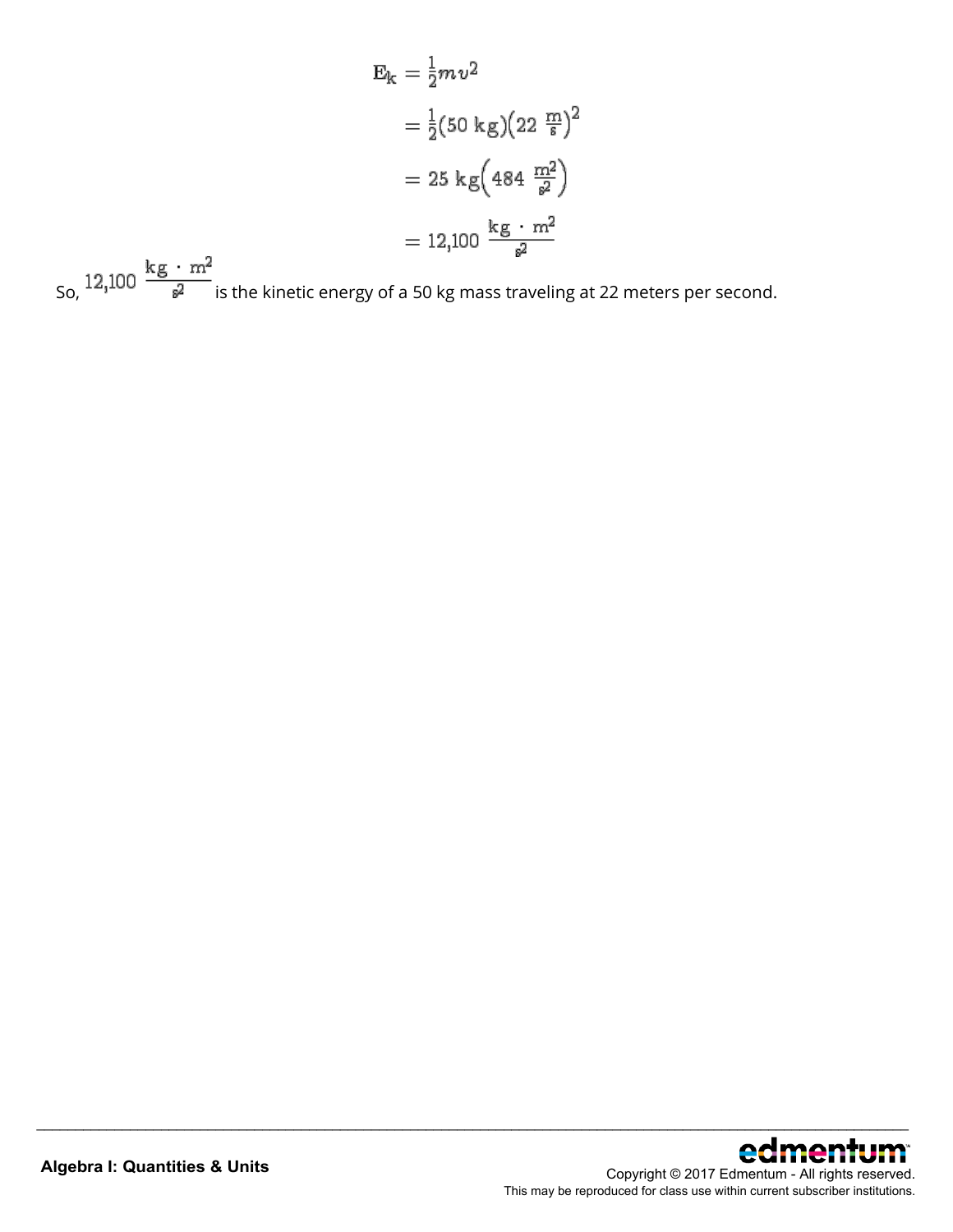# **Algebra I: Create Systems of Equations and Inequalities**

**1.** Tara is thinking of two numbers. The first number is four more than twice the second number. The sum of the two numbers is 15. Which system of equations can be used to determine the first number, *x*, and the second number, *y*?

**A.**  $y = 2 + 4x$ *x* + 15 = *y* **B.**  $x = 15 + 2y$  $x + y = 4$ **C.**  $x = 4 + 2y$  $x + y = 15$ **D.**  $x + 2y = 4$  $x + y = 15$ 

**2.** Peter sold a box of 24 books at a yard sale for a total of \$53.50. He sold the paperback books for \$1.70 each and sold the hardcover books for \$2.97 each. Which system of equations can be used to determine the number of \$1.70 paperback books, *x*, and the number of \$2.97 hardcover books, *y*, that were sold at the yard sale?

\_\_\_\_\_\_\_\_\_\_\_\_\_\_\_\_\_\_\_\_\_\_\_\_\_\_\_\_\_\_\_\_\_\_\_\_\_\_\_\_\_\_\_\_\_\_\_\_\_\_\_\_\_\_\_\_\_\_\_\_\_\_\_\_\_\_\_\_\_\_\_\_\_\_\_\_\_\_\_\_\_\_\_\_\_\_\_\_\_\_\_\_\_\_\_\_\_\_\_\_\_\_\_\_\_\_\_\_\_\_\_\_

**A.** 1.7*x* + 2.97*y* = 53.5  $x + y = 24$ **B.**  $x + y = 53.5$ 2.97*x* - 1.7*y* = 24 **C.**  $1.7x + 2.97y = 24$ *y* = *x* - 53.5  $x + y = 24$ 

**D.** 2.97*y* = -1.7*x* + 53.5

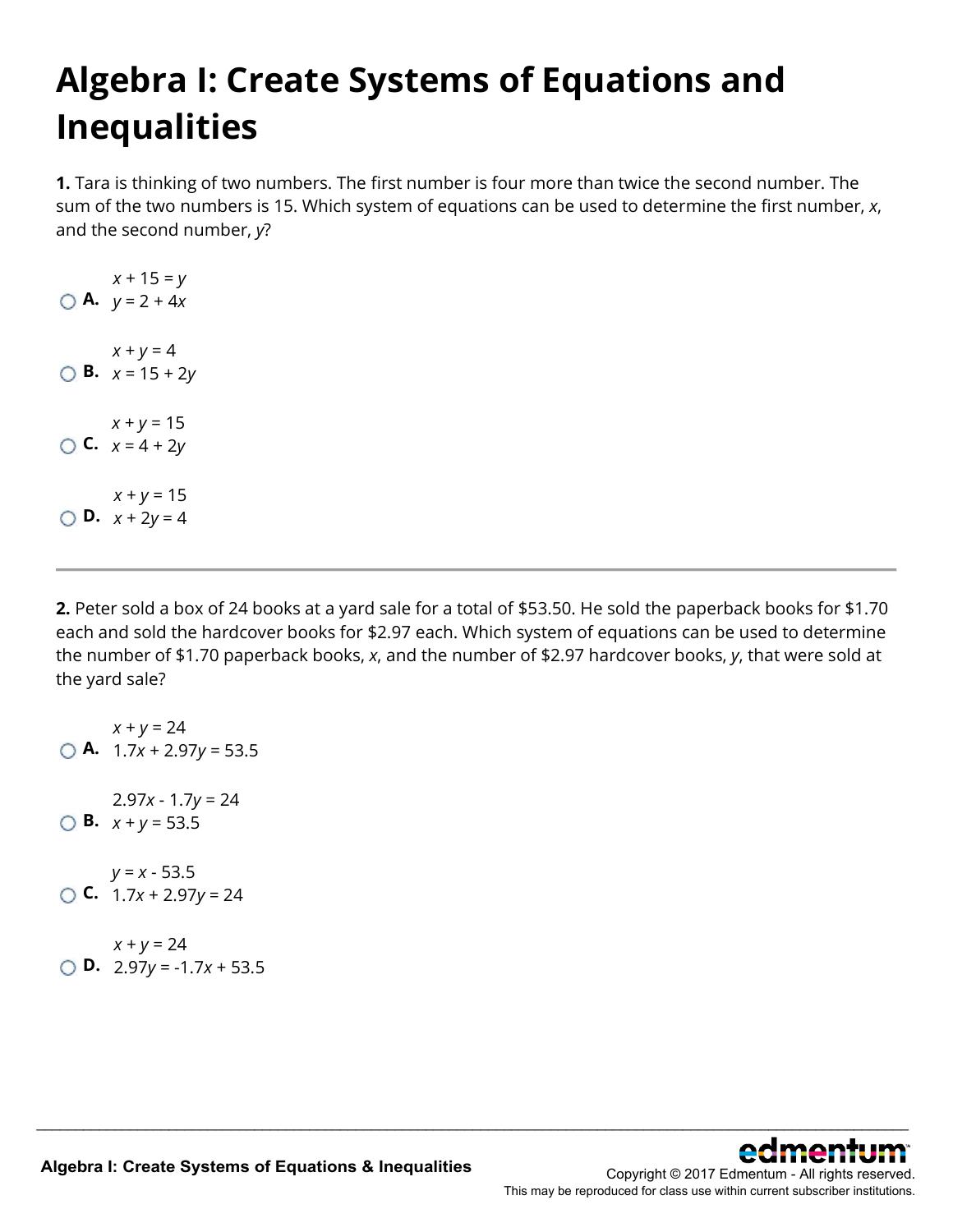**3.** Wayne has a total of 200 Major League Baseball cards from both the American League and the National League. The number of American League cards is 5 more than four times the number of National League cards. Which system of equations can be used to find how many American Leagues cards, *A*, and National League cards, *N*, Wayne has?

**A.**  $N = 4A - 5$  $A + N = 200$ **B.** *A* - 200 = *N*  $A = 4N$ **C.**  $N = 4A + 5$  $A - N = 200$ **D.**  $A = 4N + 5$  $A + N = 200$ 

**4.** Mr. Wilson's class took an exam consisting of multiple choice and fill-in-the-blank questions. It takes Katie 3 minutes to answer a multiple choice question and 4 minutes to answer a fill-in-the-blank question. Katie finished the exam in 160 minutes. It takes Robert 4 minutes to answer a multiple choice question and 6 minutes to answer a fill-in-the-blank question. Robert finished the exam in 230 minutes. Which system of equations below can be used to determine the number of multiple choice and fill-in-theblank questions that were on the exam?

(Let *x* represent the number of multiple choice questions and *y* represent the number of fill-in-the-blank questions.)

\_\_\_\_\_\_\_\_\_\_\_\_\_\_\_\_\_\_\_\_\_\_\_\_\_\_\_\_\_\_\_\_\_\_\_\_\_\_\_\_\_\_\_\_\_\_\_\_\_\_\_\_\_\_\_\_\_\_\_\_\_\_\_\_\_\_\_\_\_\_\_\_\_\_\_\_\_\_\_\_\_\_\_\_\_\_\_\_\_\_\_\_\_\_\_\_\_\_\_\_\_\_\_\_\_\_\_\_\_\_\_\_

**A.**  $4x + 3y = 160$  $6x + 4y = 230$ **B.**  $4y + 6y = 230$  $3x + 4x = 160$ **C.**  $4x + 6y = 160$ 3*x* + 4*y* = 230 **D.**  $4x + 6y = 230$  $3x + 4y = 160$ 

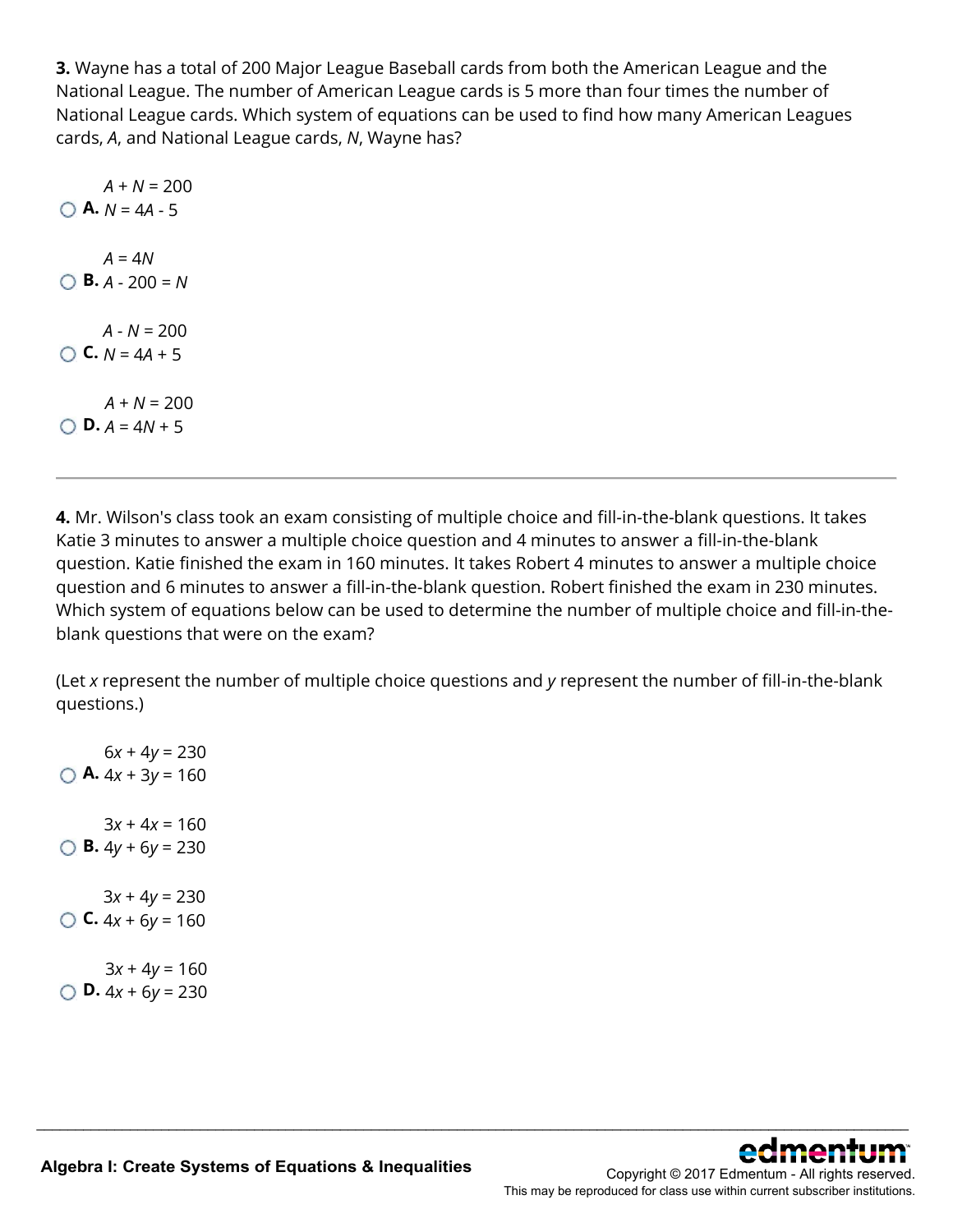**5.** Elizabeth, Shirley, and Sharon are carrying some snacks for a field trip.

Elizabeth has taken 3 packets of nuts, 2 packets of pretzels, and 3 packets of raisin cookies. These snacks cost Elizabeth \$8.65.

Shirley has taken 4 packets of nuts, 2 packets of pretzels, and 1 packet of raisin cookies. These snacks cost Shirley \$10.75.

Sharon has taken 2 packets of nuts, 5 packets of pretzels, and 2 packets of raisin cookies. These snacks cost Elizabeth \$11.57.

Which of the following systems of equations can be used to find the cost of 1 packet of nuts, *n*, 1 packet of pretzels, *p*, and 1 packet of raisin cookies, *s*?

\_\_\_\_\_\_\_\_\_\_\_\_\_\_\_\_\_\_\_\_\_\_\_\_\_\_\_\_\_\_\_\_\_\_\_\_\_\_\_\_\_\_\_\_\_\_\_\_\_\_\_\_\_\_\_\_\_\_\_\_\_\_\_\_\_\_\_\_\_\_\_\_\_\_\_\_\_\_\_\_\_\_\_\_\_\_\_\_\_\_\_\_\_\_\_\_\_\_\_\_\_\_\_\_\_\_\_\_\_\_\_\_

$$
\begin{cases}\n3n + 2p + 3s = 8.65 \\
4n + 2p + s = 10.75\n\end{cases}
$$
\n
$$
\begin{cases}\n2n + 5p + 2s = 11.57 \\
2n + 2p + s = 10.75\n\end{cases}
$$
\n
$$
\begin{cases}\n2n + 2p + s = 10.75 \\
2n + 5p + 3s = 11.57\n\end{cases}
$$
\n
$$
\begin{cases}\n2n + 2p + 3s = 8.65 \\
2n + 4p + s = 10.75\n\end{cases}
$$
\n
$$
\begin{cases}\n3n + 5p + 2s = 11.57 \\
4n + 2p + s = 10.75\n\end{cases}
$$
\n
$$
\begin{cases}\n3n + 2p + 2s = 8.65 \\
4n + 2p + s = 10.75\n\end{cases}
$$

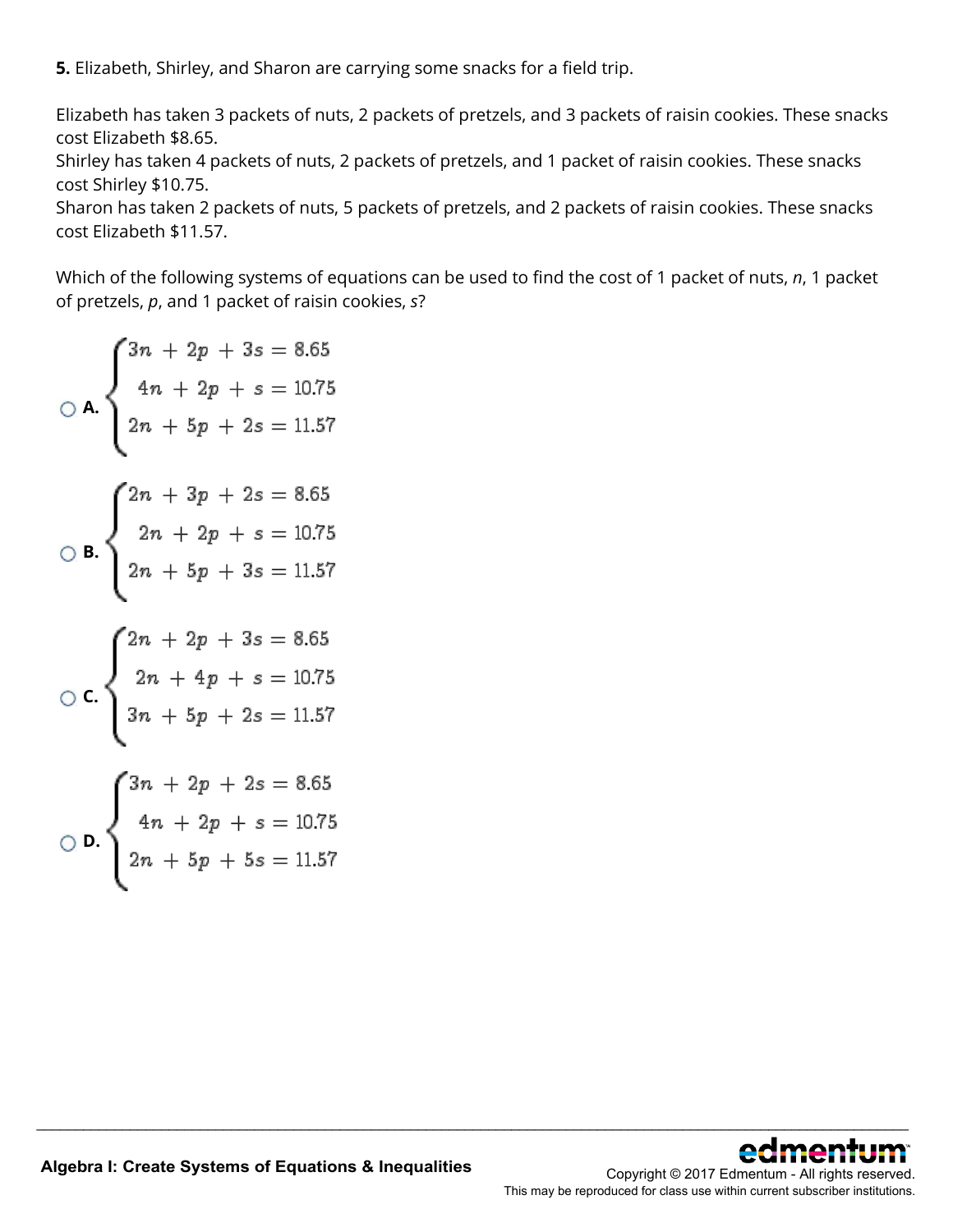**6.** A library owner wants to purchase books for the library. He wants to purchase a maximum of 27 books between short stories and novels. The cost of each short-story book is \$6 and the cost of each novel is \$10.

If he cannot spend more than \$90 on books, which system of inequalities below can be used to determine the number of short-story books, *s*, and the number of novels, *n*, he can purchase?

```
\bigcirc A. \frac{s}{6.00s} + \frac{27}{10.00n} \geq \frac{290}{10.00n}\bigcirc B. \frac{s}{6.00s} - n \leq 27<br>$90.00 \times \times $90.00 \times $90.00 \times $90.00 \times $90.00 \times $90.00 \times $90.00 \times $90.00 \times $90.00 \times $90.00 \times $90.00 \times $90.00 \times $90.00 \times 
C. s + n \leq 27<br>
0.6600s + 10.00n \leq 100\bigcirc D. \frac{s}{36.00s} - $10.00n \geq $90
```
**7.** At the baseball game, 3 hot dogs and 6 soft drinks cost \$27, and 4 hot dogs and 3 soft drinks cost \$21. Which system of equations below can be used to determine the price of a hot dog and the price of a soft drink?

\_\_\_\_\_\_\_\_\_\_\_\_\_\_\_\_\_\_\_\_\_\_\_\_\_\_\_\_\_\_\_\_\_\_\_\_\_\_\_\_\_\_\_\_\_\_\_\_\_\_\_\_\_\_\_\_\_\_\_\_\_\_\_\_\_\_\_\_\_\_\_\_\_\_\_\_\_\_\_\_\_\_\_\_\_\_\_\_\_\_\_\_\_\_\_\_\_\_\_\_\_\_\_\_\_\_\_\_\_\_\_\_

(Let *x* represent the cost of a hot dog and *y* represent the cost of a soft drink.)

**A.**  $6x + 3y = 21$  $3x + 4y = 27$  $\bigcirc$  **B.**  $7x + 9y = 48$ **C.**  $4x + 3y = 21$  $3x + 6y = 27$ **D.**  $6y + 3y = 27$  $3x + 4x = 21$ 

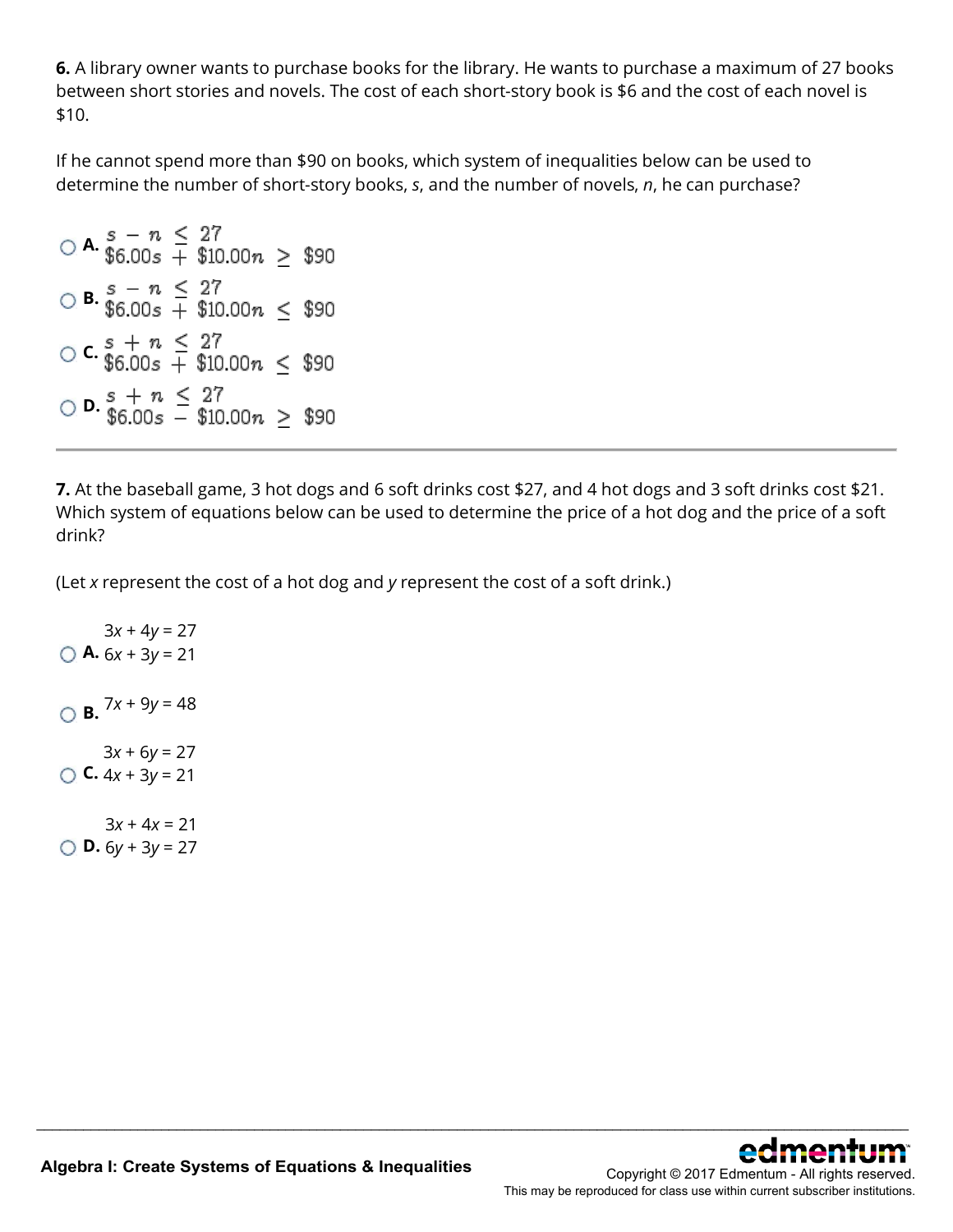**8.** At the motocross races, four hamburgers and six soft drinks cost \$30, and five hamburgers and three soft drinks cost \$24. Which system of linear equations below can be used to determine the price of a hamburger and the price of a soft drink?

\_\_\_\_\_\_\_\_\_\_\_\_\_\_\_\_\_\_\_\_\_\_\_\_\_\_\_\_\_\_\_\_\_\_\_\_\_\_\_\_\_\_\_\_\_\_\_\_\_\_\_\_\_\_\_\_\_\_\_\_\_\_\_\_\_\_\_\_\_\_\_\_\_\_\_\_\_\_\_\_\_\_\_\_\_\_\_\_\_\_\_\_\_\_\_\_\_\_\_\_\_\_\_\_\_\_\_\_\_\_\_\_

Let *x* represent the cost of a hamburger, and let *y* represent the cost of a soft drink.

 $\bigcirc$  **A.**  $9x + 9y = 54$ **B.**  $6x + 3y = 24$  $4x + 5y = 30$ **C.**  $5x + 3y = 24$  $4x + 6y = 30$ 

**D.**  $6y + 3y = 27$  $4x + 5x = 27$ 

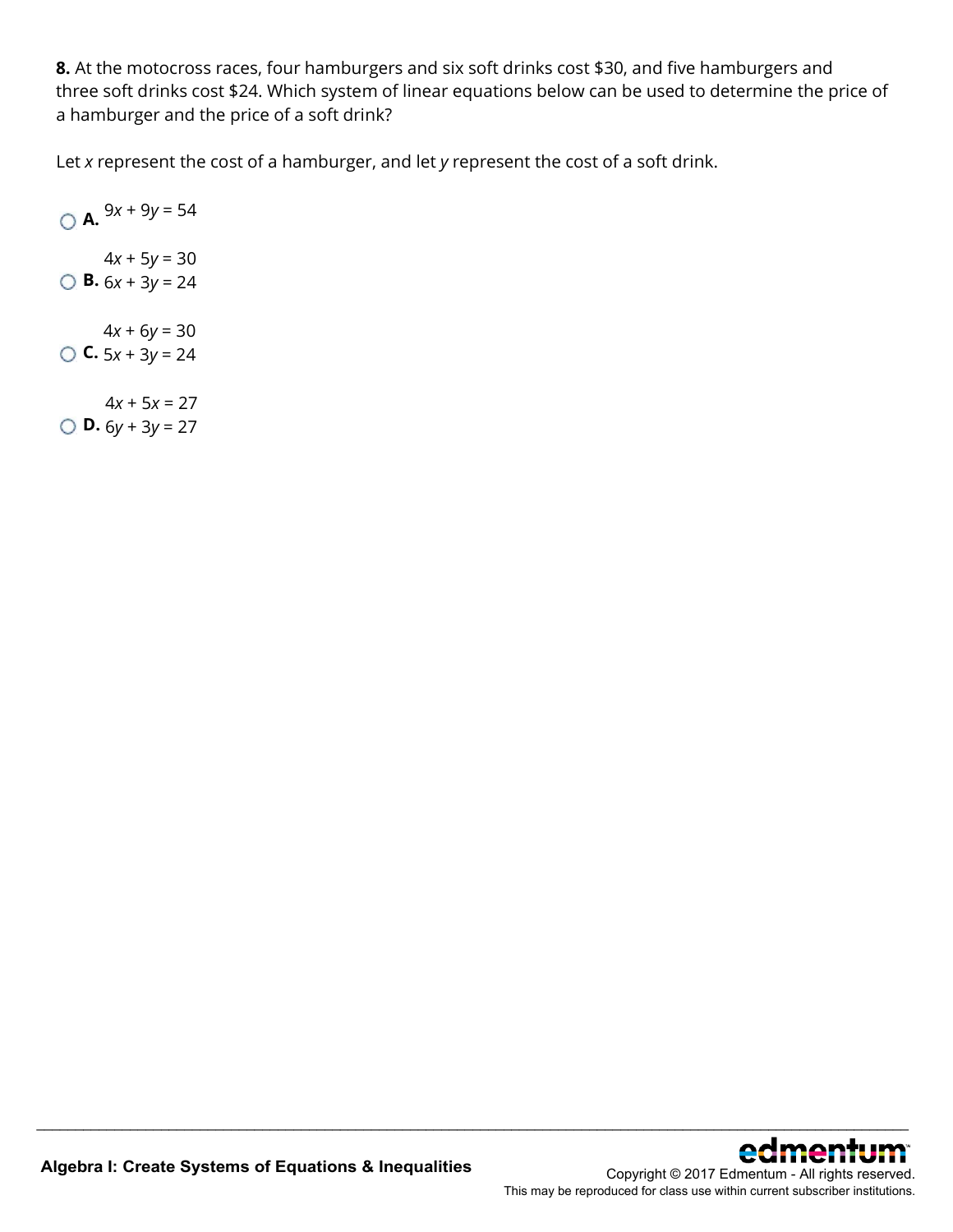Martha is planting a garden that will cover up to 400 square feet. She wants to plant two types of flowers, daisies and roses. Each daisy covers 2 square feet and each rose covers 1.5 square feet. Daisies cost \$2 a piece and each rose costs \$3 a piece. Martha doesn't want to spend over \$500 on her garden.

If the solution region is the amount of each type of flower Martha can plant, which graph's shaded area represents the solution region?



\_\_\_\_\_\_\_\_\_\_\_\_\_\_\_\_\_\_\_\_\_\_\_\_\_\_\_\_\_\_\_\_\_\_\_\_\_\_\_\_\_\_\_\_\_\_\_\_\_\_\_\_\_\_\_\_\_\_\_\_\_\_\_\_\_\_\_\_\_\_\_\_\_\_\_\_\_\_\_\_\_\_\_\_\_\_\_\_\_\_\_\_\_\_\_\_\_\_\_\_\_\_\_\_\_\_\_\_\_\_\_\_



Copyright © 2017 Edmentum - All rights reserved. This may be reproduced for class use within current subscriber institutions.

**9.**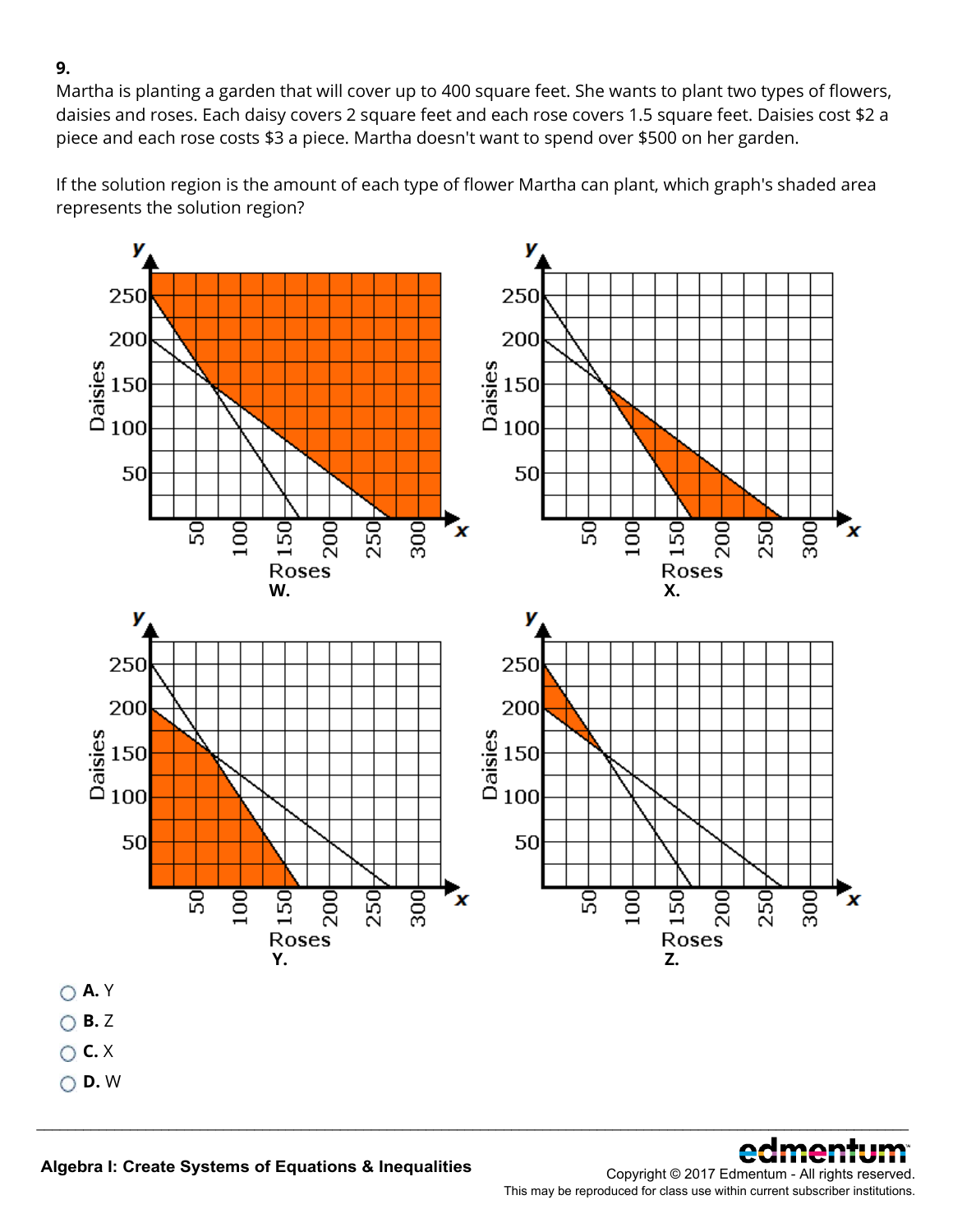**10.** The school wants to buy a new speaker system for the football stadium with the money they raised from the bake sale. They compared speaker system prices from two different distributors.

From Schools'R'Us, a system, *t*, costs \$210 less than twice the price of the same speaker system, *d*, at The Warehouse. The difference in price between the speaker system at Schools'R'Us and The Warehouse is \$192.

Which system of equations can be used to determine the price of the speaker system at each distributor?

\_\_\_\_\_\_\_\_\_\_\_\_\_\_\_\_\_\_\_\_\_\_\_\_\_\_\_\_\_\_\_\_\_\_\_\_\_\_\_\_\_\_\_\_\_\_\_\_\_\_\_\_\_\_\_\_\_\_\_\_\_\_\_\_\_\_\_\_\_\_\_\_\_\_\_\_\_\_\_\_\_\_\_\_\_\_\_\_\_\_\_\_\_\_\_\_\_\_\_\_\_\_\_\_\_\_\_\_\_\_\_\_

**A.** *t* - *d* = 192  $2t - d = -210$ **B.**  $-t + d = 192$ *t* - 2*d* = -210 **C.**  $t - d = 192$ *t* - 2*d* = -210 **D.**  $-t + d = 192$  $2t - d = -210$ 

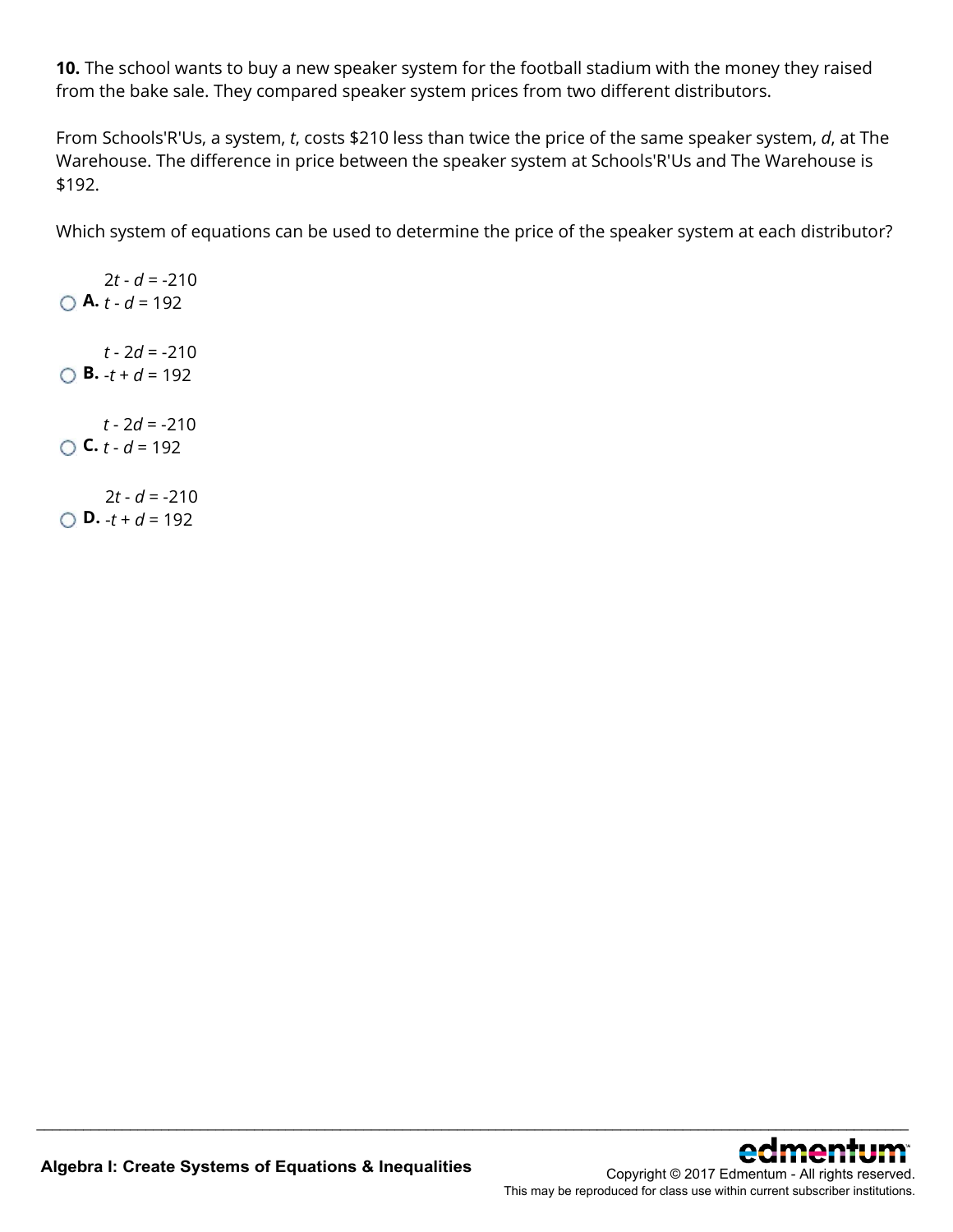### **Answers: Create Systems of Equations & Inequalities**

1. C

- 2. A
- 3. D
- 4. D
- 5. A
- 6. C
- 7. C
- 8. C
- 9. A
- 10. C

# **Explanations**

1. The problem states that *x* is the first number and *y* is the second number. Since the first number is four more than twice the second number, the first equation becomes the following.

*x* = 4 + 2*y*

It also states that the two numbers add up to 15, so the second equation is the following.

$$
x + y = 15
$$

Thus, the system of equations that matches the given situation is shown below.

$$
x + y = 15
$$

$$
x = 4 + 2y
$$

2. The problem states that *x* is the number of \$1.70 paperback books and *y* is the number of \$2.97 hardcover books. It also states that there are 24 books altogether, so the first equation is the following.

 $x + y = 24$ 

Since the total sale from the books is \$53.50, the second equation is the following.

$$
$1.70x + $2.97y = $53.50
$$

Thus, the system of equations that matches the given situation is below.

$$
x + y = 24
$$
  
1.7x + 2.97y = 53.5

3. The total number of American League cards, *A*, and National League cards, *N*, is 200, as shown in the equation below.

 $A + N = 200$  $A + N = 200$ 



**Algebra I: Create Systems of Equations & Inequalities**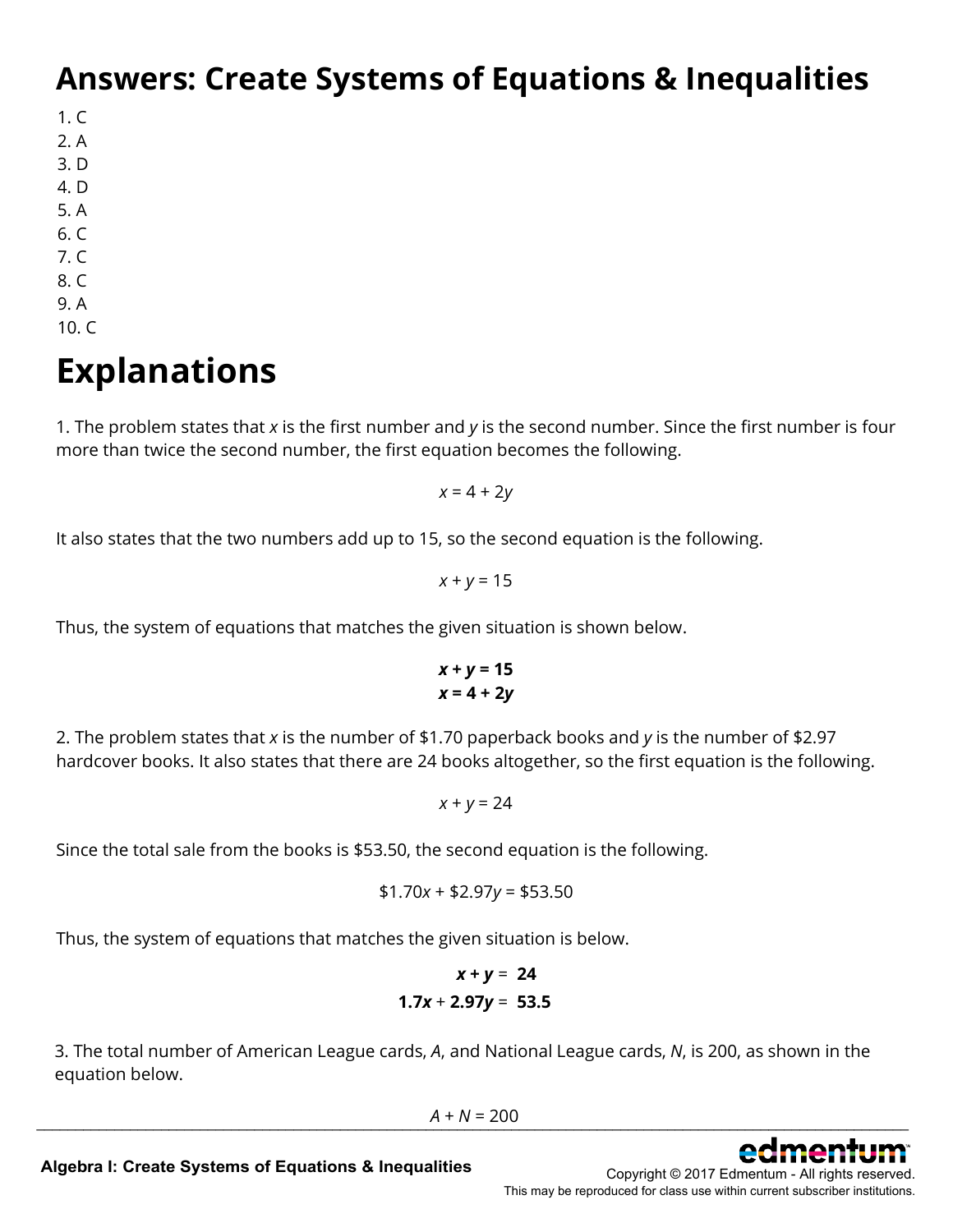The number of American League cards is 5 more than four times the number of National League cards, or *A* is 5 more than 4*N*, as shown in the equation below.

$$
A=4N+5
$$

The two equations together give the following system of equations.

$$
A T IV = 2UU
$$
  

$$
A = 4IV T J
$$

4. Katie took 3 minutes per multiple choice question and 4 minutes per fill-in-the-blank question for a total time of 160 minutes, as shown in the equation below.

$$
3x + 4y = 160
$$

Robert took 4 minutes per multiple choice question and 6 minutes per fill-in-the-blank question for a total time of 230 minutes, as shown in the equation below.

$$
4x + 6y = 230
$$

**3***x* **+ 4***y* **= 160 4***x* **+ 6***y* **= 230**

The two equations together give the following system of equations.

5. To set up the system of equations, translate each sentence.

It is given that *n* equals the cost of 1 packet of nuts, *p* equals the cost of 1 packet of pretzels, and *s* equals the cost of 1 packet of raisin cookies.

Elizabeth's snacks cost \$8.65. She took 3 packets of nuts, 2 packets of pretzels, and 3 packets of raisin cookies.

$$
3n + 2p + 3s = 8.65
$$

Shirley's snacks cost \$10.75. She took 4 packets of nuts, 2 packets of pretzels, and 1 packet of raisin cookies.

$$
4n + 2p + s = 10.75
$$

Sharon's snacks cost \$11.57. She took 2 packets of nuts, 5 packets of pretzels, and 2 packets of raisin cookies.

$$
2n + 5p + 2s = 11.57
$$

\_\_\_\_\_\_\_\_\_\_\_\_\_\_\_\_\_\_\_\_\_\_\_\_\_\_\_\_\_\_\_\_\_\_\_\_\_\_\_\_\_\_\_\_\_\_\_\_\_\_\_\_\_\_\_\_\_\_\_\_\_\_\_\_\_\_\_\_\_\_\_\_\_\_\_\_\_\_\_\_\_\_\_\_\_\_\_\_\_\_\_\_\_\_\_\_\_\_\_\_\_\_\_\_\_\_\_\_\_\_\_\_

Combining all three of these equations gives the following system of equations.



**Algebra I: Create Systems of Equations & Inequalities**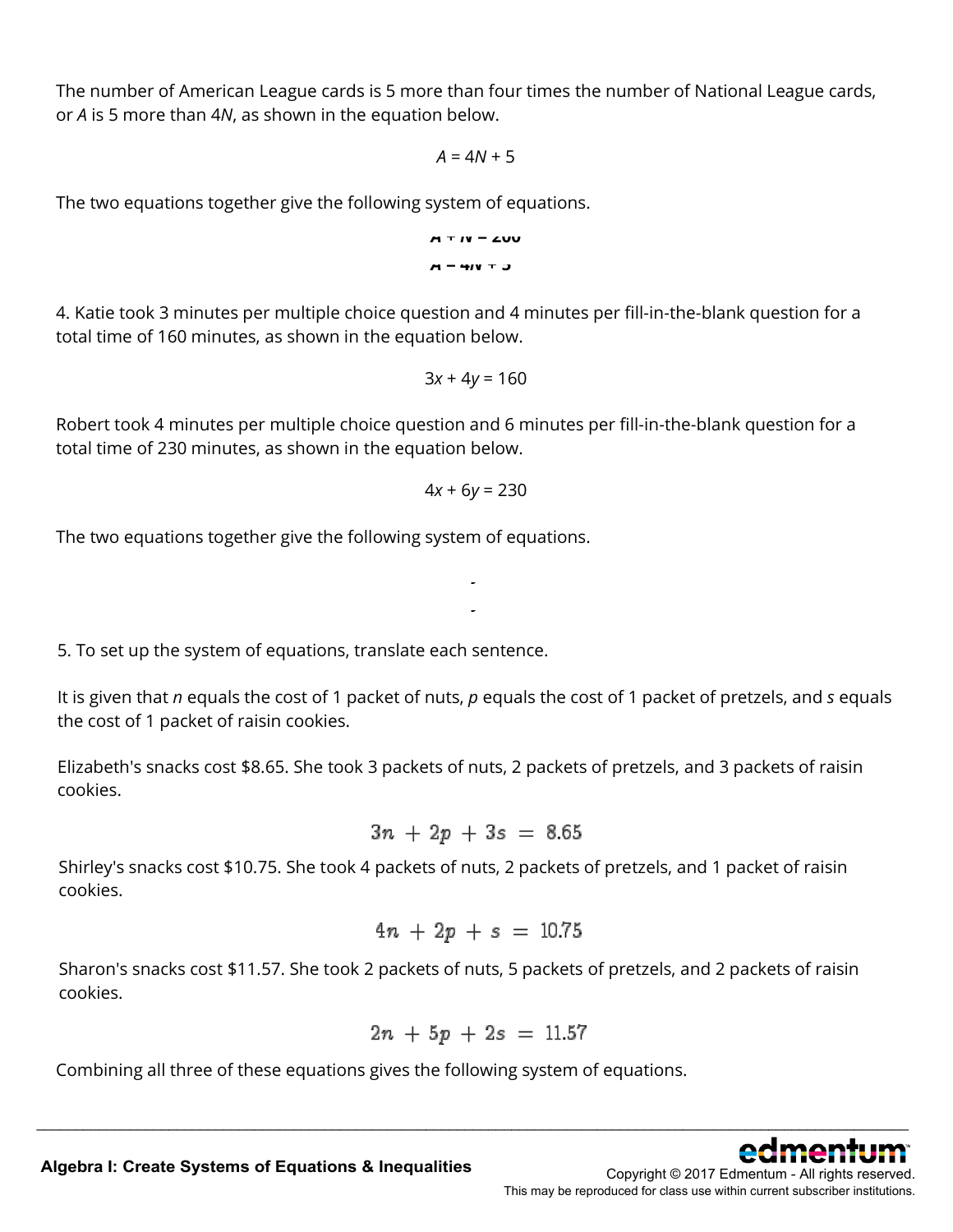$$
\begin{cases}\n3n + 2p + 3s = 8.65 \\
4n + 2p + s = 10.75 \\
2n + 5p + 2s = 11.57\n\end{cases}
$$

6. Since the library owner can purchase a maximum of 27 books, use the following inequality to represent the number of short-story books and novels.

 $s + n \leq 27$ 

Each short-story book costs \$6.00 and each novel costs \$10.00. He can spend no more than \$90 on books. The inequality below represents the situation.

$$
$6.00s + $10.00n \le $90
$$

Combining these two inequalities together creates the system.

$$
s + n \le 27
$$
  
6.00s + \$10.00n \le \$90

7. Let *x* represent the cost of a hot dog and *y* represent the cost of a soft drink.

Write an equation to represent "3 hot dogs and 6 soft drinks cost \$27."

$$
3x + 6y = 27
$$

Write an equation to represent "4 hot dogs and 3 soft drinks cost \$21."

 $4x + 3y = 21$ 

Since *x* and *y* need to satisfy both sets of equations, write the equations together as a system of equations.

$$
3x + 6y = 27
$$
  

$$
4x + 3y = 21
$$

8. Since four hamburgers and six soft drinks cost \$30, the equation below can be produced.

$$
4x + 6y = 30
$$

Similarly, five hamburgers and three soft drinks, which cost \$24, produces the equation below.

$$
5x + 3y = 24
$$

Since *x* and *y* need to satisfy both sets of equations, write both equations together as a system of equations.



**Algebra I: Create Systems of Equations & Inequalities**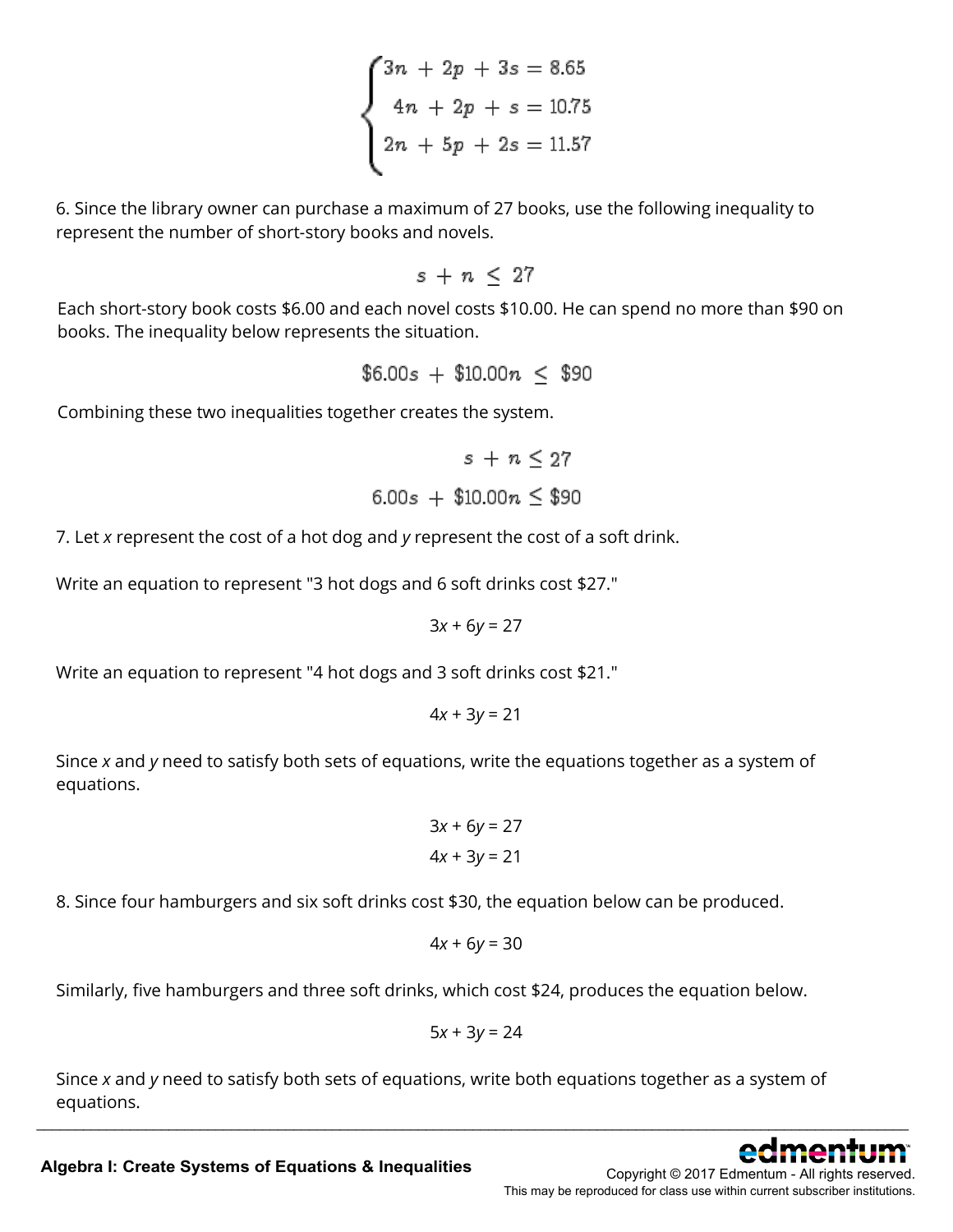9. First, form the inequalities needed for the graph using *x* for roses and *y* for daisies.

Since each rose covers 1.5 square feet, each daisy covers 2 square feet, and the garden covers up to 400 square feet, use the following inequality.

$$
1.5x + 2y \leq 400
$$

Since each rose costs \$3 a piece, each daisy costs \$2 a piece, and Martha cannot spend more than \$500, use the following inequality.

$$
3x + 2y \le 500
$$

Thus, the solution region can be found using this system of inequalities.

$$
1.5x + 2y \le 400
$$

$$
3x + 2y \le 500
$$

In order to graph the inequalities, convert each equation into slope-intercept form.

$$
1.5x + 2y \le 400
$$
  
\n
$$
1.5x - 1.5x + 2y \le 400 - 1.5x
$$
  
\n
$$
2y - 1.5x + 400
$$
  
\n
$$
2y - 2
$$
  
\n
$$
3x - 3x + 2y \le 500 - 3x
$$
  
\n
$$
2y - 3x + 500
$$
  
\n
$$
2y - 3x + 500
$$
  
\n
$$
2y - 2
$$
  
\n
$$
2
$$
  
\n
$$
3x - 3x + 2y \le 500 - 3x
$$
  
\n
$$
2y - 3x + 500
$$
  
\n
$$
2
$$
  
\n
$$
2
$$
  
\n
$$
2
$$
  
\n
$$
2
$$
  
\n
$$
2
$$
  
\n
$$
2
$$
  
\n
$$
2
$$
  
\n
$$
2
$$
  
\n
$$
2
$$
  
\n
$$
2
$$
  
\n
$$
2
$$
  
\n
$$
2
$$
  
\n
$$
2
$$
  
\n
$$
2
$$
  
\n
$$
2
$$
  
\n
$$
2
$$
  
\n
$$
2
$$
  
\n
$$
2
$$
  
\n
$$
2
$$
  
\n
$$
2
$$
  
\n
$$
2
$$
  
\n
$$
2
$$
  
\n
$$
2
$$
  
\n
$$
2
$$
  
\n
$$
2
$$
  
\n
$$
2
$$
  
\n
$$
2
$$
  
\n
$$
2
$$
  
\n
$$
2
$$
  
\n
$$
2
$$
  
\n
$$
2
$$
  
\n
$$
2
$$
  
\n
$$
2
$$
  
\n
$$
2
$$
  
\n
$$
2
$$
  
\n
$$
2
$$
  
\n
$$
2
$$
  
\n
$$
2
$$
  
\n

Since both equations are allowed to be equal, graph them using solid lines.

The equation on the left shows *y* is less than or equal to the right side, so the solution region will be below this line.

The equation on the right shows *y* is less than or equal to the right side, so the solution region will be below this line.

The region that is below the first line and below the second line forms the solution region, which is shaded as shown below.

\_\_\_\_\_\_\_\_\_\_\_\_\_\_\_\_\_\_\_\_\_\_\_\_\_\_\_\_\_\_\_\_\_\_\_\_\_\_\_\_\_\_\_\_\_\_\_\_\_\_\_\_\_\_\_\_\_\_\_\_\_\_\_\_\_\_\_\_\_\_\_\_\_\_\_\_\_\_\_\_\_\_\_\_\_\_\_\_\_\_\_\_\_\_\_\_\_\_\_\_\_\_\_\_\_\_\_\_\_\_\_\_

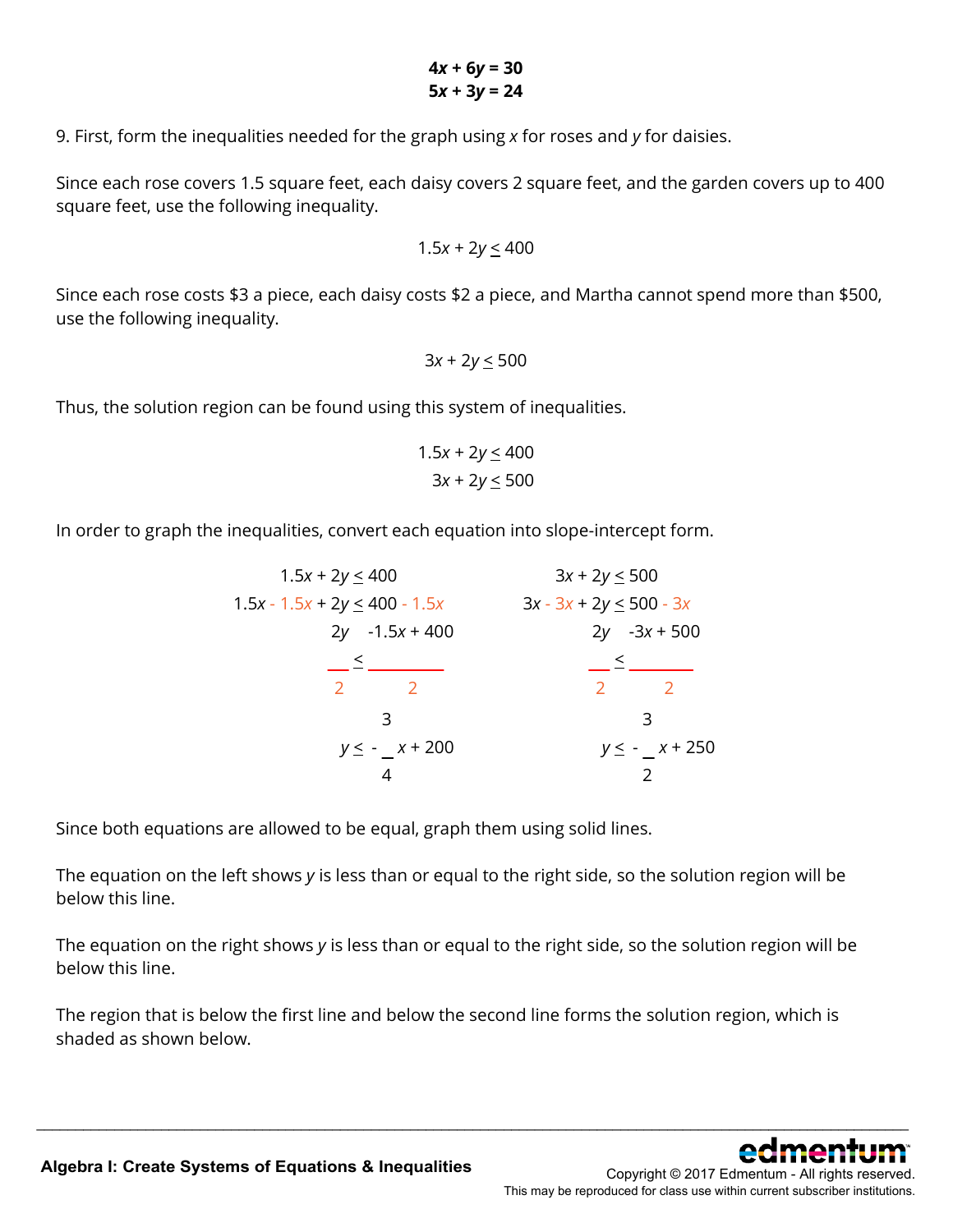

10. The price at Schools'R'Us, *t*, is \$210 less than twice the price at The Warehouse, *d*.

$$
2d - 210 = t
$$
  

$$
-210 = t - 2d
$$
  

$$
t - 2d = -210
$$

The difference between the price at School'R'Us, *t*, and the price at The Warehouse, *d*, is \$192.

 $t - d = 192$ 

Since *t* and *d* need to satisfy both sets of equations, write the equations together as a system of equations.

> *t* **- 2***d* **= -210** *t* **-** *d* **= 192**

\_\_\_\_\_\_\_\_\_\_\_\_\_\_\_\_\_\_\_\_\_\_\_\_\_\_\_\_\_\_\_\_\_\_\_\_\_\_\_\_\_\_\_\_\_\_\_\_\_\_\_\_\_\_\_\_\_\_\_\_\_\_\_\_\_\_\_\_\_\_\_\_\_\_\_\_\_\_\_\_\_\_\_\_\_\_\_\_\_\_\_\_\_\_\_\_\_\_\_\_\_\_\_\_\_\_\_\_\_\_\_\_

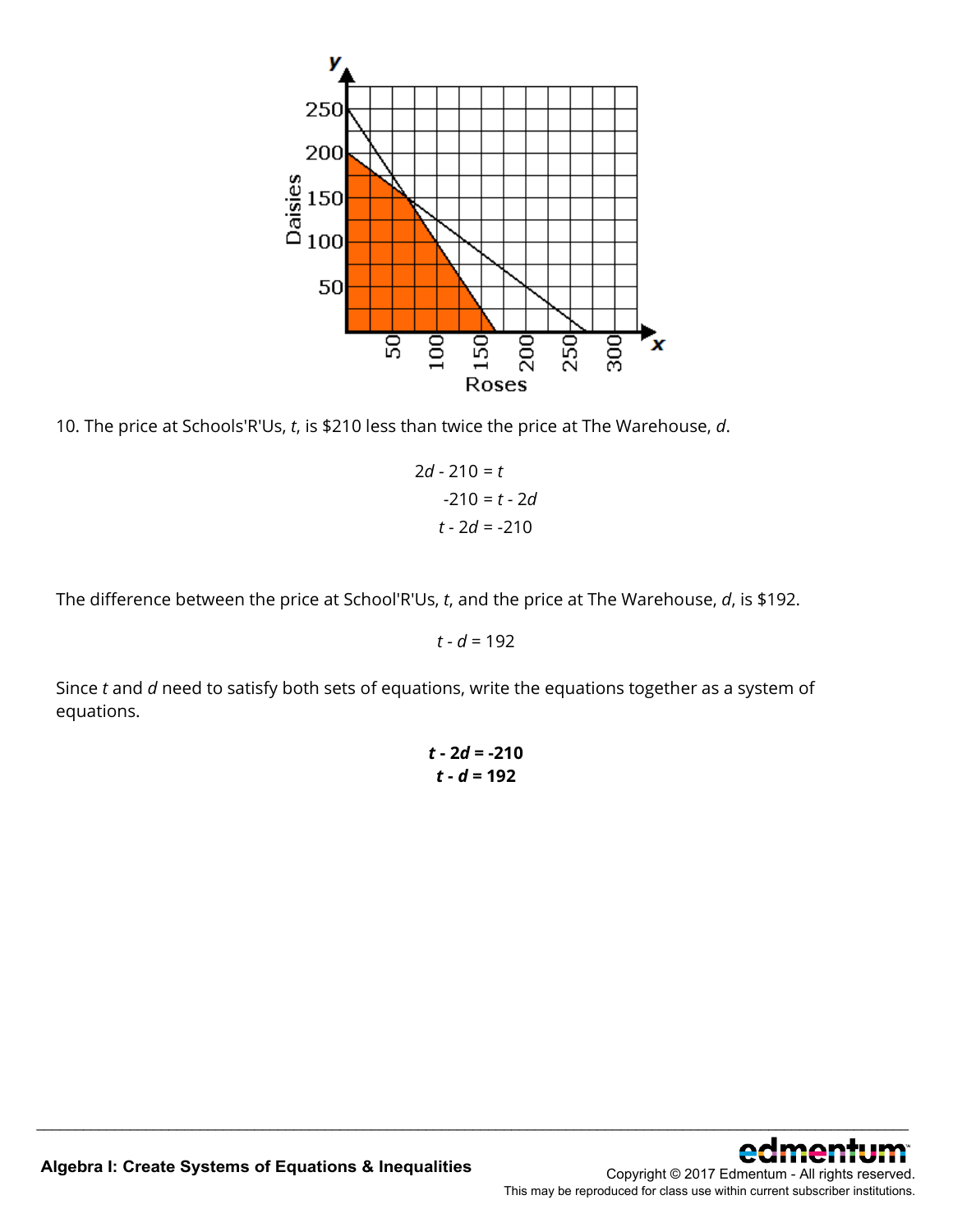# **Algebra I: Rewrite Linear Variable Equations**

**1.** Electrical energy (*E*) is measured in kilowatt hours (kwh) using the formula  $E = P \cdot t$ , where *P* is the power in kilowatts and *t* is the time in hours.

If 112 kwh of electrical energy are created over a period of 16 hours, how many kilowatts of power are used each hour?

**A.** 1,792

**B.** 128

**C.** 96

 $\bigcirc$  **D.** 7

**2.** Given the following formula, solve for *h*.

$$
A = \frac{1}{2}(b_1 + b_2)h
$$

 $A. h = \frac{2A}{b_1 + b_2}$  $\sum_{b} h = \frac{A}{2(b_1 + b_2)}$ **C.**  $h = \frac{b_1 + b_2}{2A}$  $\bigcirc$  **D.**  $h = 2A - (b_1 + b_2)$ 

**3.** Given the following formula, solve for *k*.

$$
\bigcirc \mathbf{A}.k = \frac{Fq_1q_2}{r^2}
$$

$$
\bigcirc \mathbf{B}.k = \frac{q_1q_2r^2}{F}
$$

$$
\bigcirc \mathbf{C}.k = Fr^2 - q_1q_2
$$

$$
\bigcirc \mathbf{D}.k = \frac{Fr^2}{q_1q_2}
$$

 $F = \frac{k q_1 q_2}{r^2}$ 



**Algebra I: Rewrite Linear Variable Equations**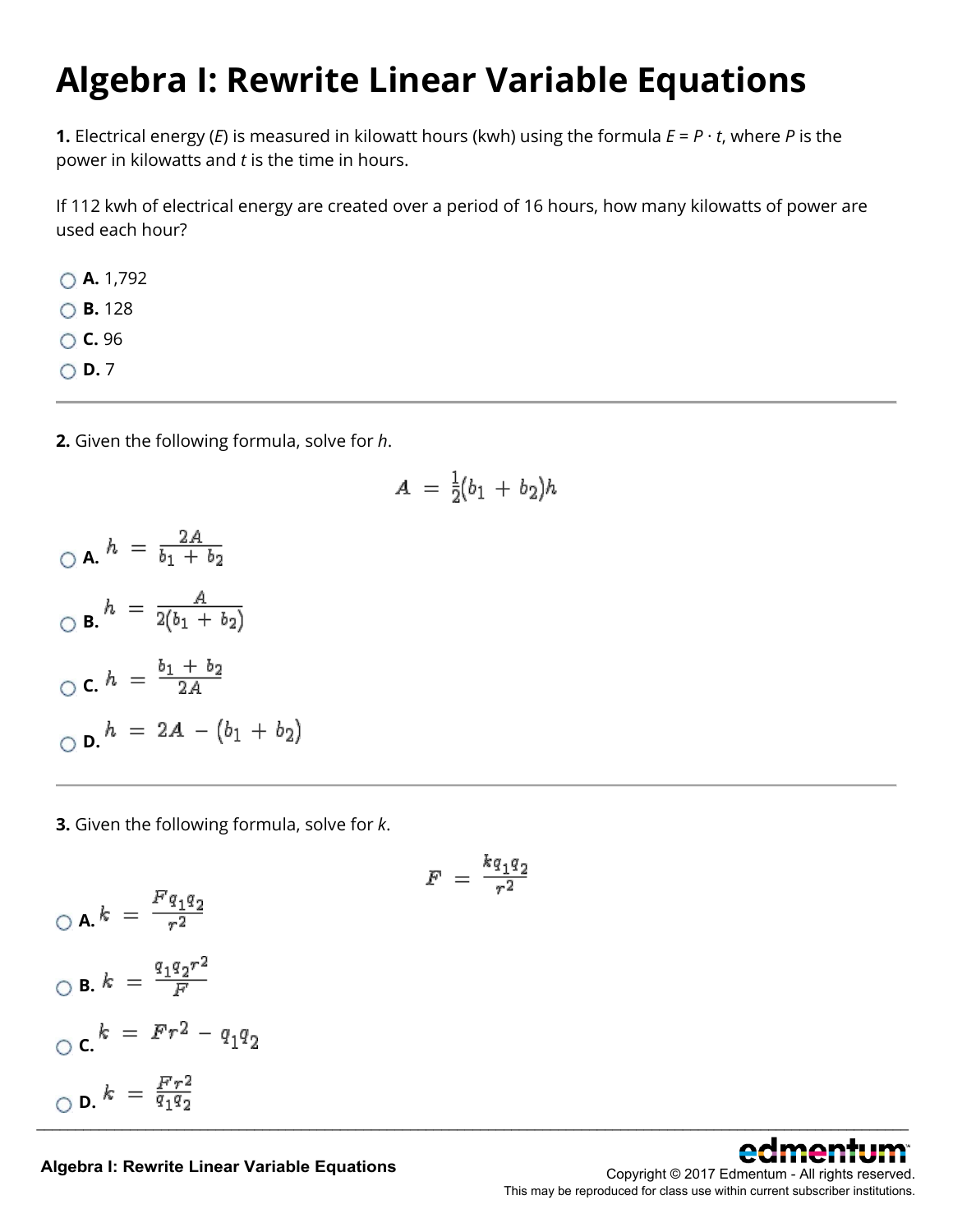**4.** Given the following formula, solve for *m*.

 $y = mx + b$  $\bigcirc$  **A.**  $m = \frac{y+b}{x}$  $\bigcirc$  **B.**  $m = x(y + b)$  $\bigcirc$  **c.**  $m = \frac{y-b}{x}$  $\bigcirc$  **D.**  $m = x(y - b)$ 

**5.** The volume for a rectangular prism is given by the formula  $V = I \cdot w \cdot h$ , where *l* is the length of the prism, *w* is the width of the prism, and *h* is the height of the prism.

The volume of a rectangular prism is 343 cubic inches. If the length and height are 7 inches each, what is the width of the rectangular prism?

\_\_\_\_\_\_\_\_\_\_\_\_\_\_\_\_\_\_\_\_\_\_\_\_\_\_\_\_\_\_\_\_\_\_\_\_\_\_\_\_\_\_\_\_\_\_\_\_\_\_\_\_\_\_\_\_\_\_\_\_\_\_\_\_\_\_\_\_\_\_\_\_\_\_\_\_\_\_\_\_\_\_\_\_\_\_\_\_\_\_\_\_\_\_\_\_\_\_\_\_\_\_\_\_\_\_\_\_\_\_\_\_

- **A.** 42 inches
- **B.** 329 inches
- **C.** 7 inches
- **D.** 49 inches

**6.** Given the following formula, solve for *y*.

$$
w = \frac{x - y}{2} - z
$$
  
\n
$$
\bigcirc A. y = x - (2w + z)
$$
  
\n
$$
\bigcirc B. y = 2(w + z) - x
$$
  
\n
$$
\bigcirc C. y = 2w + z - x
$$
  
\n
$$
\bigcirc D. y = x - 2(w + z)
$$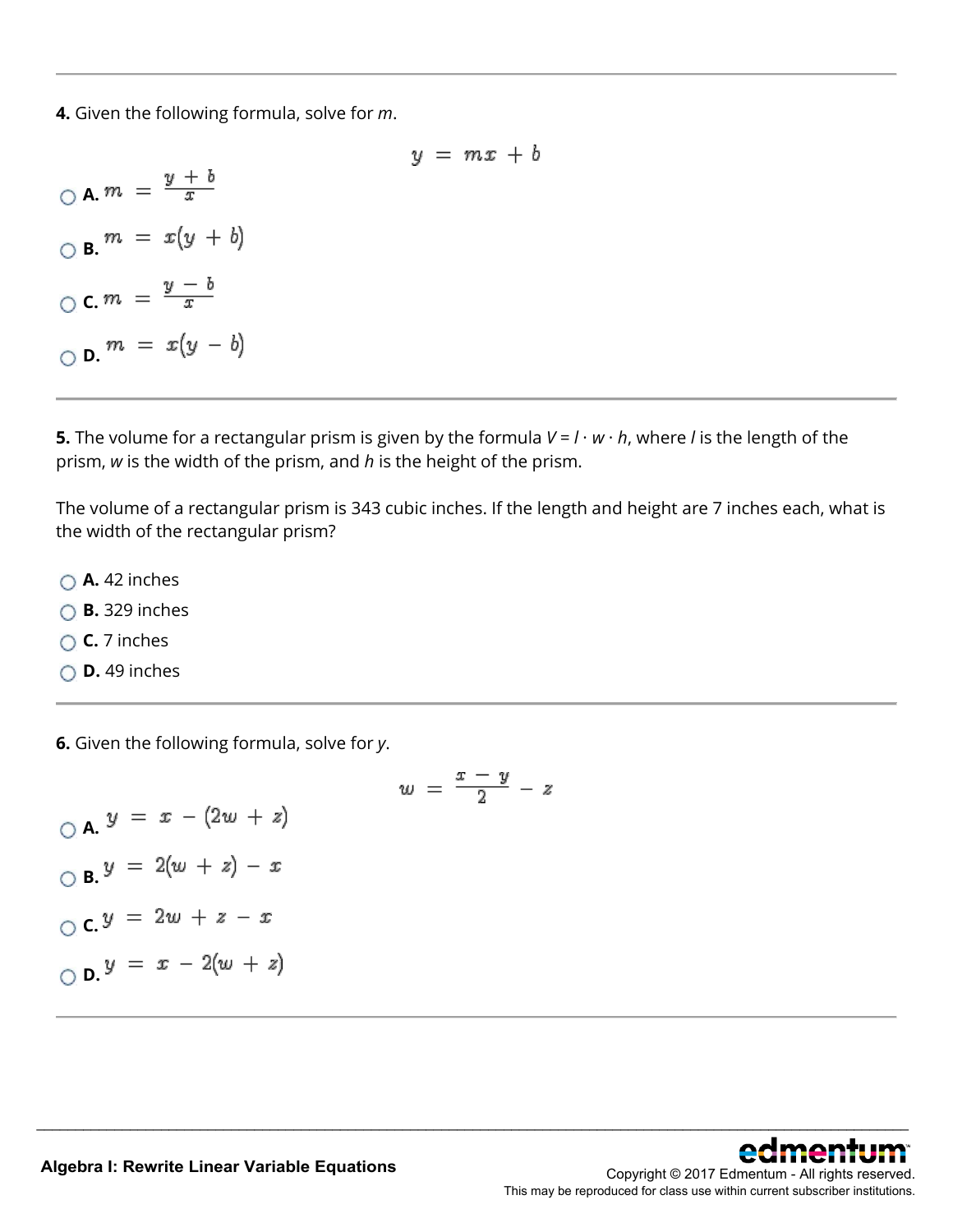**7.** The volume for a rectangular prism is given by the formula  $V = I \cdot w \cdot h$ , where *l* is the length of the prism, *w* is the width of the prism, and *h* is the height of the prism.

If the volume of a rectangular prism with a length and width of 3 inches is 72 cubic inches, what is the height of the rectangular prism?

- **A.** 66 inches
- **B.** 12 inches
- **C.** 8 inches
- **D.** 24 inches

**8.** Given the following formula, solve for *a*.

$$
s\ =\ \frac{\alpha\ +\ b\ +\ c}{2}
$$

 $\bigcirc$  **A.**  $a = s - \frac{b+c}{2}$  $\bigcirc$  **B.**  $a = 2s - b + c$  $\bigcirc$  **C.**  $a = s - \frac{b - c}{2}$  $\bigcirc$  **D.**  $a = 2s - b - c$ 

**9.** Given the following formula, solve for *c*.

$$
3a - \frac{b}{c-1} = 2a
$$

\_\_\_\_\_\_\_\_\_\_\_\_\_\_\_\_\_\_\_\_\_\_\_\_\_\_\_\_\_\_\_\_\_\_\_\_\_\_\_\_\_\_\_\_\_\_\_\_\_\_\_\_\_\_\_\_\_\_\_\_\_\_\_\_\_\_\_\_\_\_\_\_\_\_\_\_\_\_\_\_\_\_\_\_\_\_\_\_\_\_\_\_\_\_\_\_\_\_\_\_\_\_\_\_\_\_\_\_\_\_\_\_

 $\bigcirc$  **A.**  $c = \frac{b}{5a} - 1$  $\bigcirc$  **B.**  $c = \frac{a + b}{a}$  $\bigcirc$  **C.**  $c = \frac{5a + b}{5a}$  $\bigcirc$  **D.**  $c = \frac{a}{b} + 1$ 

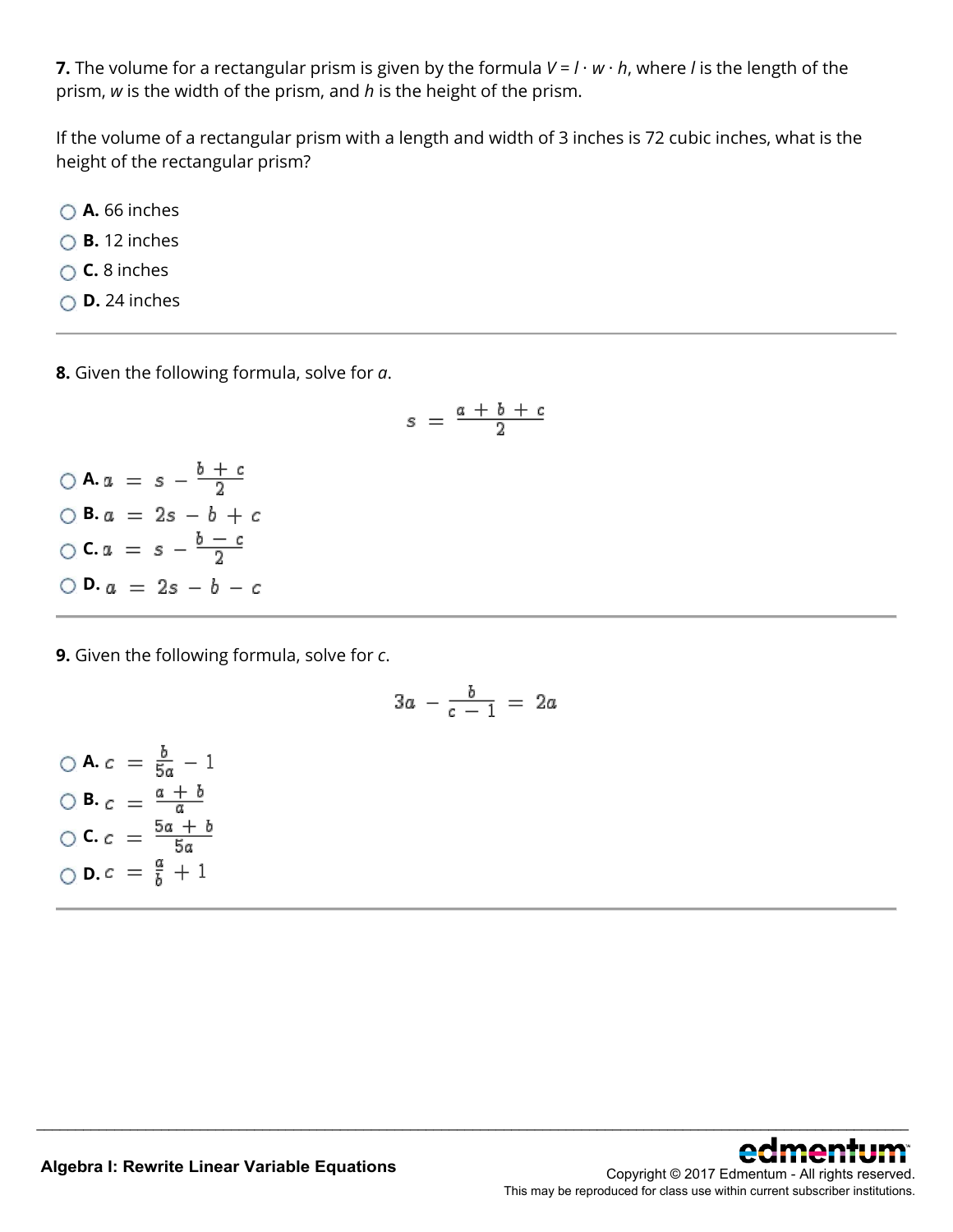**10.** Given the following formula, solve for  $y_1$ .

$$
m = \frac{y_2 - y_1}{x_2 - x_1}
$$

\_\_\_\_\_\_\_\_\_\_\_\_\_\_\_\_\_\_\_\_\_\_\_\_\_\_\_\_\_\_\_\_\_\_\_\_\_\_\_\_\_\_\_\_\_\_\_\_\_\_\_\_\_\_\_\_\_\_\_\_\_\_\_\_\_\_\_\_\_\_\_\_\_\_\_\_\_\_\_\_\_\_\_\_\_\_\_\_\_\_\_\_\_\_\_\_\_\_\_\_\_\_\_\_\_\_\_\_\_\_\_\_

$$
\bigcirc \mathbf{A} \cdot \mathbf{y}_1 = m(x_2 - x_1) - y_2
$$
  

$$
\bigcirc \mathbf{B} \cdot \mathbf{y}_1 = y_2 - m(x_2 - x_1)
$$
  

$$
\bigcirc \mathbf{C} \cdot \mathbf{y}_1 = mx_2 - x_1 - y_2
$$
  

$$
\bigcirc \mathbf{D} \cdot \mathbf{y}_1 = y_2 - mx_2 - x_1
$$

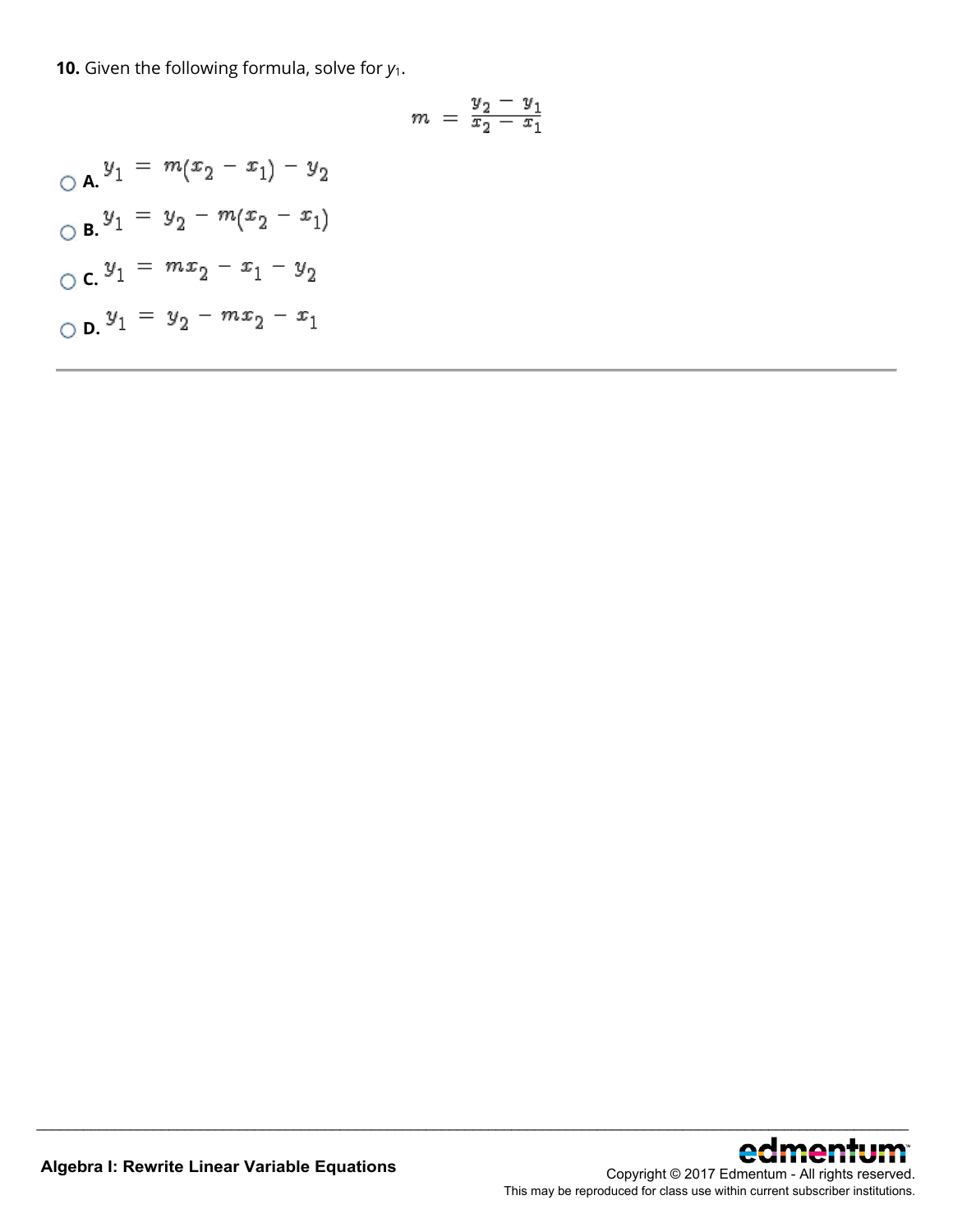### **Answers: Rewrite Linear Variable Equations**

- 1. D
- 2. A
- 3. D
- 4. C
- 5. C
- 6. D 7. C
- 
- 8. D 9. B
- 10. B

### **Explanations**

1. Use the formula  $E = P \cdot t$  and the values  $E = 112$  kwh and  $t = 16$  hours. Substitute these values into the formula and solve for *P*.

$$
E = P \cdot t
$$
  

$$
\frac{E}{t} = P
$$
  

$$
P = \frac{E}{t}
$$
  

$$
P = \frac{112 \text{ kwh}}{16 \text{ hours}}
$$
  

$$
P = 7 \text{ kilowatts}
$$

2. Use algebra and simplification to solve the equation for *h*.

$$
A = \frac{1}{2}(b_1 + b_2)h
$$

$$
2A = (b_1 + b_2)h
$$

$$
\frac{2A}{b_1 + b_2} = h
$$

3. Use algebra and simplification to solve the equation for *k*.

$$
F = \frac{kq_1q_2}{r^2}
$$

$$
Fr^2 = kq_1q_2
$$

$$
\frac{Fr^2}{q_1q_2} = k
$$

\_\_\_\_\_\_\_\_\_\_\_\_\_\_\_\_\_\_\_\_\_\_\_\_\_\_\_\_\_\_\_\_\_\_\_\_\_\_\_\_\_\_\_\_\_\_\_\_\_\_\_\_\_\_\_\_\_\_\_\_\_\_\_\_\_\_\_\_\_\_\_\_\_\_\_\_\_\_\_\_\_\_\_\_\_\_\_\_\_\_\_\_\_\_\_\_\_\_\_\_\_\_\_\_\_\_\_\_\_\_\_\_



**Algebra I: Rewrite Linear Variable Equations**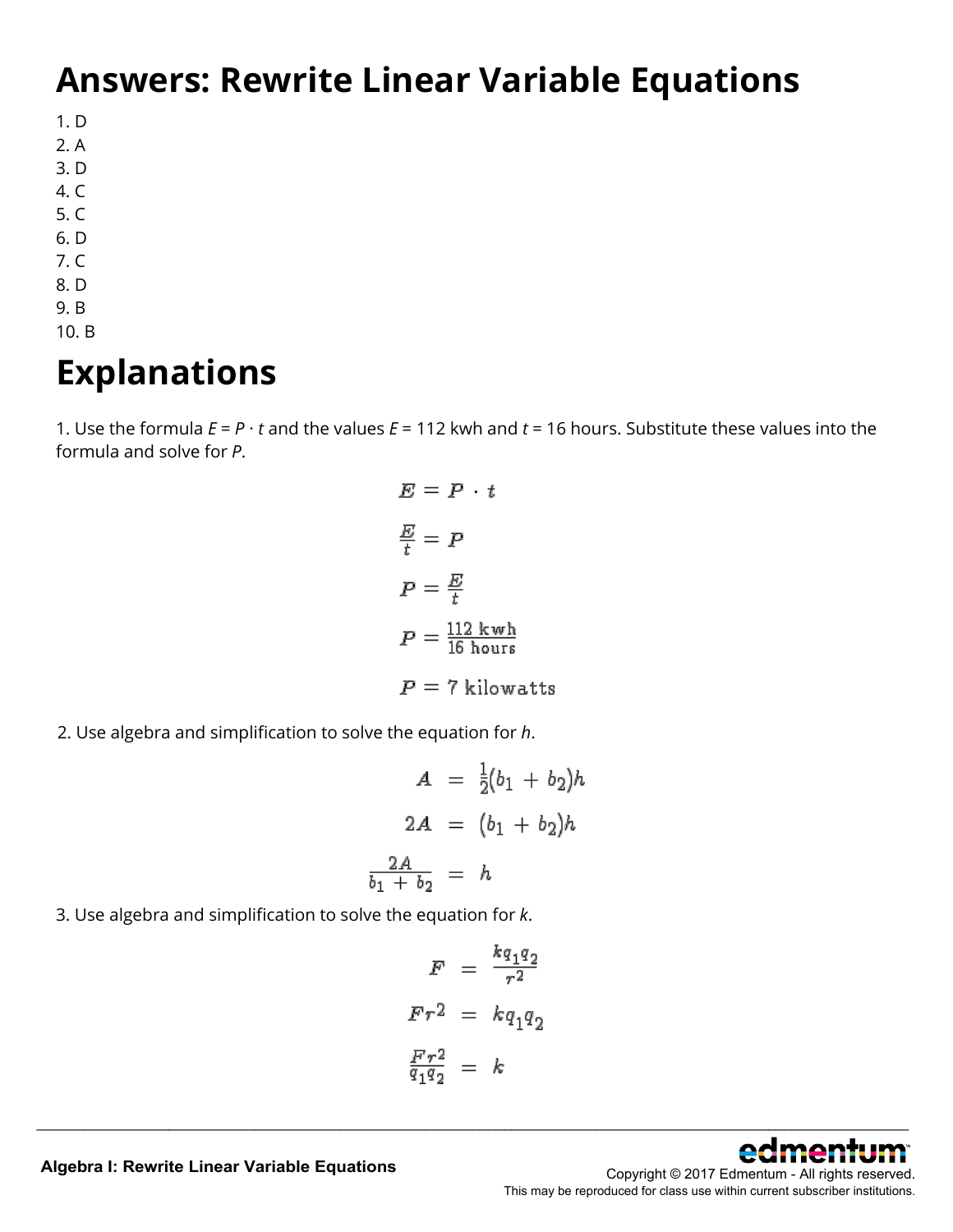4. Use algebra and simplification to solve the equation for *m*.

$$
y = mx + v
$$

$$
y - b = mx
$$

$$
\frac{y - b}{x} = m
$$

Ъ

5. Use the formula *V* = *l* · *w* · *h* and the values *V* = 343 cubic inches and *l* = *w* = *h*. Solve for *w* and substitute these values into the formula.

$$
V = l \cdot w \cdot h
$$
  
\n
$$
\frac{V}{l \cdot h} = w
$$
  
\n
$$
w = \frac{V}{l \cdot h}
$$
  
\n
$$
w = \frac{343 \text{ cubic inches}}{7 \text{ inches} \cdot 7 \text{ inches}}
$$
  
\n
$$
w = 7 \text{ inches}
$$

6. Use algebra and simplification to solve the equation for *y*.

$$
w = \frac{x - y}{2} - z
$$

$$
w + z = \frac{x - y}{2}
$$

$$
2(w + z) = x - y
$$

$$
2(w + z) + y = x
$$

$$
y = x - 2(w + z)
$$

7. Use the formula *V* = *l* · *w* · *h* and the values *V* = 72 cubic inches and *l* = *w* = 3 inches. Solve for *h* and substitute these values into the formula.

\_\_\_\_\_\_\_\_\_\_\_\_\_\_\_\_\_\_\_\_\_\_\_\_\_\_\_\_\_\_\_\_\_\_\_\_\_\_\_\_\_\_\_\_\_\_\_\_\_\_\_\_\_\_\_\_\_\_\_\_\_\_\_\_\_\_\_\_\_\_\_\_\_\_\_\_\_\_\_\_\_\_\_\_\_\_\_\_\_\_\_\_\_\_\_\_\_\_\_\_\_\_\_\_\_\_\_\_\_\_\_\_

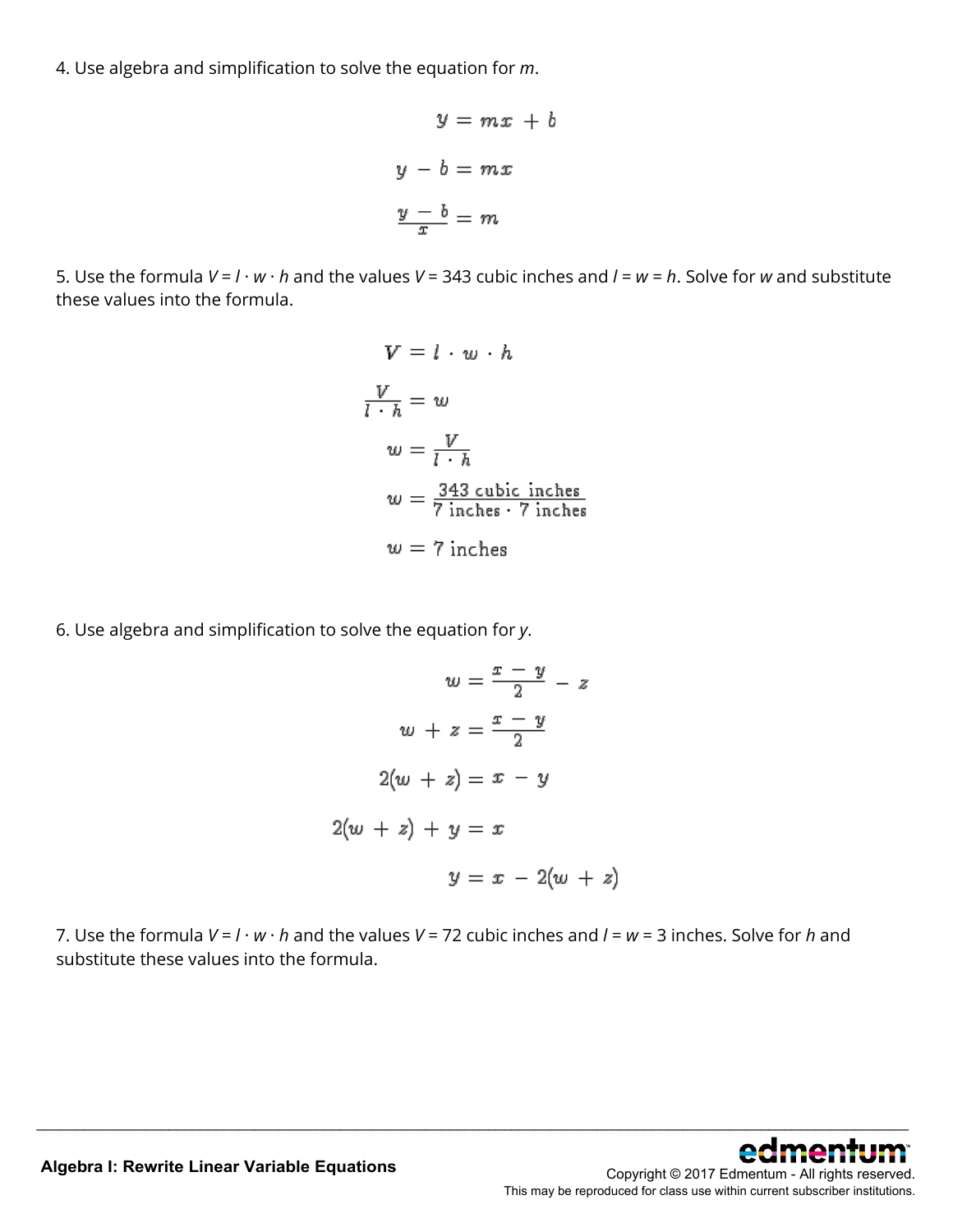$$
V = l \cdot w \cdot h
$$
  
\n
$$
\frac{V}{l \cdot w} = h
$$
  
\n
$$
h = \frac{V}{l \cdot w}
$$
  
\n
$$
h = \frac{72 \text{ cubic inches}}{3 \text{ inches} \cdot 3 \text{ inches}}
$$
  
\n
$$
h = 8 \text{ inches}
$$

8. Use algebra and simplification to solve the equation for *a*.

$$
s = \frac{a+b+c}{2}
$$

$$
2s = a+b+c
$$

$$
2s - b - c = a
$$

9. Use algebra and simplification to solve the equation for *c*.

$$
3a - \frac{b}{c - 1} = 2a
$$

$$
a = \frac{b}{c - 1}
$$

$$
c - 1 = \frac{b}{a}
$$

$$
c = 1 + \frac{b}{a}
$$

$$
c = \frac{a}{a} + \frac{b}{a}
$$

$$
c = \frac{a + b}{a}
$$

\_\_\_\_\_\_\_\_\_\_\_\_\_\_\_\_\_\_\_\_\_\_\_\_\_\_\_\_\_\_\_\_\_\_\_\_\_\_\_\_\_\_\_\_\_\_\_\_\_\_\_\_\_\_\_\_\_\_\_\_\_\_\_\_\_\_\_\_\_\_\_\_\_\_\_\_\_\_\_\_\_\_\_\_\_\_\_\_\_\_\_\_\_\_\_\_\_\_\_\_\_\_\_\_\_\_\_\_\_\_\_\_

10. Use algebra and simplification to solve the equation for *y*1.



**Algebra I: Rewrite Linear Variable Equations**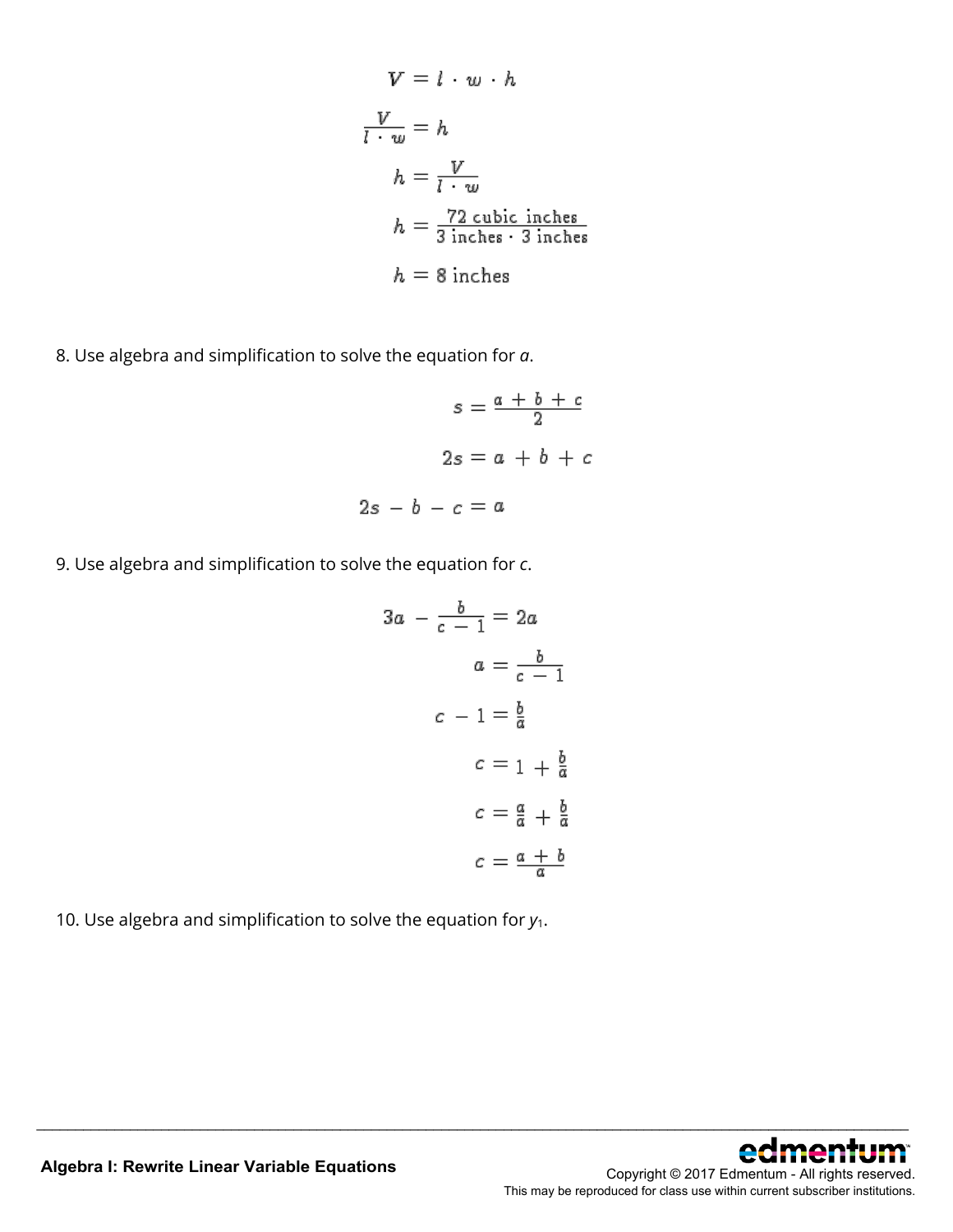$$
m = \frac{y_2 - y_1}{x_2 - x_1}
$$
  
\n
$$
m(x_2 - x_1) = y_2 - y_1
$$
  
\n
$$
m(x_2 - x_1) - y_2 = -y_1
$$
  
\n
$$
-1[m(x_2 - x_1) - y_2] = y_1
$$
  
\n
$$
-m(x_2 - x_1) + y_2 = y_1
$$
  
\n
$$
y_2 - m(x_2 - x_1) = y_1
$$

\_\_\_\_\_\_\_\_\_\_\_\_\_\_\_\_\_\_\_\_\_\_\_\_\_\_\_\_\_\_\_\_\_\_\_\_\_\_\_\_\_\_\_\_\_\_\_\_\_\_\_\_\_\_\_\_\_\_\_\_\_\_\_\_\_\_\_\_\_\_\_\_\_\_\_\_\_\_\_\_\_\_\_\_\_\_\_\_\_\_\_\_\_\_\_\_\_\_\_\_\_\_\_\_\_\_\_\_\_\_\_\_

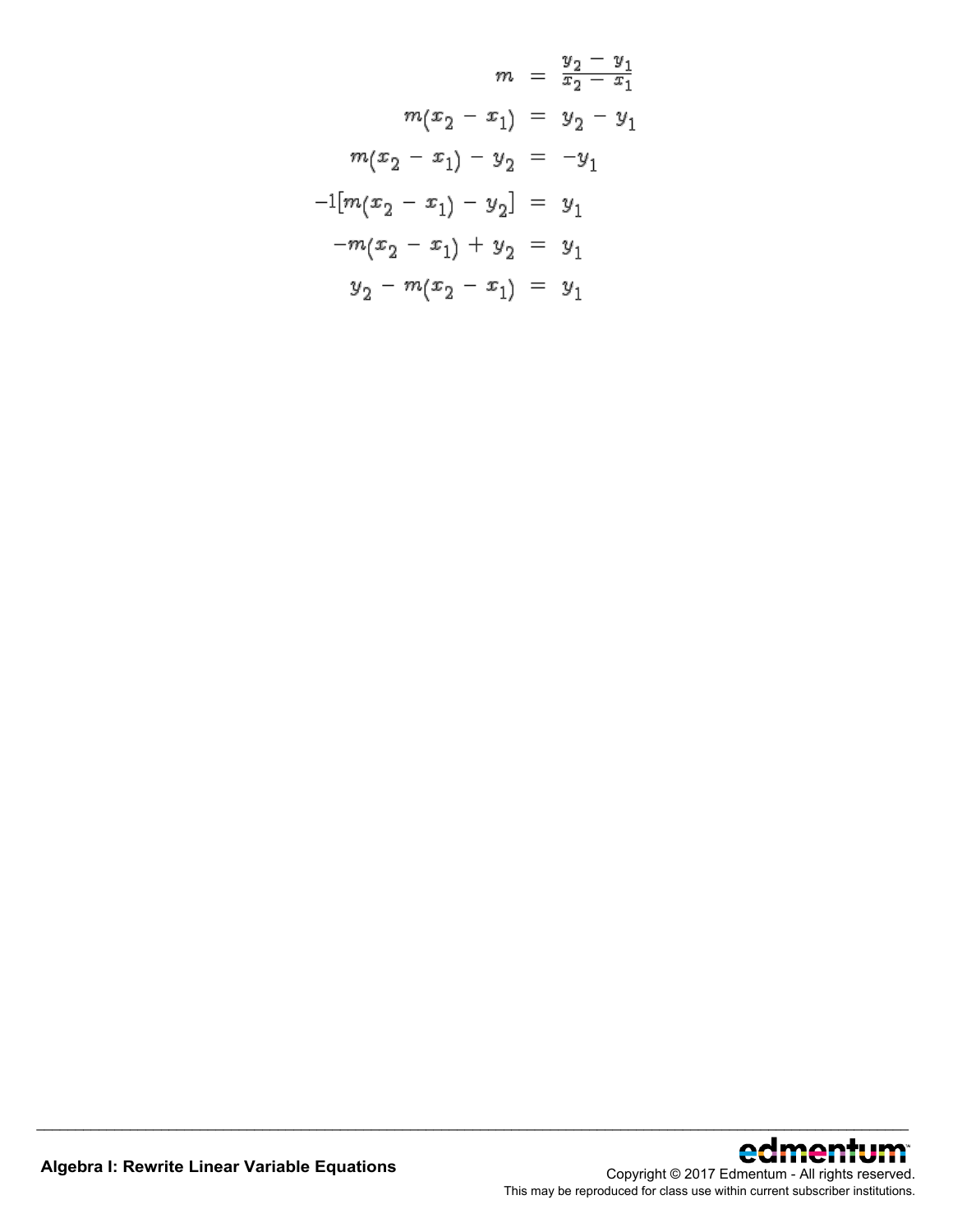### **Algebra I: Rational Exponents**

 $2^{\frac{1}{2}} = ?$ **1.**  $\frac{1}{2^2}$  $\odot$  **B.**  $1$  $\circ$  c.  $\sqrt{2}$  $_{\bigcirc}$   $\mathsf{d.}{\left(\frac{1}{2}\right)}^2$ 

### **2.**

**3.**

### $\sqrt[3]{3}$  2

\_\_\_\_\_\_\_\_\_\_\_\_\_\_\_\_\_\_\_\_\_\_\_\_\_\_\_\_\_\_\_\_\_\_\_\_\_\_\_\_\_\_\_\_\_\_\_\_\_\_\_\_\_\_\_\_\_\_\_\_\_\_\_\_\_\_\_\_\_\_\_\_\_\_\_\_\_\_\_\_\_\_\_\_\_\_\_\_\_\_\_\_\_\_\_\_\_\_\_\_\_\_\_\_\_\_\_\_\_\_\_\_

Which of the following is equal to the expression above?

 $\bigcirc$  **A.** 216<sup> $\frac{1}{3}$ </sup>  $\bigcirc$  **B.**  $54^{\frac{1}{3}}$  $\circ$  **c.**  $24^{\frac{1}{3}}$  $\bigcirc$  **D.**  $6^{\frac{1}{3}}$ 

Which of the following is equivalent to the expression above?

 $3^{\frac{1}{4}} + 6^3$ 

\n- ○ A. 
$$
\sqrt[4]{3} + 18
$$
\n- ○ B.  $\sqrt[3]{4} + 216$
\n- ○ C.  $\sqrt[4]{3} + 216$
\n- ○ D.  $\frac{1}{3^4} + 216$
\n

#### **Algebra I: Rational Exponents**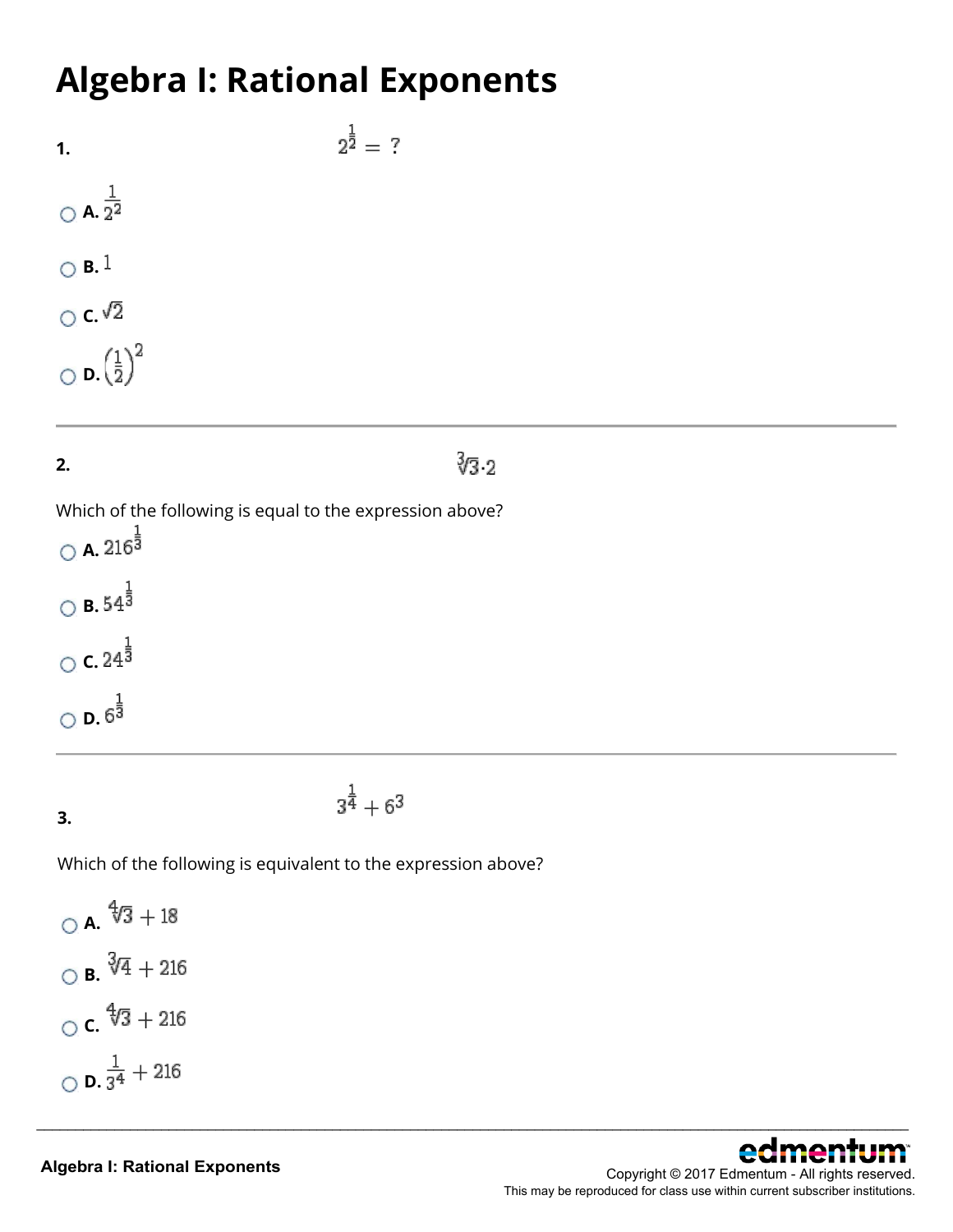**4.** Simplify.

 $x^{\frac{2}{3}}$ 

| $\cap$ A. $^3$  |                           |
|-----------------|---------------------------|
| $\circ$ B. $^9$ |                           |
| $\bigcap$       | <b>c.</b> $\frac{1}{324}$ |
|                 | $\frac{81}{4}$            |

### **5.** Rewrite the following.



**6.** Which of the following shows that  $\sqrt[4]{5} = 5^{\frac{1}{4}}$ ?

$$
\begin{aligned}\n\bigcirc \mathbf{A} \cdot \left(5^{\frac{1}{4}}\right)^4 &= 5^{\frac{1}{4}} \cdot 5^{\frac{1}{4}} \cdot 5^{\frac{1}{4}} \cdot 5^{\frac{1}{4}} = 5^{\frac{1}{4} \cdot \frac{1}{4} \cdot \frac{1}{4}} = 5^{\frac{4}{4}} = 5^1 = 5 \\
\bigcirc \mathbf{B} \cdot \left(5^{\frac{1}{4}}\right)^4 &= 5^{\frac{1}{4}} \cdot 5^{\frac{1}{4}} \cdot 5^{\frac{1}{4}} \cdot 5^{\frac{1}{4}} = 5 \cdot \left(\frac{1}{4} + \frac{1}{4} + \frac{1}{4} + \frac{1}{4}\right) = 5 \cdot \frac{4}{4} = 5 \\
\bigcirc \mathbf{C} \cdot \left(5^{\frac{1}{4}}\right)^4 &= 5^{\frac{1}{4}} \cdot 5^{\frac{1}{4}} \cdot 5^{\frac{1}{4}} \cdot 5^{\frac{1}{4}} = 4 \cdot 5^{\frac{1}{4}} = 4 \cdot \frac{1}{4} \cdot 5 = 5 \\
\bigcirc \mathbf{D} \cdot \left(5^{\frac{1}{4}}\right)^4 &= 5^{\frac{1}{4}} \cdot 5^{\frac{1}{4}} \cdot 5^{\frac{1}{4}} \cdot 5^{\frac{1}{4}} = 5^{\frac{1}{4} + \frac{1}{4} + \frac{1}{4} + \frac{1}{4}} = 5^{\frac{4}{4}} = 5^1 = 5\n\end{aligned}
$$

\_\_\_\_\_\_\_\_\_\_\_\_\_\_\_\_\_\_\_\_\_\_\_\_\_\_\_\_\_\_\_\_\_\_\_\_\_\_\_\_\_\_\_\_\_\_\_\_\_\_\_\_\_\_\_\_\_\_\_\_\_\_\_\_\_\_\_\_\_\_\_\_\_\_\_\_\_\_\_\_\_\_\_\_\_\_\_\_\_\_\_\_\_\_\_\_\_\_\_\_\_\_\_\_\_\_\_\_\_\_\_\_



#### **Algebra I: Rational Exponents**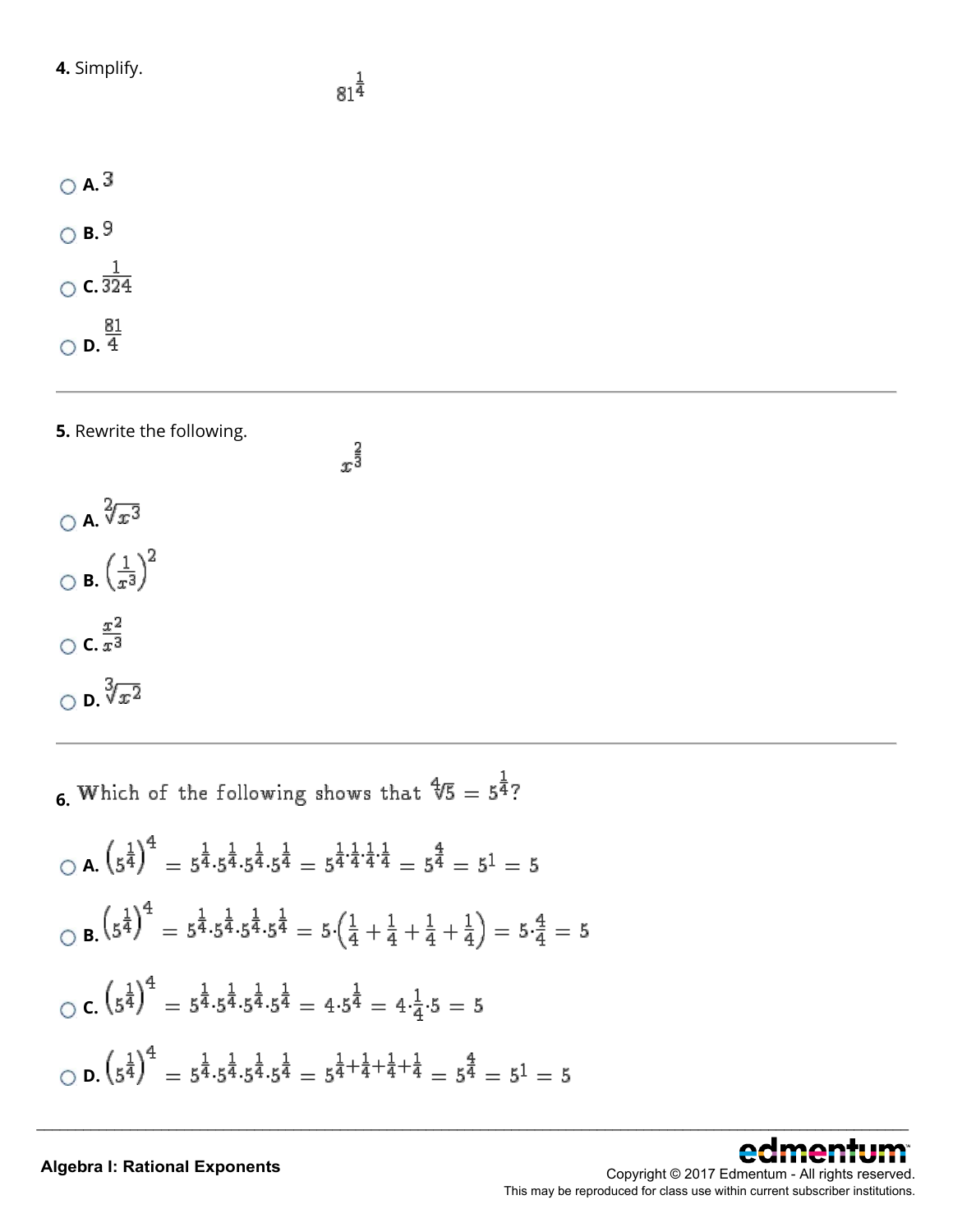**7.** Simplify the following expression.

$$
2^{\frac{1}{3}}\div 2^{\frac{7}{3}}
$$

\_\_\_\_\_\_\_\_\_\_\_\_\_\_\_\_\_\_\_\_\_\_\_\_\_\_\_\_\_\_\_\_\_\_\_\_\_\_\_\_\_\_\_\_\_\_\_\_\_\_\_\_\_\_\_\_\_\_\_\_\_\_\_\_\_\_\_\_\_\_\_\_\_\_\_\_\_\_\_\_\_\_\_\_\_\_\_\_\_\_\_\_\_\_\_\_\_\_\_\_\_\_\_\_\_\_\_\_\_\_\_\_

 $\bigcirc$  **A.**  $\frac{1}{2}$  $\bigcirc$  **B.**  $\frac{1}{8}$  $\circ$  **c.**  $\frac{1}{4}$  $\circ$  **D.**  $4$ 

$$
f_{\rm{max}}
$$

**8.**

$$
4^4-3^{\textstyle{\frac{1}{5}}}
$$

Which of the following is equivalent to the expression above?

 $\circ$  **A.** 256 -  $\sqrt[5]{3}$  $\circ$  **B.** 256 -  $\sqrt[3]{5}$  $\circ$  **c.**  $16 - \sqrt[5]{3}$  $\bigcirc$  **D.**  $256 - \frac{1}{3^5}$ 

**9.** Which of the following is equivalent to  $7^{-\frac{1}{6}}$ ?

$$
\bigcirc \mathbf{A}.\frac{\sqrt[6]{7}}{\sqrt[6]{9}} \\
\bigcirc \mathbf{B}.\frac{1}{\sqrt[6]{7^6}} \\
\bigcirc \mathbf{C}.\frac{\sqrt[1]{7}}{\sqrt[6]{7}} \\
\bigcirc \mathbf{D}.\frac{1}{\sqrt[6]{7}}
$$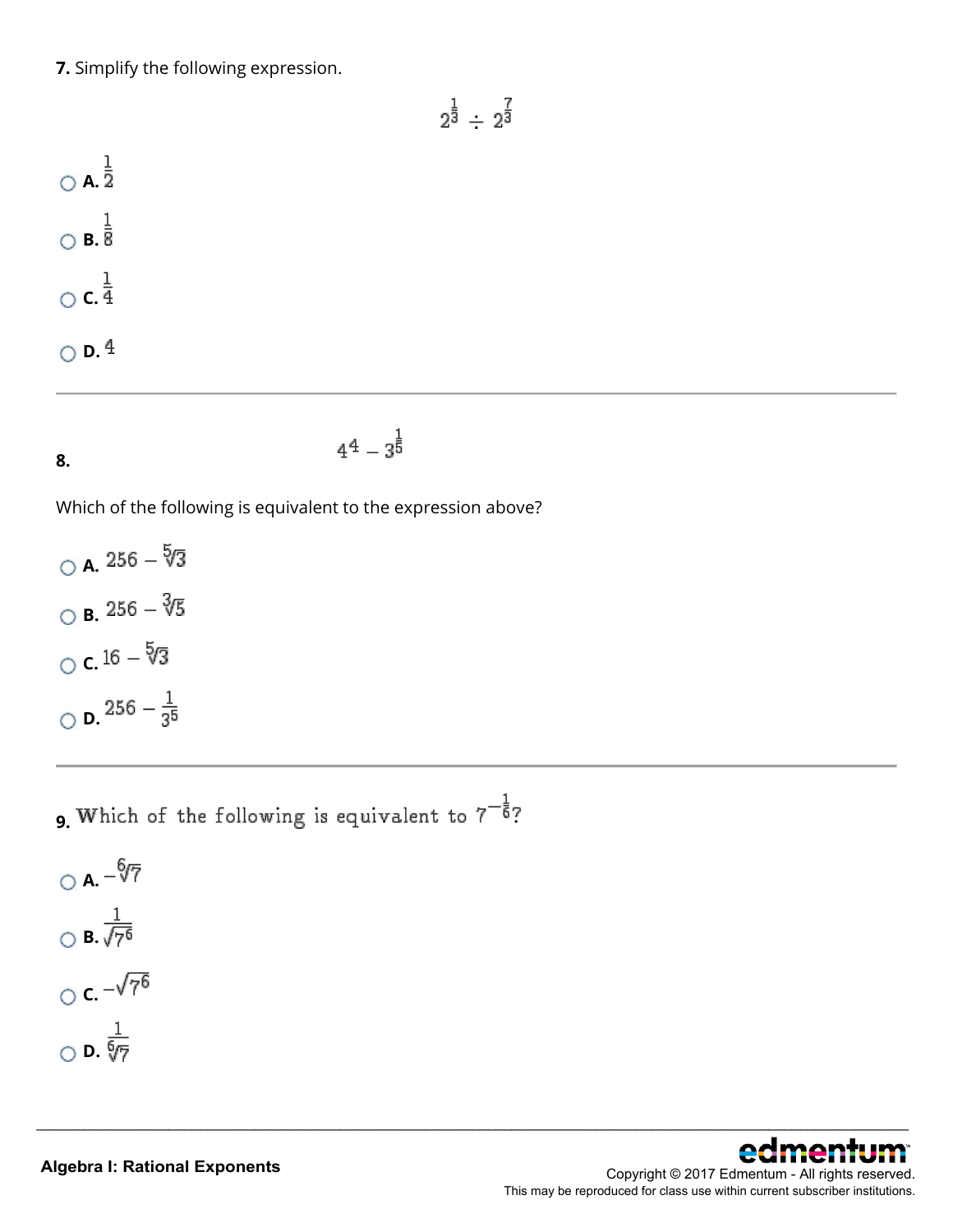**10.** Which of the following is equivalent to  $23^{-\frac{1}{2}}$ ?

| $\circ$ A. $\sqrt{23}$    |
|---------------------------|
| $\circ$ B. $^{23}$        |
| $\frac{1}{\sqrt{23}}$     |
| <b>D.</b> $-\frac{1}{23}$ |



\_\_\_\_\_\_\_\_\_\_\_\_\_\_\_\_\_\_\_\_\_\_\_\_\_\_\_\_\_\_\_\_\_\_\_\_\_\_\_\_\_\_\_\_\_\_\_\_\_\_\_\_\_\_\_\_\_\_\_\_\_\_\_\_\_\_\_\_\_\_\_\_\_\_\_\_\_\_\_\_\_\_\_\_\_\_\_\_\_\_\_\_\_\_\_\_\_\_\_\_\_\_\_\_\_\_\_\_\_\_\_\_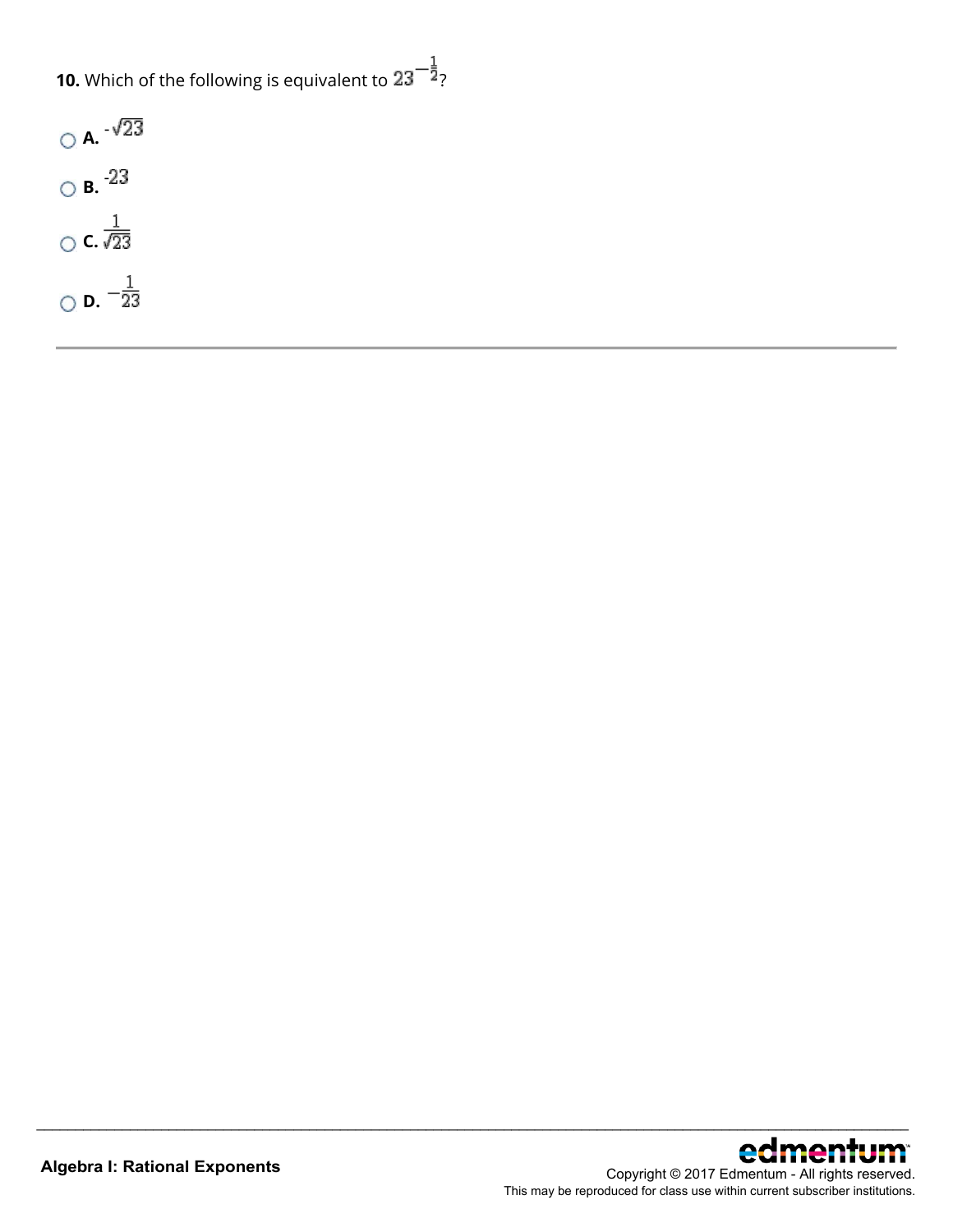# **Answers: Rational Exponents**

1. C

- 2. C
- 3. C
- 4. A 5. D
- 6. D
- 7. C
- 8. A
- 9. D
- 10. C

### **Explanations**

Recall the following rule.

$$
\eta \overline{a} = a^{\frac{1}{\overline{n}}}
$$
  
For  $2^{\frac{1}{2}}$ ,  $a = 2$  and  $n = 2$ .  
  
1. Therefore,  $2^{\frac{1}{2}} = \sqrt{2}$ .  
  
2.

$$
(ab)^n = a^n \cdot b^n
$$
  
\n
$$
^n\sqrt{b} = b^{\frac{1}{n}} \text{ with } n \neq 0
$$
  
\n
$$
^3\sqrt{3} \cdot 2 = 3^{\frac{1}{3}} \cdot 2
$$
  
\n
$$
= 3^{\frac{1}{3}} \cdot 8^{\frac{1}{3}}
$$
  
\n
$$
= (3 \cdot 8)^{\frac{1}{3}}
$$
  
\n
$$
= 24^{\frac{1}{3}}
$$

3. Use the following rule of exponents to simplify.

$$
\boxed{\quad \eta_{\overline{a}} = a^{\frac{1}{\overline{n}}}}
$$

\_\_\_\_\_\_\_\_\_\_\_\_\_\_\_\_\_\_\_\_\_\_\_\_\_\_\_\_\_\_\_\_\_\_\_\_\_\_\_\_\_\_\_\_\_\_\_\_\_\_\_\_\_\_\_\_\_\_\_\_\_\_\_\_\_\_\_\_\_\_\_\_\_\_\_\_\_\_\_\_\_\_\_\_\_\_\_\_\_\_\_\_\_\_\_\_\_\_\_\_\_\_\_\_\_\_\_\_\_\_\_\_



### **Algebra I: Rational Exponents**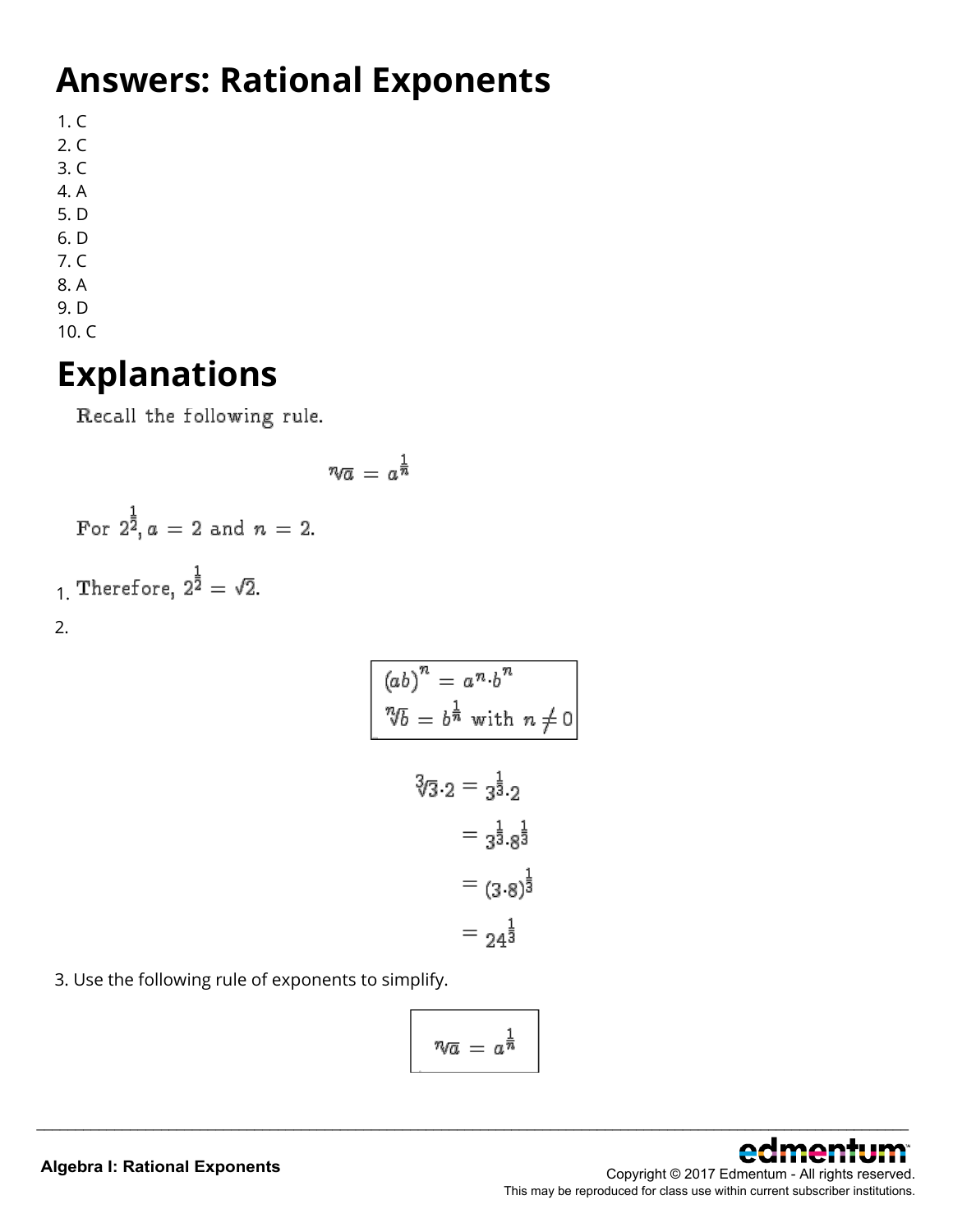$$
3^{\tfrac{1}{4}}+6^3 = \sqrt[4]{3}+216
$$

Use the laws of exponents to simplify the expression.

$$
81^{\frac{1}{4}} = 4/81
$$
  
= 4/3 \cdot 3 \cdot 3 \cdot 3  
= 3

4.

Use the laws of exponents to rewrite the expression.

5.

Since  $\left(4/5\right)^4 = 4/5.4/5.4/5 = 5$ , it is sufficient to show that  $\left(s^{\frac{1}{4}}\right)^4 = 5$  in order to show that  $\sqrt[4]{5} = 5^{\frac{1}{4}}$ .

 $x^{\frac{2}{3}} = \sqrt[3]{x^2}$ 

Remember the following exponent rule with the nonzero real number  $a$  and the integers  $m$  and  $n$ .

$$
a^m \cdot a^n = a^m + n
$$

Thus, the following is true.

$$
\left(5^{\frac{1}{4}}\right)^4 = 5^{\frac{1}{4}} \cdot 5^{\frac{1}{4}} \cdot 5^{\frac{1}{4}} \cdot 5^{\frac{1}{4}} = 5^{\frac{1}{4} + \frac{1}{4} + \frac{1}{4} + \frac{1}{4}} = 5^{\frac{4}{4}} = 5^1 = 5
$$

7. When dividing two terms with the same base, subtract the exponents.

$$
a^{m} \div a^{n} = a^{(m - n)}
$$
  

$$
2^{\frac{1}{3}} \div 2^{\frac{7}{3}} = 2^{\left(\frac{1}{3} - \frac{7}{3}\right)}
$$
  

$$
= 2^{(-2)}
$$
  

$$
= \frac{1}{2^{2}}
$$
  

$$
= \frac{1}{4}
$$

8. Use the following rule of exponents to simplify.

$$
\sqrt{n\alpha} = a^{\frac{1}{n}}
$$

$$
4^{\frac{1}{4}} - 3^{\frac{1}{5}} = 256 - \sqrt[5]{3}
$$



### **Algebra I: Rational Exponents**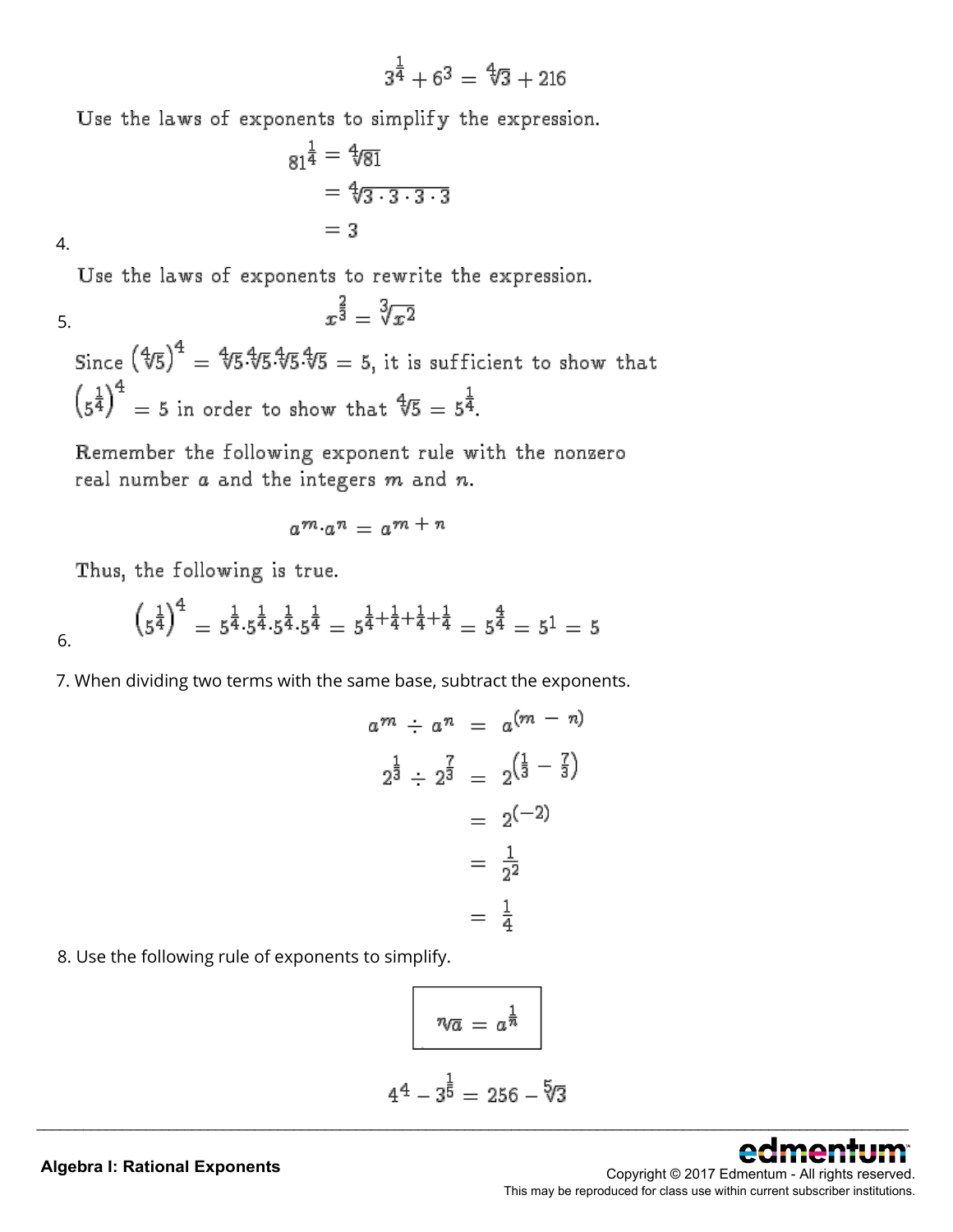Apply the following laws of exponents.

$$
\sqrt[n]{x^m} = x^{\frac{m}{n}}
$$

$$
x^{-m} = \frac{1}{x^m}
$$

$$
7^{-\frac{1}{6}} = \frac{1}{7^{\frac{1}{6}}}
$$

$$
= \frac{1}{6\sqrt{7}}
$$

9.

10. Apply the following laws of exponents.

$$
\sqrt[n]{x^m} = x^{\frac{m}{n}}
$$

$$
x^{-m} = \frac{1}{x^m}
$$

$$
23^{-\frac{1}{2}} = \frac{1}{23^{\frac{1}{2}}}
$$

$$
23^{-\frac{1}{2}} = \frac{1}{\sqrt{23}}
$$

\_\_\_\_\_\_\_\_\_\_\_\_\_\_\_\_\_\_\_\_\_\_\_\_\_\_\_\_\_\_\_\_\_\_\_\_\_\_\_\_\_\_\_\_\_\_\_\_\_\_\_\_\_\_\_\_\_\_\_\_\_\_\_\_\_\_\_\_\_\_\_\_\_\_\_\_\_\_\_\_\_\_\_\_\_\_\_\_\_\_\_\_\_\_\_\_\_\_\_\_\_\_\_\_\_\_\_\_\_\_\_\_

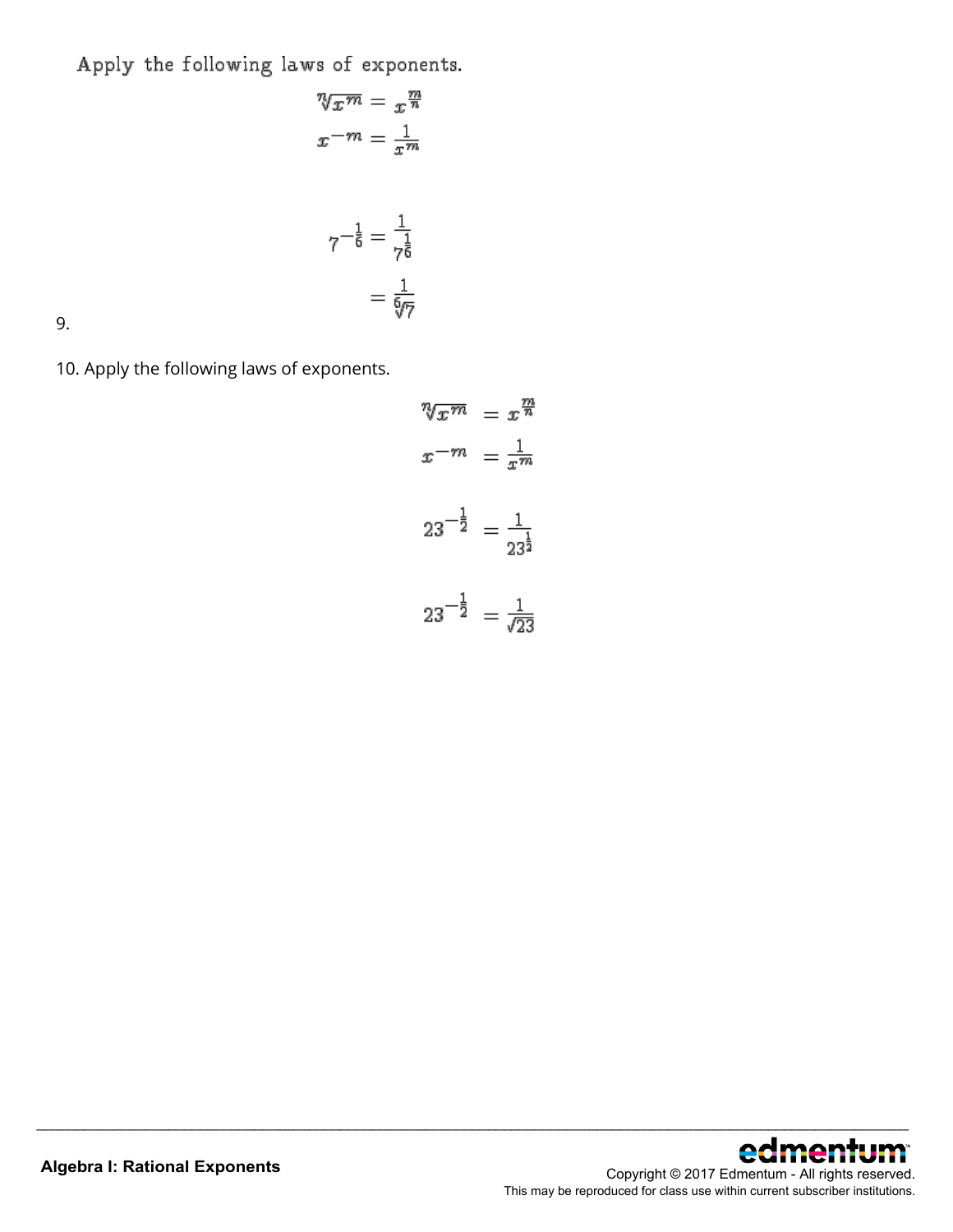# **Algebra I: Evaluate Functions**

**1.** Digital Genius manufactures a cell phone charging pad that can fully charge any cell phone that is placed on it in 15 minutes. The analytics department determined that at a price of \$115.00 each, the demand would be 3 thousand pads, and at \$75.00 each, the demand would be 13 thousand pads. Based on the assumption that a linear relationship exists between price and demand, the price-demand equation is given by the following function.

$$
p(x) = -4x + 127
$$

In this function, *x* is the number of thousands of pads in demand. At what price point should they sell the pads to have a demand of 11 thousand pads?

**A.** \$31.75

**B.** \$83.00

**C.** \$29.00

**D.** \$44.00

**2.** Find the approximate value of *h*(-1) for the function below.

$$
h(x) = 22e^x + 53
$$

**A.** 75.37

**B.** 53.37

**C.** 61.09

**D.** 8.09

**3.** Find the value of *g*(5) for the function below.

$$
g(x) = 36 \cdot \left(\frac{1}{3}\right)^x
$$

 $\bigcirc$  **A.**  $\frac{4}{27}$  $\frac{1}{\bigcirc}$  **B.** 243 ○ **c.**  $248,832$  $\circ$  **D.**  $8,748$ 

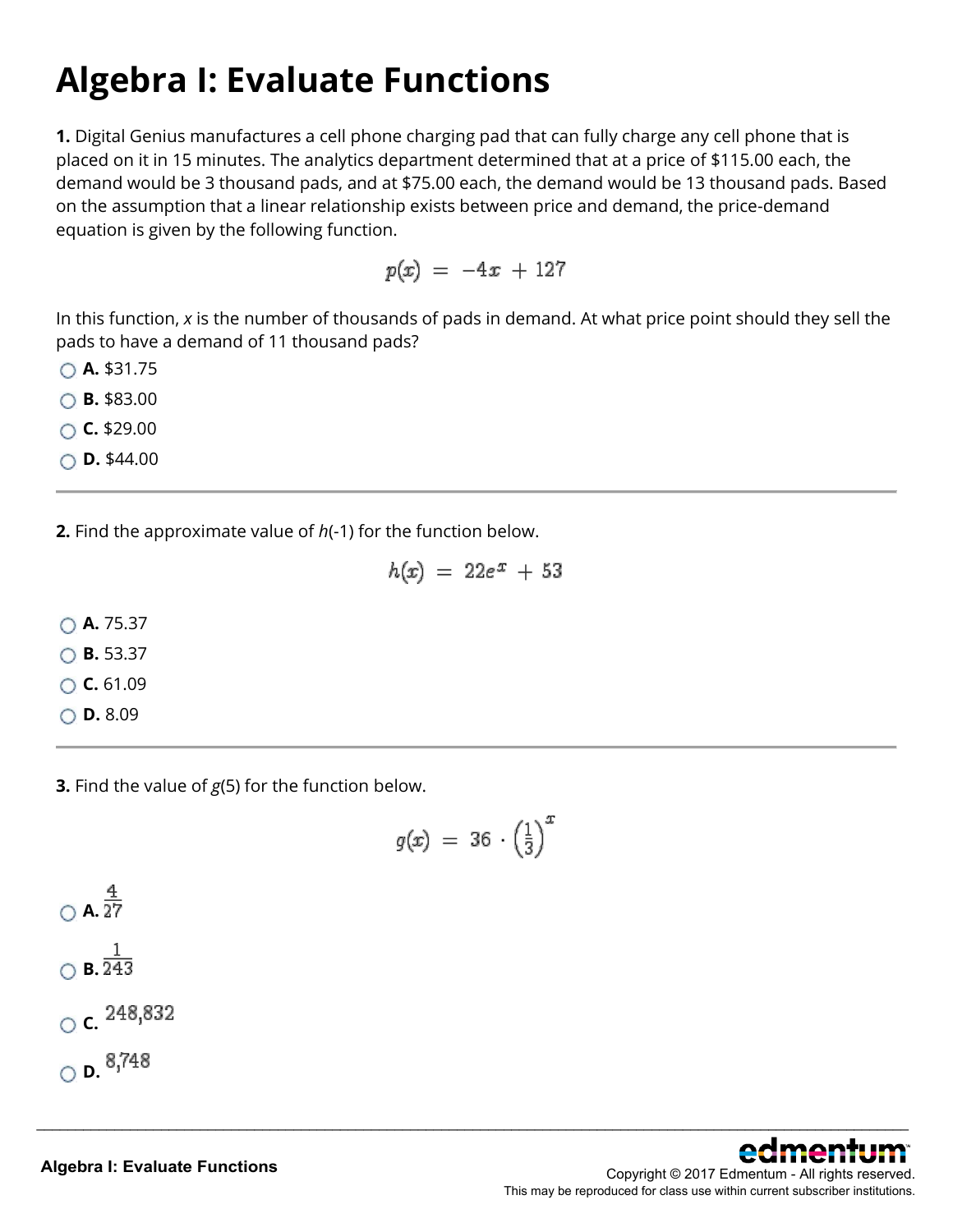**4.** Find the approximate value of *g*(4) for the function below.

$$
g(x) = e^x - 128
$$

**A.** -73.4

**B.** 54.6

**C.** -84.69

**D.** 4.88

**5.** Find the value of *h*(3) for the function below.

$$
h(x) = 3 \cdot 3^{(2x - 3)} + 15
$$

**A.** 13,824

**B.** 126

**C.** 2,202

**D.** 96

**6.** The N71-90 virus will give an infected person a mild rash on their arms once the person has 1 billion of the virus cells in their body. After an initial infection with just one cell, each virus cell will divide into two cells every four hours. After 30 divisions there are 1,073,741,824 cells and the rash starts. Once the rash starts, the immune system kicks in and kills all of the virus cells within an hour. The number of virus cells in the body can be determined using the function below.

$$
V(h) = 2^{\frac{h}{4}}
$$

In this function, *h* is the number of hours after infection. If Jolene is infected by one virus cell, how many virus cells will she have after 28 divisions?

\_\_\_\_\_\_\_\_\_\_\_\_\_\_\_\_\_\_\_\_\_\_\_\_\_\_\_\_\_\_\_\_\_\_\_\_\_\_\_\_\_\_\_\_\_\_\_\_\_\_\_\_\_\_\_\_\_\_\_\_\_\_\_\_\_\_\_\_\_\_\_\_\_\_\_\_\_\_\_\_\_\_\_\_\_\_\_\_\_\_\_\_\_\_\_\_\_\_\_\_\_\_\_\_\_\_\_\_\_\_\_\_

**A.** 256

**B.** 268,435,456

**C.** 128

**D.** 536,870,912

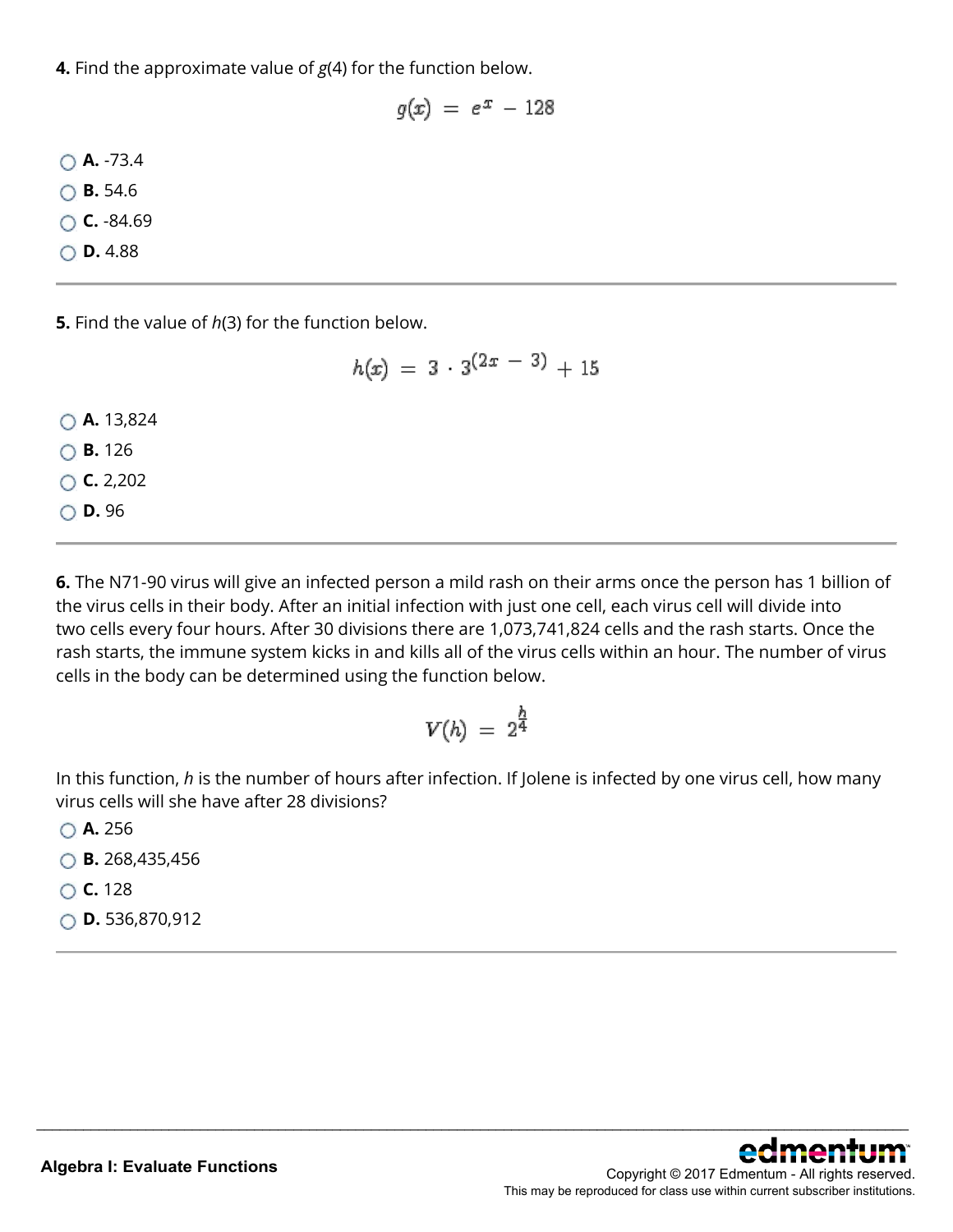**7.** Joe-Elk tractors offers a lease/buy program that will allow a farmer to lease a new C7060 tractor for eight years with an option to purchase for a specified value at any time up to the end of the lease. The purchase price of the tractor is determined by the function below.

$$
P(m) = 240,300(0.9925)^{96-m}
$$

In this function, *m* is the number of months remaining in the lease. Thirty-six months into the lease, Jacob is considering purchasing the tractor. What is the purchase price of the tractor?

**A.** \$183,253.52

**B.** \$116,613.60

**C.** \$116,589.60

**D.** \$152,962.40

**8.** Find the value of *f*(-2) for the function below.

$$
f(x) \ = \ 0.5^{(x \ - \ 2)}
$$

**A.** 4

**B.** 1

**C.** 16

**D.** 0.5

**9.** Following market trends, FireCore started making 10" tablet computers. For this part of their operation, they have fixed costs of \$50,500.00 per month and variable costs of \$144.90 per tablet made. The company sells the tablets for \$189.00 each. The company's profit function for the tablets can be found using the following function.

 $p(x) = 44.1x - 50,500$ 

In this function, *x* is the number of tablets sold. After their debut marketing blitz, the company sold 2,220 tablets during the first month. How much did FireCore make from their tablet division for the first month?

\_\_\_\_\_\_\_\_\_\_\_\_\_\_\_\_\_\_\_\_\_\_\_\_\_\_\_\_\_\_\_\_\_\_\_\_\_\_\_\_\_\_\_\_\_\_\_\_\_\_\_\_\_\_\_\_\_\_\_\_\_\_\_\_\_\_\_\_\_\_\_\_\_\_\_\_\_\_\_\_\_\_\_\_\_\_\_\_\_\_\_\_\_\_\_\_\_\_\_\_\_\_\_\_\_\_\_\_\_\_\_\_

**A.** \$47,402.00

**B.** \$42,992.00

**C.** \$419,580.00

**D.** \$97,902.00

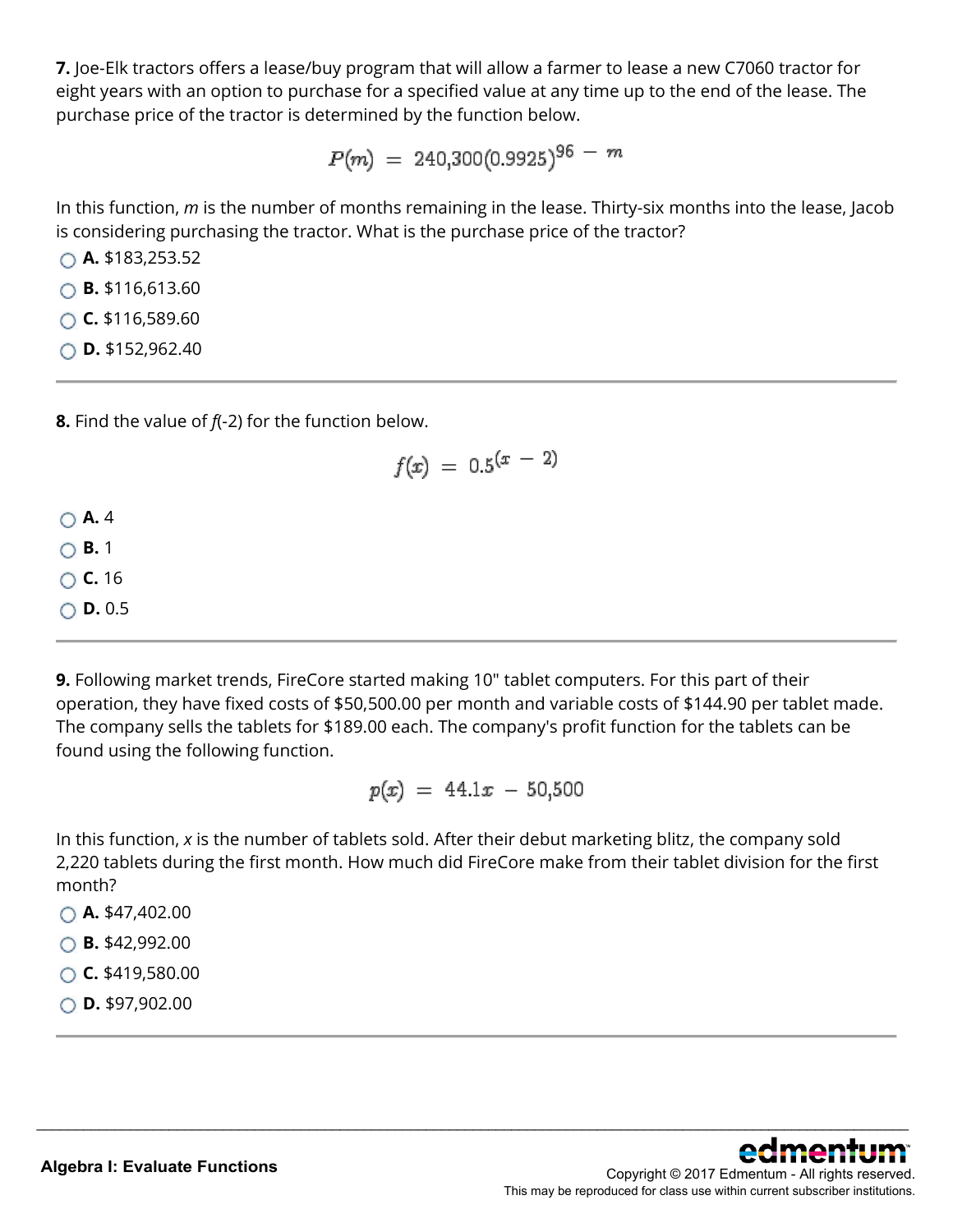**10.** Find the value of *f*(40) for the function below.

$$
f(x) = \frac{1}{2}x + 130
$$

\_\_\_\_\_\_\_\_\_\_\_\_\_\_\_\_\_\_\_\_\_\_\_\_\_\_\_\_\_\_\_\_\_\_\_\_\_\_\_\_\_\_\_\_\_\_\_\_\_\_\_\_\_\_\_\_\_\_\_\_\_\_\_\_\_\_\_\_\_\_\_\_\_\_\_\_\_\_\_\_\_\_\_\_\_\_\_\_\_\_\_\_\_\_\_\_\_\_\_\_\_\_\_\_\_\_\_\_\_\_\_\_

**A.** -110

**B.** 170

**C.** 150

**D.** 20

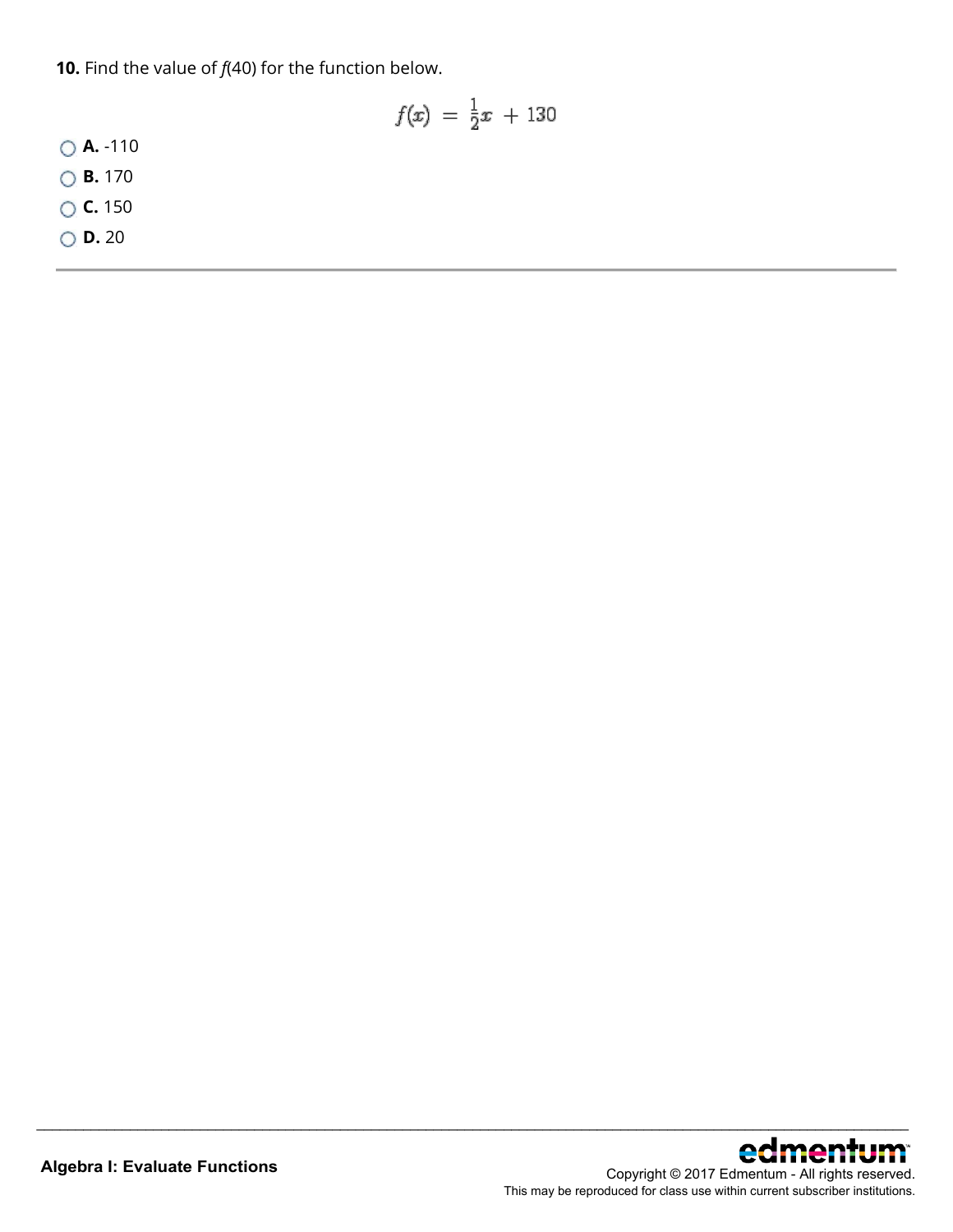#### **Answers: Evaluate Functions**

1. B

- 2. C
- 3. A
- 4. A
- 5. D
- 6. B
- 7. A
- 8. C 9. A
- 10. C

# **Explanations**

1. Use the price-demand equation to determine the price point that will correlate to a demand of 11 thousand pads.

$$
p(11) = -4(11) + 127
$$
  
= -44 + 127  
= 83

To create a demand of 11 thousand pads, the price of a pad should be set at **\$83.00**.

2. First, substitute -1 for *x* in the given function. Then, evaluate.

$$
h(x) = 22e^x + 53
$$

$$
h(-1) = 22e^{(-1)} + 53
$$
  

$$
\approx 61.09
$$

3. First, substitute 5 for *x* in the given function. Then, evaluate.

$$
g(x) = 36 \cdot \left(\frac{1}{3}\right)^x
$$

$$
g(5) = 36 \cdot \left(\frac{1}{3}\right)^5
$$

$$
= 36 \cdot \frac{1}{243}
$$

$$
= \frac{4}{27}
$$

\_\_\_\_\_\_\_\_\_\_\_\_\_\_\_\_\_\_\_\_\_\_\_\_\_\_\_\_\_\_\_\_\_\_\_\_\_\_\_\_\_\_\_\_\_\_\_\_\_\_\_\_\_\_\_\_\_\_\_\_\_\_\_\_\_\_\_\_\_\_\_\_\_\_\_\_\_\_\_\_\_\_\_\_\_\_\_\_\_\_\_\_\_\_\_\_\_\_\_\_\_\_\_\_\_\_\_\_\_\_\_\_

4. First, substitute 4 for *x* in the given function. Then, evaluate.

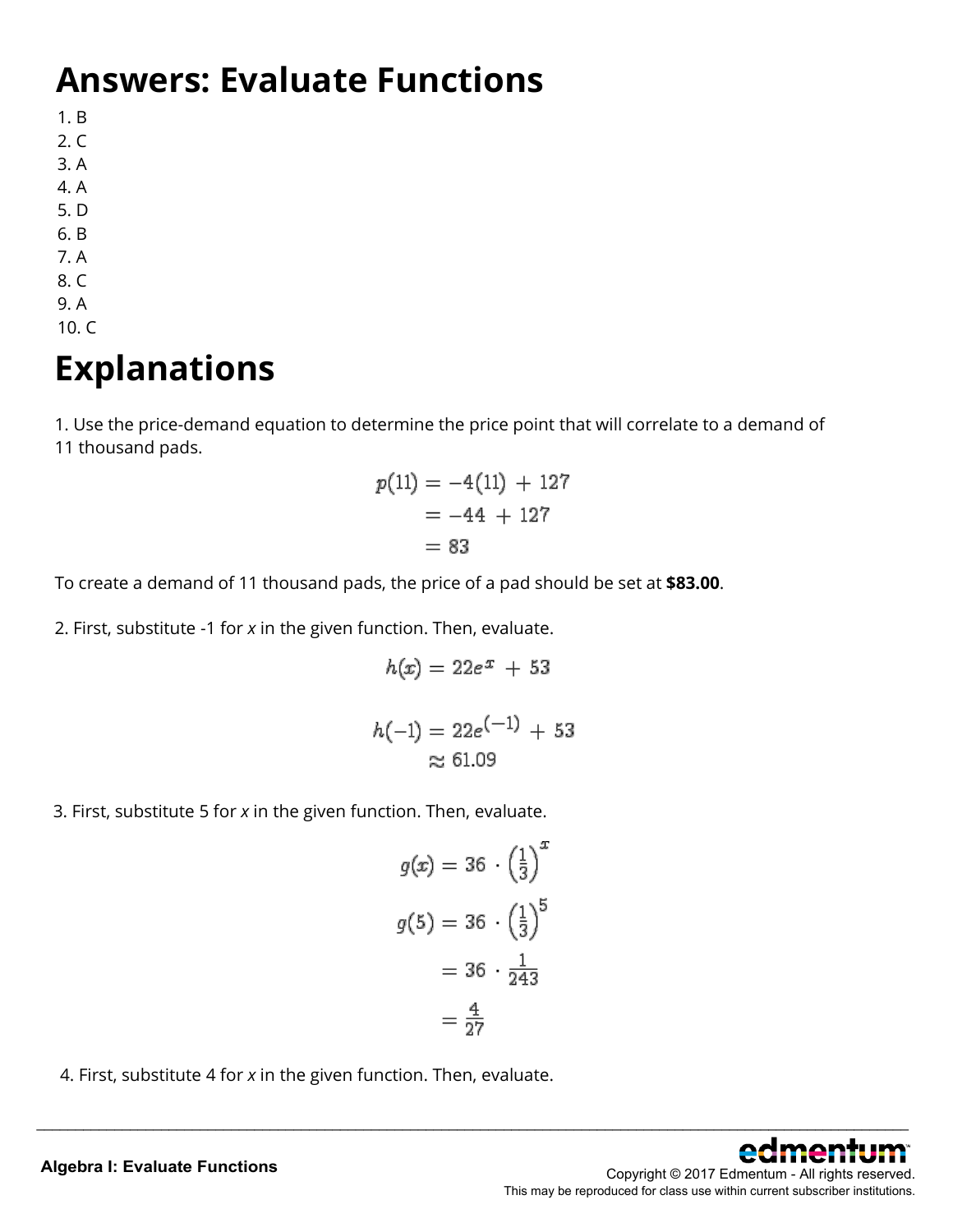$$
g(x) = e^x - 128
$$

$$
g(4) = e^4 - 128
$$

$$
\approx -73.4
$$

5. First, substitute 3 for *x* in the given function. Then, evaluate.

$$
h(x) = 3 \cdot 3^{(2x - 3)} + 15
$$
  
\n
$$
h(3) = 3 \cdot 3^{[2(3) - 3]} + 15
$$
  
\n
$$
= 3 \cdot 3^3 + 15
$$
  
\n
$$
= 3 \cdot 27 + 15
$$
  
\n
$$
= 96
$$

6. Since the function is based on hours of infection instead of number of divisions, first find the number of hours that must pass to have 28 divisions. Since cell division takes place every four hours, Jolene must have had the infection for

28 divisions × 4 
$$
\frac{\text{hours}}{\text{division}}
$$
 = 112 hours.

Use the virus cells function to determine the number of virus cells Jolene will have after 112 hours.

$$
V(112) = \frac{(112)}{4}
$$
  
= 228  
= 268,435,456

After 28 divisions, or 112 hours, Jolene will have **268,435,456** virus cells.

7. The purchase price function is based on the number of months remaining in the lease. Since the original lease was for eight years and Jacob is only thirty-six months into the lease, there are 96 - 36 = 60 months remaining in the lease. So, use the function to determine the purchase price with sixty months remaining in the lease.

$$
P(60) = 240,300(0.9925)^{96} - (60)
$$
  
= 240,300(0.9925)<sup>36</sup>  
= 240,300(0.762603081223)  
≈ 183,253.52

\_\_\_\_\_\_\_\_\_\_\_\_\_\_\_\_\_\_\_\_\_\_\_\_\_\_\_\_\_\_\_\_\_\_\_\_\_\_\_\_\_\_\_\_\_\_\_\_\_\_\_\_\_\_\_\_\_\_\_\_\_\_\_\_\_\_\_\_\_\_\_\_\_\_\_\_\_\_\_\_\_\_\_\_\_\_\_\_\_\_\_\_\_\_\_\_\_\_\_\_\_\_\_\_\_\_\_\_\_\_\_\_

At thirty-six months into the lease, the purchase price of the tractor is **\$183,253.52**.



Copyright © 2017 Edmentum - All rights reserved. This may be reproduced for class use within current subscriber institutions.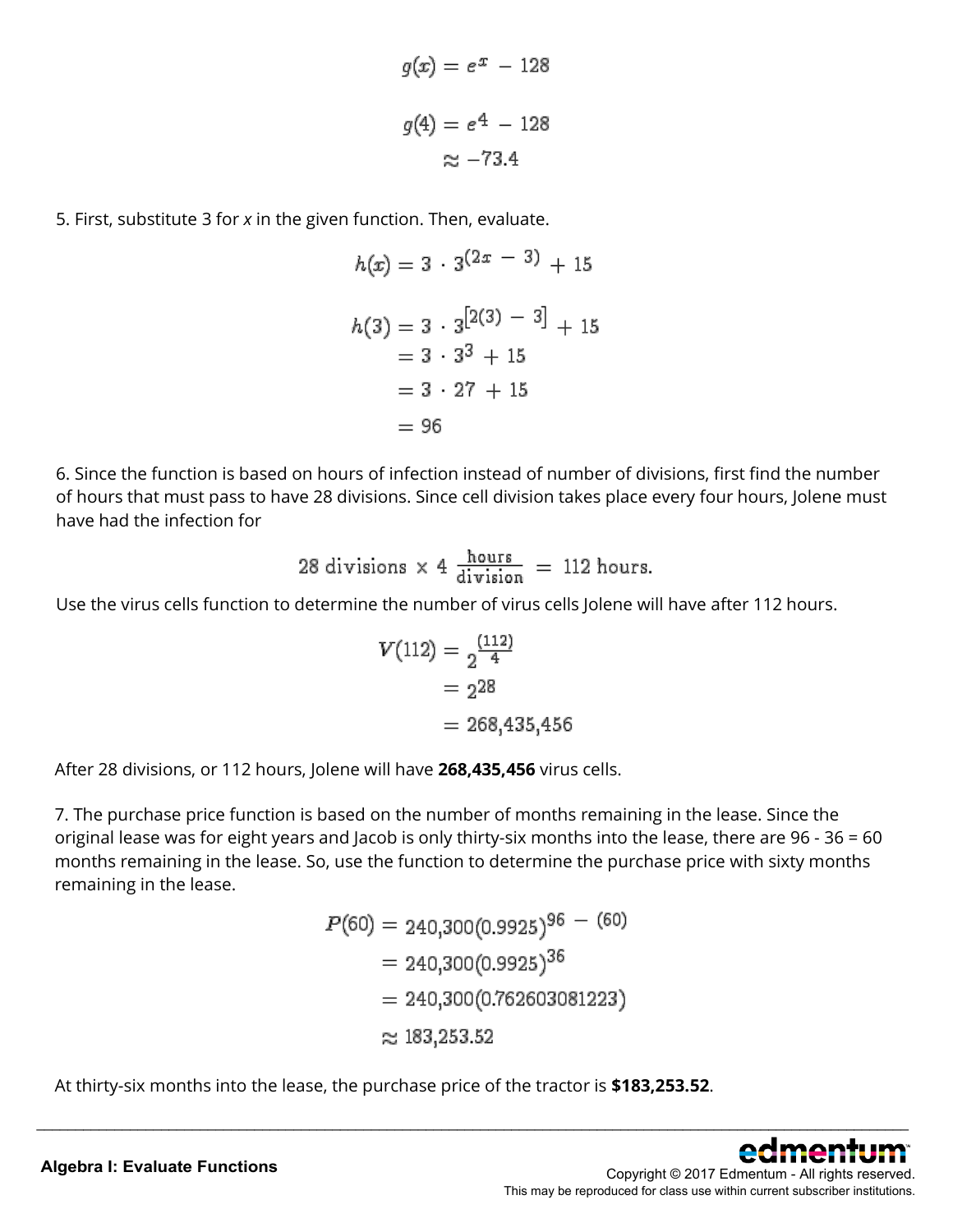8. First, substitute -2 for *x* in the given function. Then, evaluate.

$$
f(x) = 0.5(x - 2)
$$

$$
f(-2) = 0.5(-2 - 2)
$$

$$
= 0.5(-4)
$$

$$
= 16
$$

 $\mathbf{r}$ 

9. Use the monthly profit function for the tablets to determine the company's profit for selling 2,220 tablets in a month.

$$
p(2,220) = 44.1(2,220) - 50,500
$$

$$
= 97,902 - 50,500
$$

$$
= 47,402
$$

FireCore made a one month profit of **\$47,402.00**.

10. First, substitute 40 for *x* in the given function. Then, evaluate.

$$
f(x) = \frac{1}{2}x + 130
$$

$$
f(40) = \frac{1}{2}(40) + 130
$$

$$
= \frac{40}{2} + 130
$$

$$
= 20 + 130
$$

$$
= 150
$$

\_\_\_\_\_\_\_\_\_\_\_\_\_\_\_\_\_\_\_\_\_\_\_\_\_\_\_\_\_\_\_\_\_\_\_\_\_\_\_\_\_\_\_\_\_\_\_\_\_\_\_\_\_\_\_\_\_\_\_\_\_\_\_\_\_\_\_\_\_\_\_\_\_\_\_\_\_\_\_\_\_\_\_\_\_\_\_\_\_\_\_\_\_\_\_\_\_\_\_\_\_\_\_\_\_\_\_\_\_\_\_\_



Copyright © 2017 Edmentum - All rights reserved. This may be reproduced for class use within current subscriber institutions.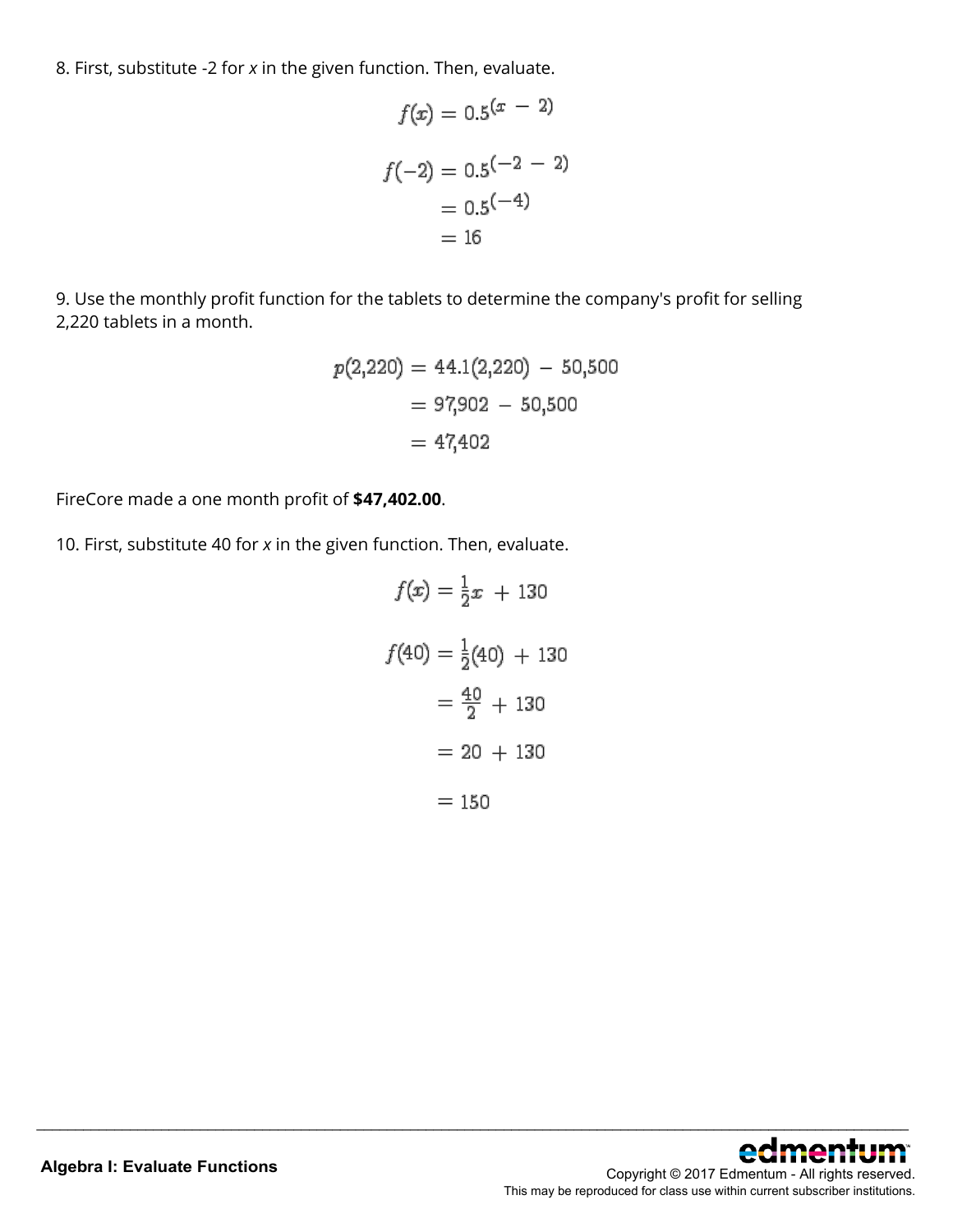## **Algebra I: Sequences**

**A.** -30 **B.** -12 **C.** -18 **D.** -24

**1.** The recursive formula for an arithmetic sequence is given below. What is the fourth term in the sequence?

$$
a_1 = 0
$$
  

$$
a_n = -6 + a_{(n-1)}
$$

**2.** Express the terms of the following geometric sequence recursively.

6 , 18 , 54 , 162 , 486 , ...

\_\_\_\_\_\_\_\_\_\_\_\_\_\_\_\_\_\_\_\_\_\_\_\_\_\_\_\_\_\_\_\_\_\_\_\_\_\_\_\_\_\_\_\_\_\_\_\_\_\_\_\_\_\_\_\_\_\_\_\_\_\_\_\_\_\_\_\_\_\_\_\_\_\_\_\_\_\_\_\_\_\_\_\_\_\_\_\_\_\_\_\_\_\_\_\_\_\_\_\_\_\_\_\_\_\_\_\_\_\_\_\_

**A.**  $t_1 = 6$  and  $t_n = 3(t_{n-1}) - 6$ , for  $n \ge 2$ **B.**  $t_1 = 6$  and  $t_n = 3(t_{n-1})$ , for  $n \ge 2$ **C.**  $t_1 = 6$  and  $t_n = t_{n-1} + 3n$ , for  $n \ge 2$ **D.**  $t_1 = 6$  and  $t_n = t_{n-1} + 12$ , for  $n \ge 2$ 

**3.** Express the terms of the following sequence by giving an explicit formula.

$$
-\frac{1}{2}, -1\frac{1}{3}, -2\frac{1}{6}, -3, \ldots
$$
  
\n
$$
\bigcirc \mathbf{A}.^{a_n} = \frac{1}{3} - 1\frac{1}{5}n, \text{ where } n = 1, 2, 3, 4, \ldots
$$
  
\n
$$
\bigcirc \mathbf{B}.^{a_n} = \frac{1}{3}n, \text{ where } n = 1, 2, 3, 4, \ldots
$$
  
\n
$$
\bigcirc \mathbf{C}.^{a_n} = \frac{5}{6}n, \text{ where } n = 1, 2, 3, 4, \ldots
$$
  
\n
$$
\bigcirc \mathbf{D}.^{a_n} = \frac{1}{3} - \frac{5}{6}n, \text{ where } n = 1, 2, 3, 4, \ldots
$$

edr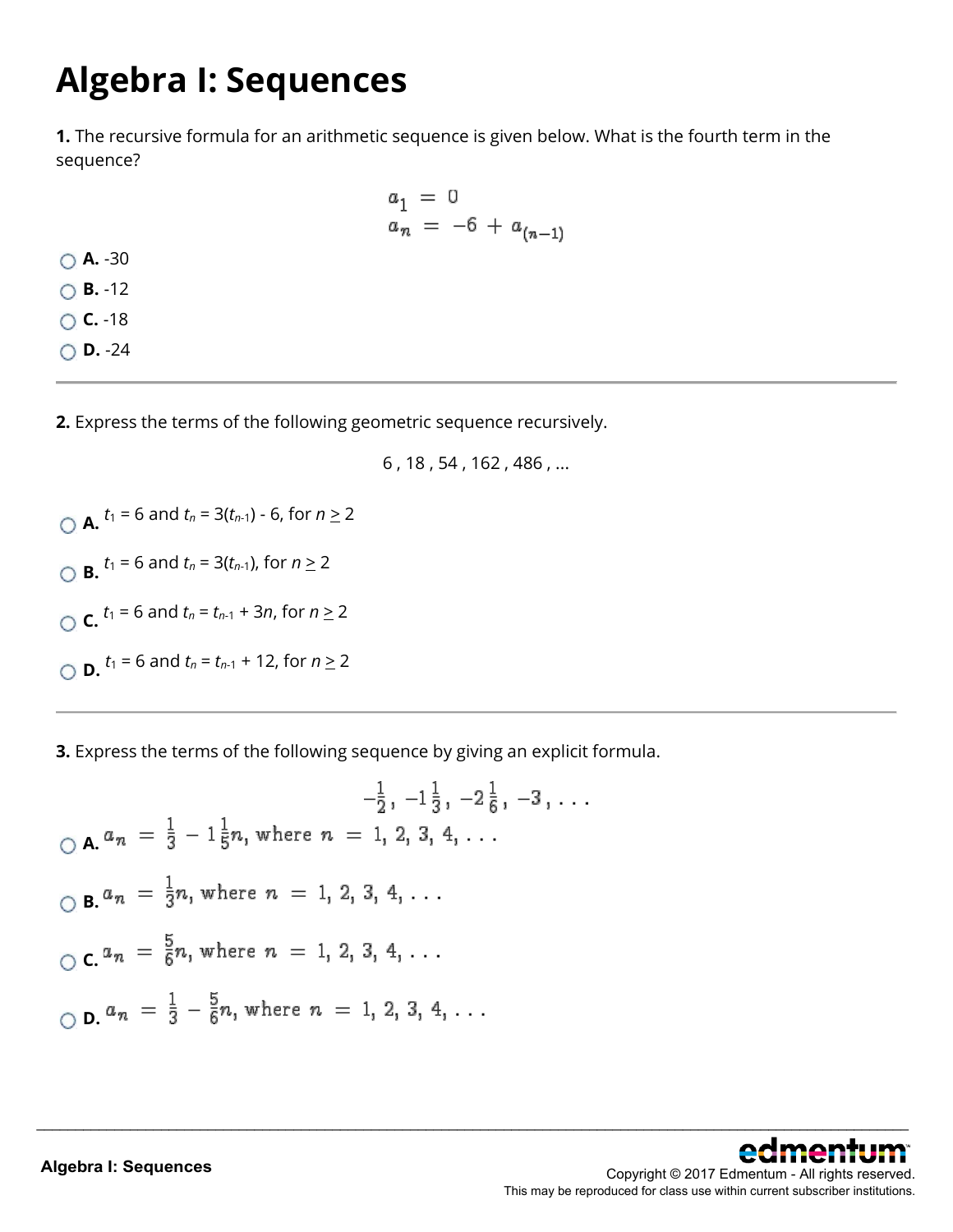**4.** Stacy is saving money for a vacation. She deposits \$72 every month in a non-interest bearing savings account having an initial balance of \$105. Choose the equation below that gives the account balance, B*n*, in the  $n<sup>th</sup>$  month. Then, use this equation to determine the account balance in the 9<sup>th</sup> month.

 $\bigcap$  **A.** B<sub>n</sub> = \$105 + \$72 $\cdot$ (n - 1); B<sub>9</sub> = \$681 **B.**  $B_n = $105 + $72 \cdot (n); B_9 = $825$ **C.**  $B_n = $105 + $72 \cdot (n)$ ;  $B_9 = $681$ **D.**  $B_n = $105 + $72 \cdot (n - 1); B_9 = $825$ 

**5.** What are the first four terms of the sequence defined by the following equation?

 $a_n = 3 \cdot 2^{n-1}$ 

◯ **A.** 3, 6, 12, 24 ... **B.** 6 , 12 , 24 , 48 ... **C.** 6 , 36 , 216 , 1,296 ... ◯ **D.** 3, 6, 36, 216 ...

#### **6.** Identify the correct formula for the following sequence.

-9, -6, -3, 0, 3, ...

\_\_\_\_\_\_\_\_\_\_\_\_\_\_\_\_\_\_\_\_\_\_\_\_\_\_\_\_\_\_\_\_\_\_\_\_\_\_\_\_\_\_\_\_\_\_\_\_\_\_\_\_\_\_\_\_\_\_\_\_\_\_\_\_\_\_\_\_\_\_\_\_\_\_\_\_\_\_\_\_\_\_\_\_\_\_\_\_\_\_\_\_\_\_\_\_\_\_\_\_\_\_\_\_\_\_\_\_\_\_\_\_

 $\bigcirc$  **A.**  $a_n = -3n + 12$ **B.** *an* = 3*n* - 12  $\bigcirc$  **C.**  $a_n = -12n + 3$  $\bigcirc$  **D.**  $a_n = 3n + 12$ 

**7.** Given the recursive formula,  $u(1) = 47$  and  $u(n + 1) = u(n) + 4$ , for *n* = 1, 2, 3, . . ., find the explicit formula for *u*(*n*).

 $A.$   $u(n) = 47 + 4n$  $\bigcap$  **B.**  $u(n) = 43 + 4n$  $C.$   $u(n) = 4 + 43n$  $O$  **D.**  $u(n) = 4 + 47n$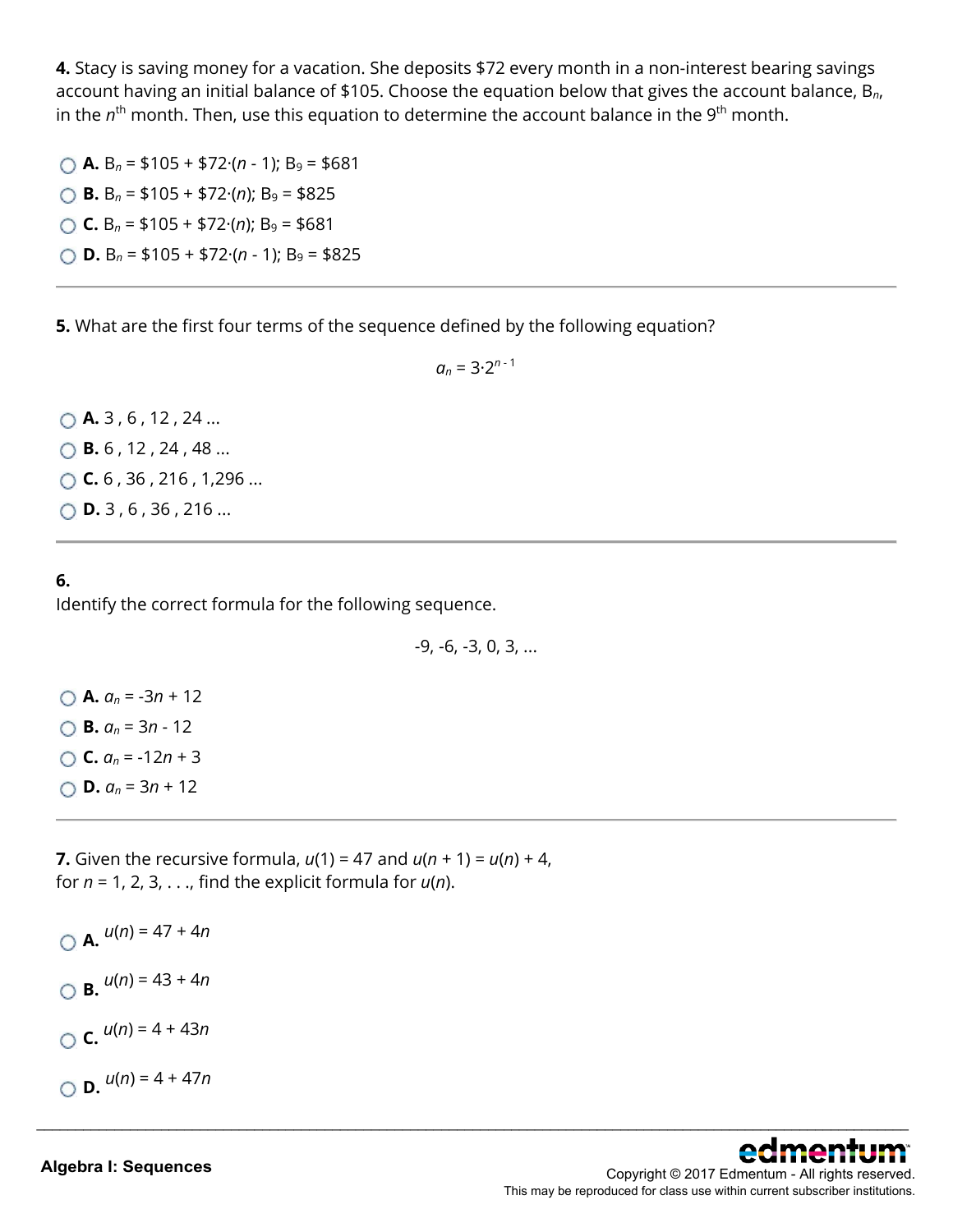**8.** Express the terms of the following geometric sequence by giving an explicit formula.

3, 15, 75, 375, 1,875, ...

 $A_n$ ,  $t_n = 3(5)^n$ , where  $n = 1, 2, 3,...$  $\bigcirc$  **B.**  $t_n = 5(3)^n$ , where  $n = 1, 2, 3,...$  $C_c$ ,  $t_n = 3(5)^{n-1}$ , where  $n = 1, 2, 3,...$  $D.$   $t_n = 3(5)(n-1)$ , where  $n = 1, 2, 3,...$ 

**9.** Express the terms of the following sequence by giving a recursive formula.

8, 16, 24, 32, ...  
\n
$$
\bigcirc
$$
 A.  $a_1 = 8$  and  $a_{n+1} = a_n + 8$ , where  $n = 1, 2, 3, 4, ...$   
\n $\bigcirc$  B.  $a_1 = 8$  and  $a_{n+1} = 8a_n + 8$ , where  $n = 1, 2, 3, 4, ...$   
\n $\bigcirc$  C.  $a_1 = 8$  and  $a_{n+1} = a_n - 8$ , where  $n = 1, 2, 3, 4, ...$   
\n $\bigcirc$  D.  $a_1 = 8$  and  $a_{n+1} = 8a_n - 8$ , where  $n = 1, 2, 3, 4, ...$ 

**10.** Express the terms of the following geometric sequence by giving an explicit formula.

4, 1,  $\frac{1}{4}$ ,  $\frac{1}{16}$ ,  $\frac{1}{64}$ , ...  $\bigcirc$  **A.**  $f(n) = 4\left(\frac{1}{4}\right)^n$ , where  $n = 1, 2, 3, ...$ **B.**  $f(n) = 4\left(\frac{1}{4}\right)(n-1)$ , where  $n = 1, 2, 3, ...$  $C$  **C.**  $f(n) = 4\left(\frac{1}{4}\right)^{n-1}$ , where  $n = 1, 2, 3, ...$  $D$ **D.**  $f(n) = \frac{1}{4}(4^n)$ , where  $n = 1, 2, 3, ...$ 

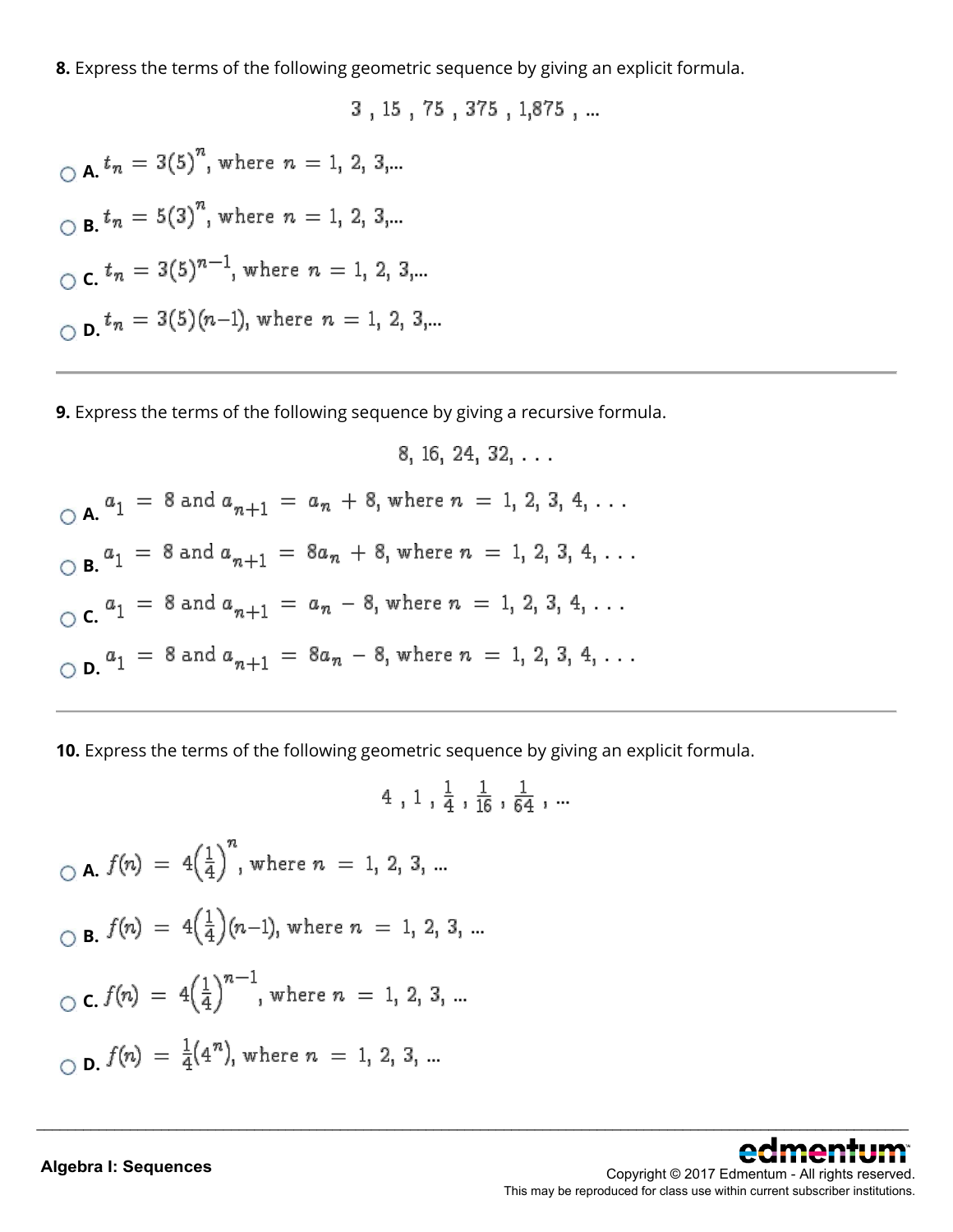#### **Answers: Sequences**

1. C 2. B 3. D 4. A 5. A 6. B 7. B 8. C 9. A

10. C

## **Explanations**

1. In a recursive formula, each term is used to find the next term in the sequence.

Use the recursive formula for the arithmetic sequence to find a<sub>4</sub>.

$$
a_1 = 0
$$
  
\n
$$
a_2 = -6 + a_{(2-1)}
$$
  
\n
$$
= -6 + (0)
$$
  
\n
$$
= -6
$$
  
\n
$$
a_3 = -6 + a_{(3-1)}
$$
  
\n
$$
= -6 + (-6)
$$
  
\n
$$
= -12
$$
  
\n
$$
a_4 = -6 + a_{(4-1)}
$$
  
\n
$$
= -6 + (-12)
$$
  
\n
$$
= -18
$$

Therefore, the fourth term in the sequence is **-18**.

2. The recursive formula for a geometric sequence is  $t_1$  = first term,  $t_n = r \cdot t_{n-1}$ , where *r* is the common ratio, and  $n \geq 2$ .

In this sequence, each term  $(t_n)$  is the value of the previous term  $(t_{n-1})$  multiplied by 3, the common ratio.

For instance,  $t_3 = 3 \cdot t_2 = 3 \cdot 18 = 54$ .

Now, write it as a recursive formula.

$$
t_1 = 6
$$
 and  $t_n = 3(t_{n-1})$ , for  $n \ge 2$ 

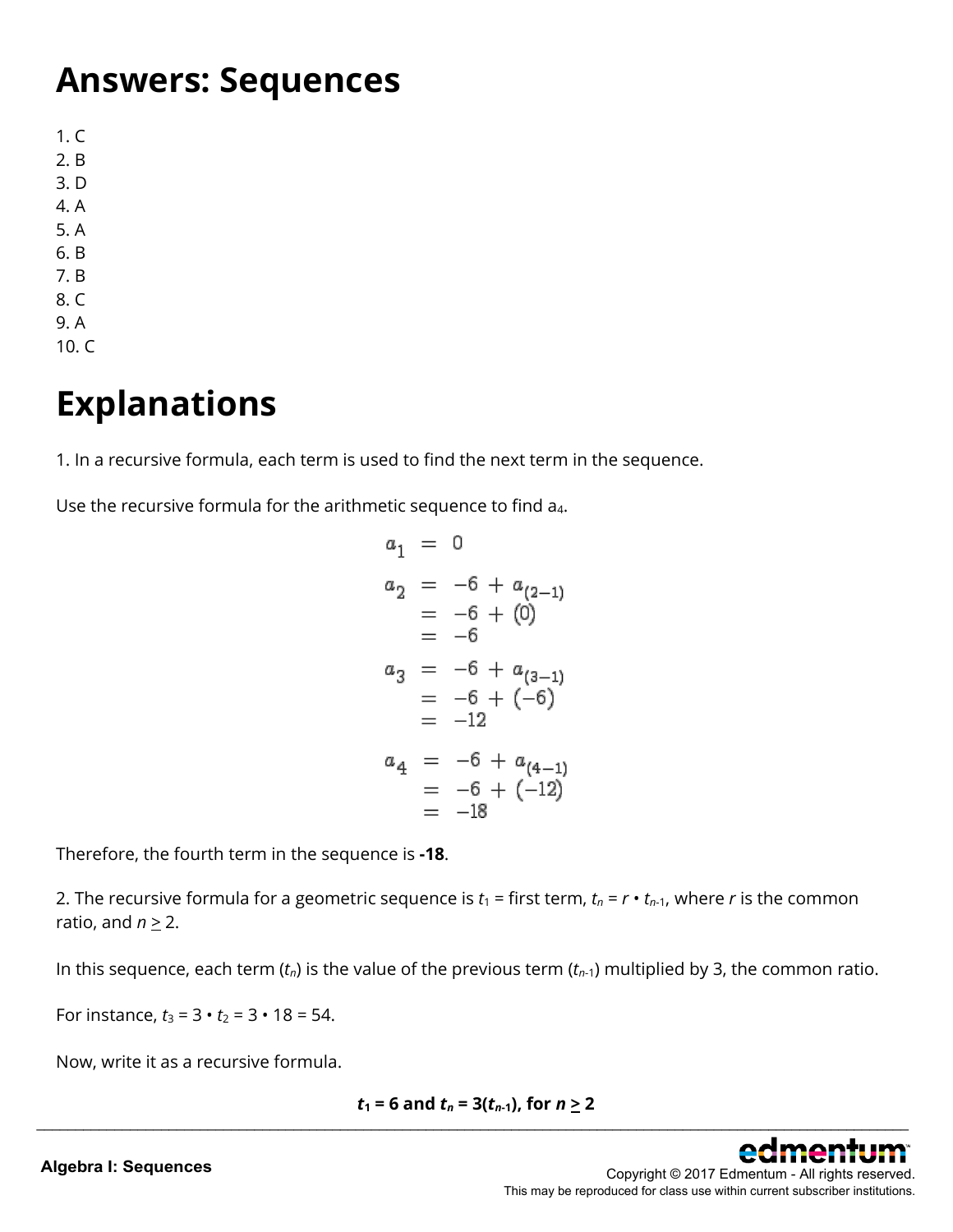3. The first term of this arithmetic sequence is  $a_1 = -\frac{1}{2}$ .

Find the common difference in each of the numbers of the sequence. The common difference will always be the absolute value of the difference.

$$
-3 - \left(-2\frac{1}{6}\right) = -\frac{5}{6}
$$

$$
-2\frac{1}{6} - \left(-1\frac{1}{3}\right) = -\frac{5}{6}
$$

$$
-1\frac{1}{3} - \left(-\frac{1}{2}\right) = -\frac{5}{6}
$$

Each term in the sequence has decreased by  $\frac{3}{6}$ .

Add  $\frac{b}{6}$  to the first term in the sequence to determine the constant of the function.

$$
\tfrac{5}{6}+\left(-\tfrac{1}{2}\right)=\tfrac{1}{3}
$$

Multiply the common difference of  $\frac{2}{5}$  by the number in the sequence, *n*, and subtract it from  $\frac{1}{3}$ .

| n | $a_n$                     | Formula                                 | Term                                    |
|---|---------------------------|-----------------------------------------|-----------------------------------------|
| 1 | $a_{1}$                   | $\frac{1}{3} - (\frac{5}{6})$ 1         | $-\frac{1}{2}$                          |
| 2 | $a^{\phantom{\dagger}}_2$ | $\frac{1}{3} - (\frac{5}{6})2$          | $-1\frac{1}{3}$                         |
| З | $a_3$                     | $\frac{1}{3} - (\frac{5}{6})3$          | $-2\frac{1}{6}$                         |
| n | $a_n$                     | $rac{1}{3} - \left(\frac{5}{6}\right)n$ | $rac{1}{3} - \left(\frac{5}{6}\right)n$ |

Now, write this as an explicit formula.

$$
a_n = \frac{1}{3} - \frac{5}{6}n
$$
, where  $n = 1, 2, 3, 4, ...$ 

- 4. The situation can be represented by using an arithmetic sequence.
- $B_1$  = account balance in the 1<sup>st</sup> month
- .  $B_2$ = account balance in the 2<sup>nd</sup> month
- $B_3$  = account balance in the 3<sup>rd</sup> month
- $\cdot$  B<sub>n</sub> = account balance in the  $n^{\text{th}}$  month

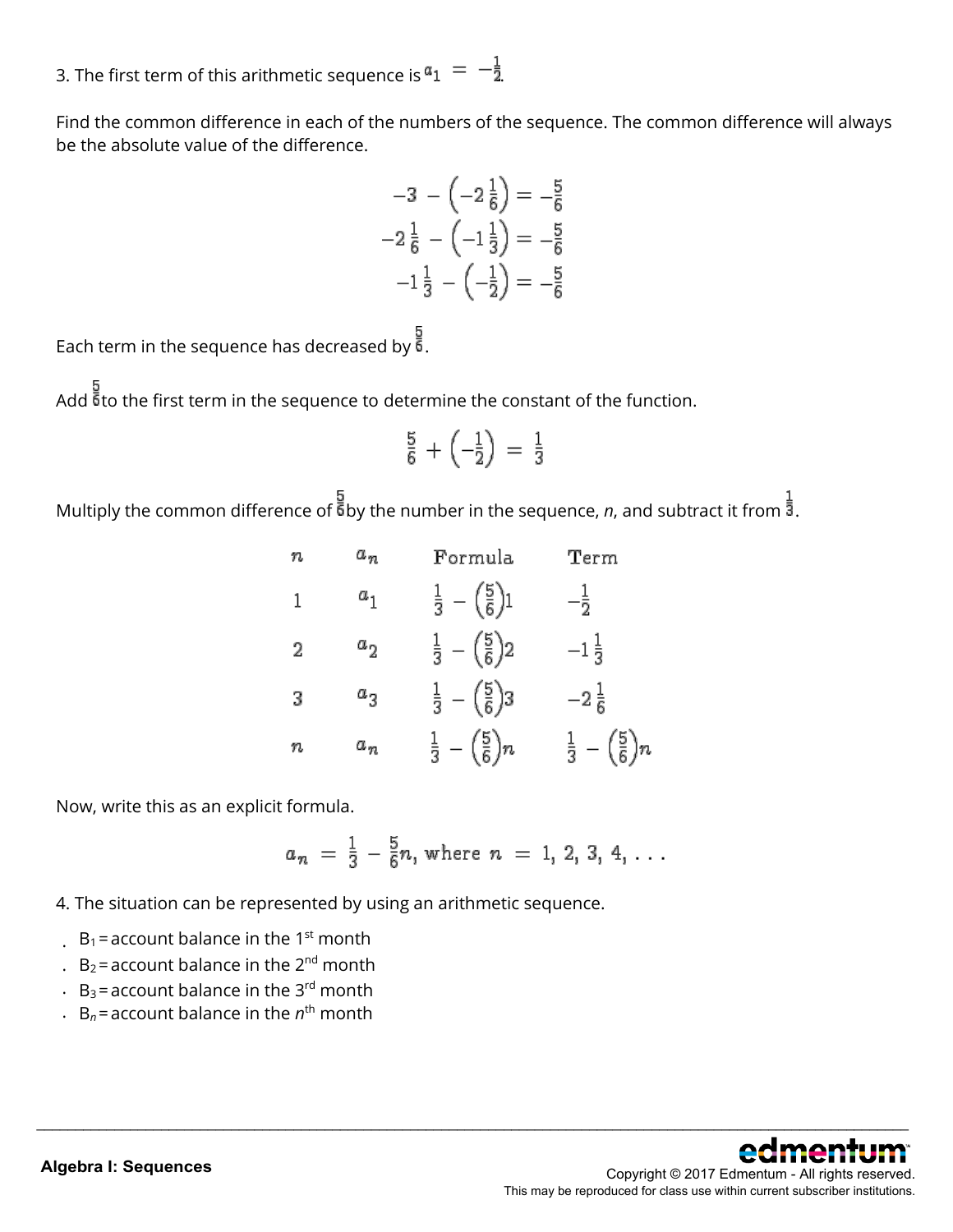The *n*<sup>th</sup> term of an arithmetic sequence with the common difference, *d*, can be found with the equation below.

$$
a_n = a_1 + d \cdot (n-1)
$$

or in this case

$$
B_n = B_1 + d \cdot (n-1)
$$

Stacy's account balance in the 1<sup>st</sup> month, B<sub>1</sub>, is equal to \$105, and the common difference, *d*, is equal to the \$72 that she deposits every month.

Therefore, the equation  $B_n = $105 + $72 \cdot (n - 1)$  models the given situation.

Using B*n*, B9 = \$105 + \$72·8 = \$105 + \$576 = \$681.

Finally,  $B_n = $105 + $72 \cdot (n - 1)$  with  $B_9 = $681$ .

5. Use the equation for the *n*<sup>th</sup> term of the sequence to find the first four terms.

 $q_1 = 3 \cdot 2^{1-1} = 3 \cdot 2^0 = 3 \cdot 1 = 3$  $q_2 = 3.2^{2-1} = 3.2^1 = 3.2 = 6$  $a_3 = 3.2^{3-1} = 3.2^2 = 3.4 = 12$  $a_4 = 3.2^{4-1} = 3.2^3 = 3.8 = 24$ 

Therefore, the first four terms of the geometric sequence are shown below.

#### **3 , 6 , 12 , 24 ...**

6. First, find the difference between consecutive terms in the sequence.

$$
-6 - (-9) = 3
$$
  

$$
-3 - (-6) = 3
$$
  

$$
0 - (-3) = 3
$$
  

$$
3 - 0 = 3
$$

The difference between consecutive terms in the sequence is constant and equal to 3. Therefore, the formula for the sequence will be in the form  $a_n = 3n + C$ , where  $a_n$  is the  $n^{\text{th}}$  term of the sequence, *n* is the term number, and *C* is a constant.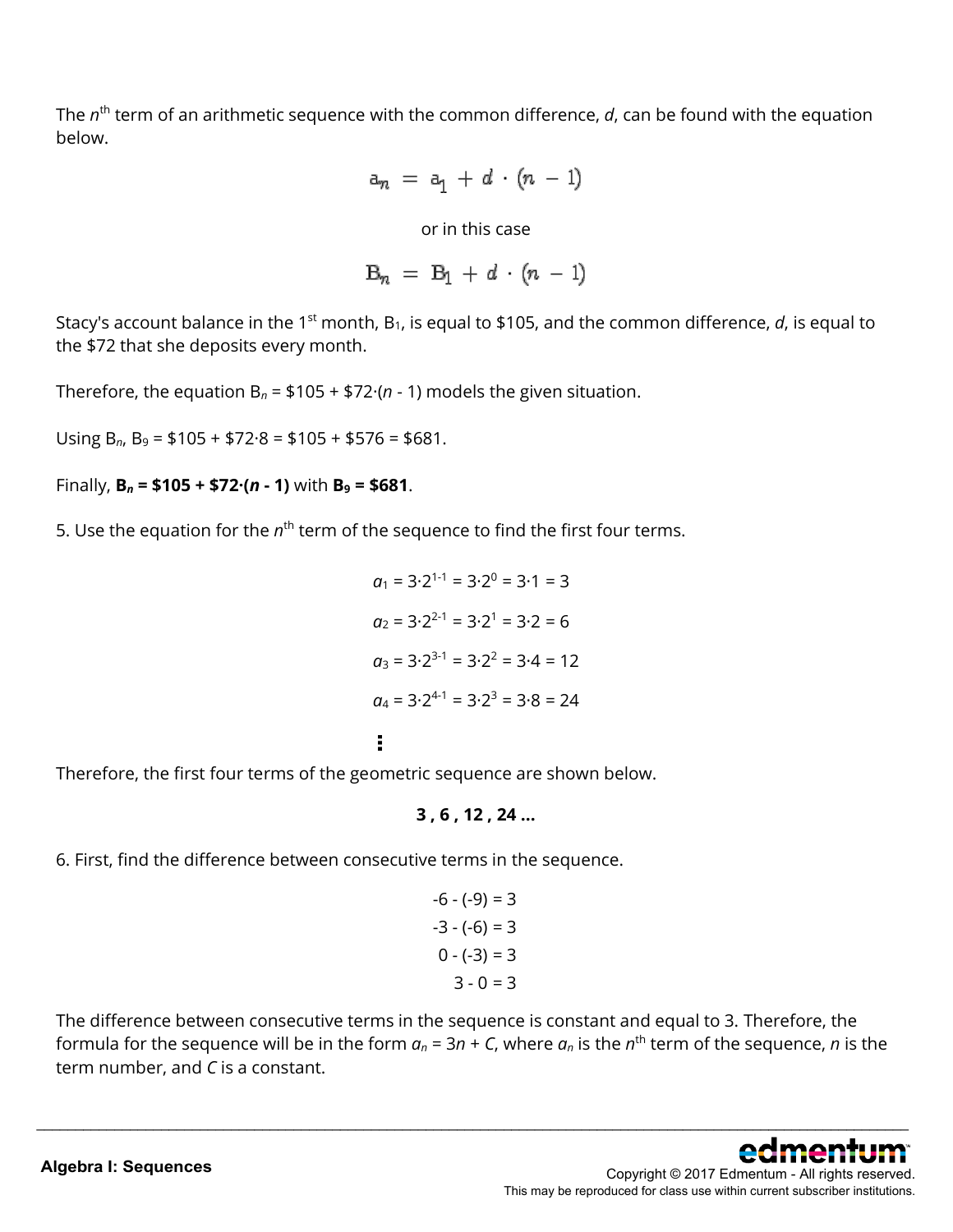Substitute  $n = 1$  and  $a_1 = -9$  into the formula and solve for *C*.

$$
-9 = 3(1) + C
$$
  
C = -12

Therefore, the correct formula for the sequence is *an* **= 3***n* **- 12**.

7. Use *u*(1) = 47 and *u*(*n* + 1) = *u*(*n*) + 4, for *n* = 1, 2, 3, . . ., to find a formula based on the position of each number.

$$
u(1) = 47
$$
  
\n
$$
u(2) = u(1) + 4
$$
  
\n
$$
= (47) + 4
$$
  
\n
$$
= (47) + (4)(1)
$$
  
\n
$$
u(3) = u(2) + 4
$$
  
\n
$$
= (47 + 4) + 4
$$
  
\n
$$
= (47) + (4)(2)
$$
  
\n
$$
u(4) = u(3) + 4
$$
  
\n
$$
= (47 + 4 + 4) + 4
$$
  
\n
$$
= (47) + (4)(3)
$$
  
\n
$$
...
$$
  
\n
$$
u(n) = u(n - 1) + 4
$$
  
\n
$$
= u(1) + 4(n - 1)
$$
  
\n
$$
= 47 + 4(n - 1)
$$
  
\n
$$
= 47 + 4n - 4
$$
  
\n
$$
= 43 + 4n
$$

Apply this information to the first 4 terms.

$$
u(1) = (43) + (4)(1) = 47
$$
  
\n
$$
u(2) = (43) + (4)(2) = 51
$$
  
\n
$$
u(3) = (43) + (4)(3) = 55
$$
  
\n
$$
u(4) = (43) + (4)(4) = 59
$$

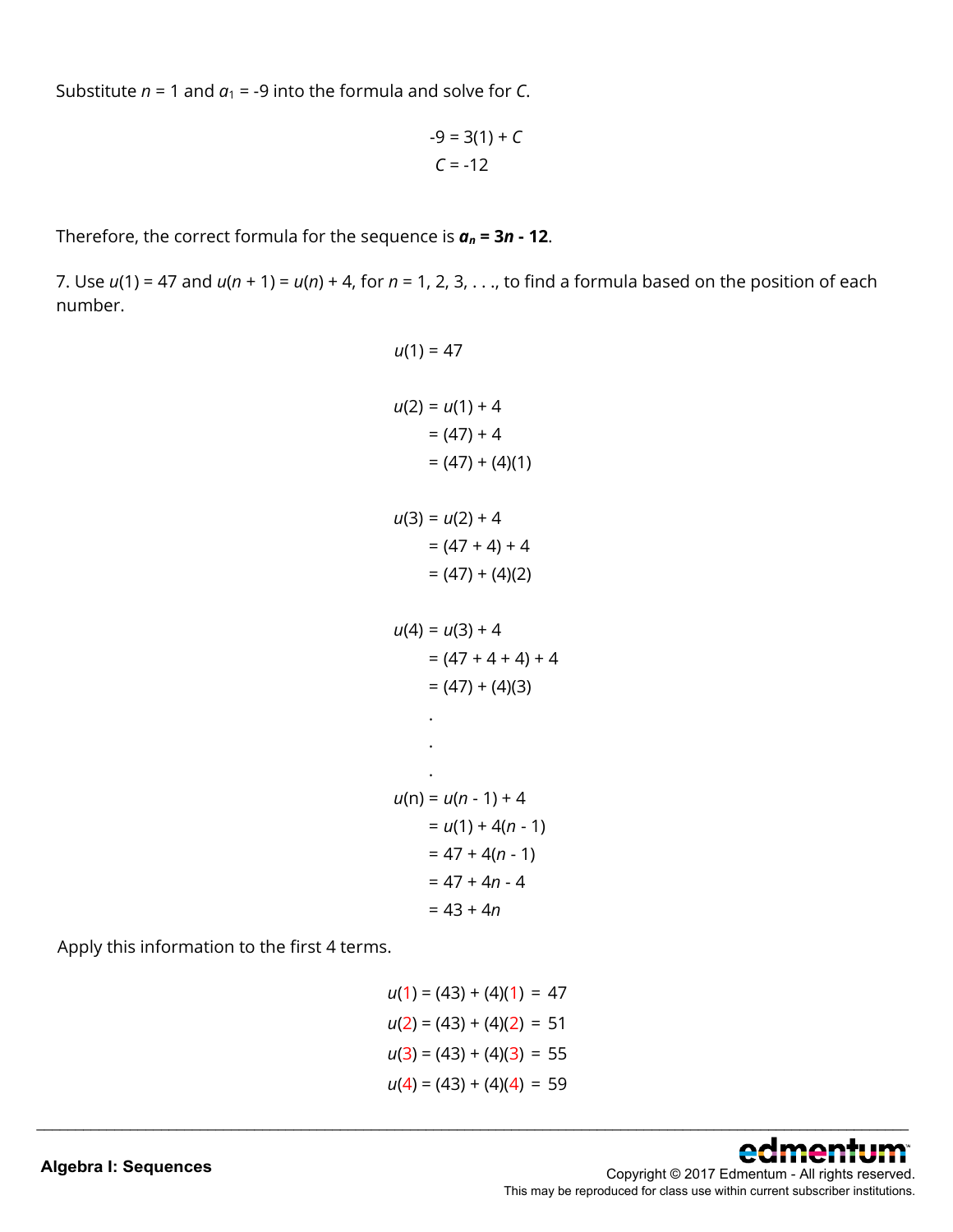Thus, the explicit equation is *u***(***n***) = 43 + 4***n*.

8. The explicit formula for a geometric sequence is shown below.

$$
t_n = t_1(r)^{n-1}
$$

In the equation above,  $t_1$  is the first term,  $r$  is the common ratio, and  $n = 1, 2, 3, ...$ 

In this sequence, the first term is 3, and the common ratio is 5.

For instance, the value of  $t_3$  can be found as shown below.

$$
t_3 = t_1(5)^2
$$
  
= (3)(5)<sup>2</sup>  
= (3)(25)  
= 75

Therefore, the explicit formula is  $t_n = 3(5)^{n-1}$ , where  $n = 1, 2, 3, ...$ 

9. The first term of this arithmetic sequence is:

8

Find the common difference in each of the numbers of the sequence. The common difference will always be the absolute value of the difference.

> $32 - 24 = 8$  $24 - 16 = 8$  $16 - 8 = 8$

Therefore, each term is a more than the term before it.

 $a_1 = 8$  $a_2 = a_1 + 8 = 16$  $a_3 = a_2 + 8 = 24$  $a_4 = a_3 + 8 = 32$ 

Now, write this as a recursive formula.

$$
a_1 = 8
$$
 and  $a_{n+1} = a_n + 8$ , where  $n = 1, 2, 3, 4, ...$ 

10. The explicit formula for a geometric sequence is  $f(n) = [f(1)](r)^{n-1}$ , where *r* is the common ratio, and *n* = 1, 2, 3,... \_\_\_\_\_\_\_\_\_\_\_\_\_\_\_\_\_\_\_\_\_\_\_\_\_\_\_\_\_\_\_\_\_\_\_\_\_\_\_\_\_\_\_\_\_\_\_\_\_\_\_\_\_\_\_\_\_\_\_\_\_\_\_\_\_\_\_\_\_\_\_\_\_\_\_\_\_\_\_\_\_\_\_\_\_\_\_\_\_\_\_\_\_\_\_\_\_\_\_\_\_\_\_\_\_\_\_\_\_\_\_\_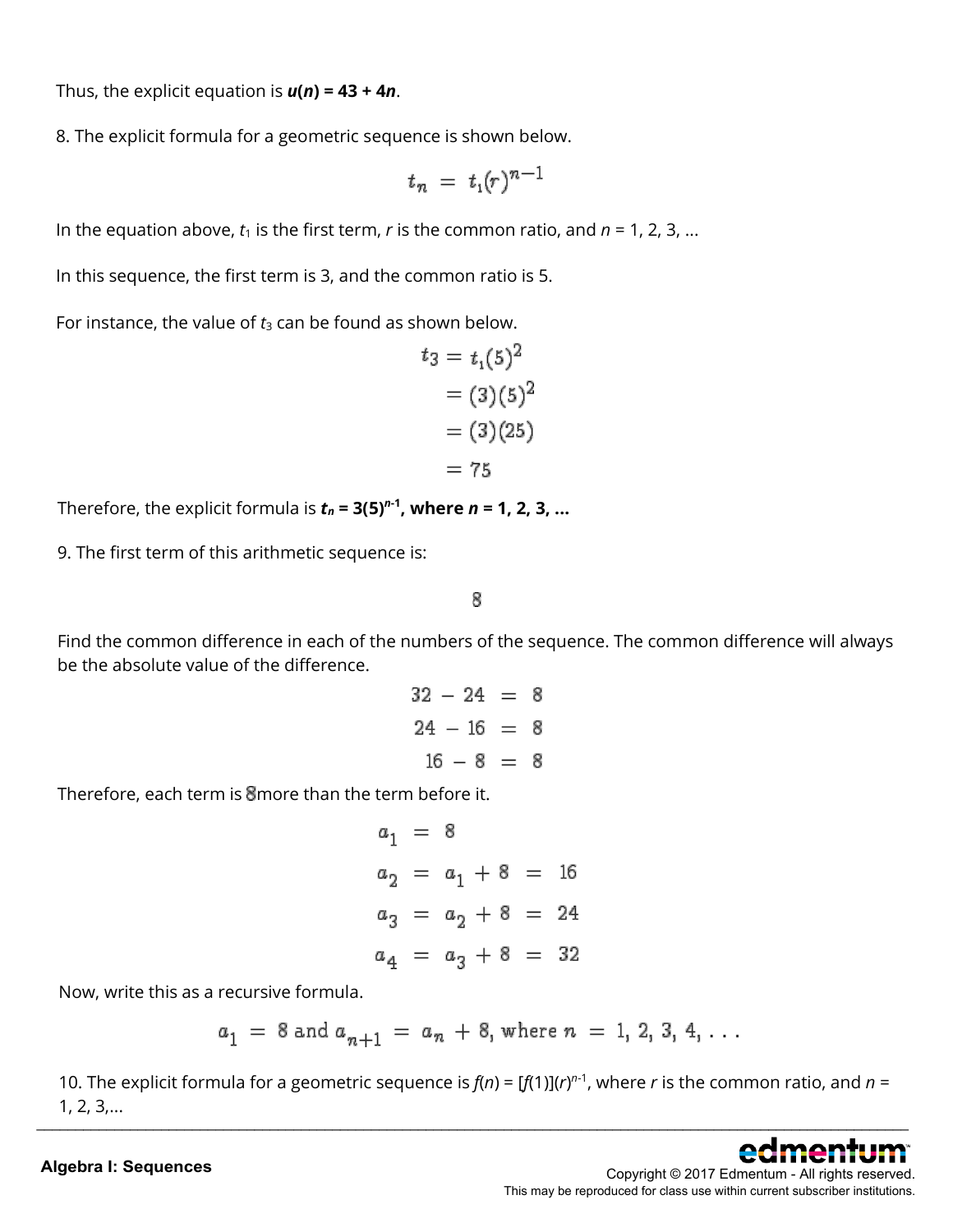In this sequence, the common ratio is  $\frac{1}{4}$ .

For instance,  $f(3) = [f(1)](\frac{1}{4})^2 = (4)(\frac{1}{4})^2 = (4)(\frac{1}{16}) = \frac{1}{4}$ .

Therefore, the explicit formula is  $f(n) = 4(\frac{1}{4})^{n-1}$ , where *n* = 1, 2, 3,...

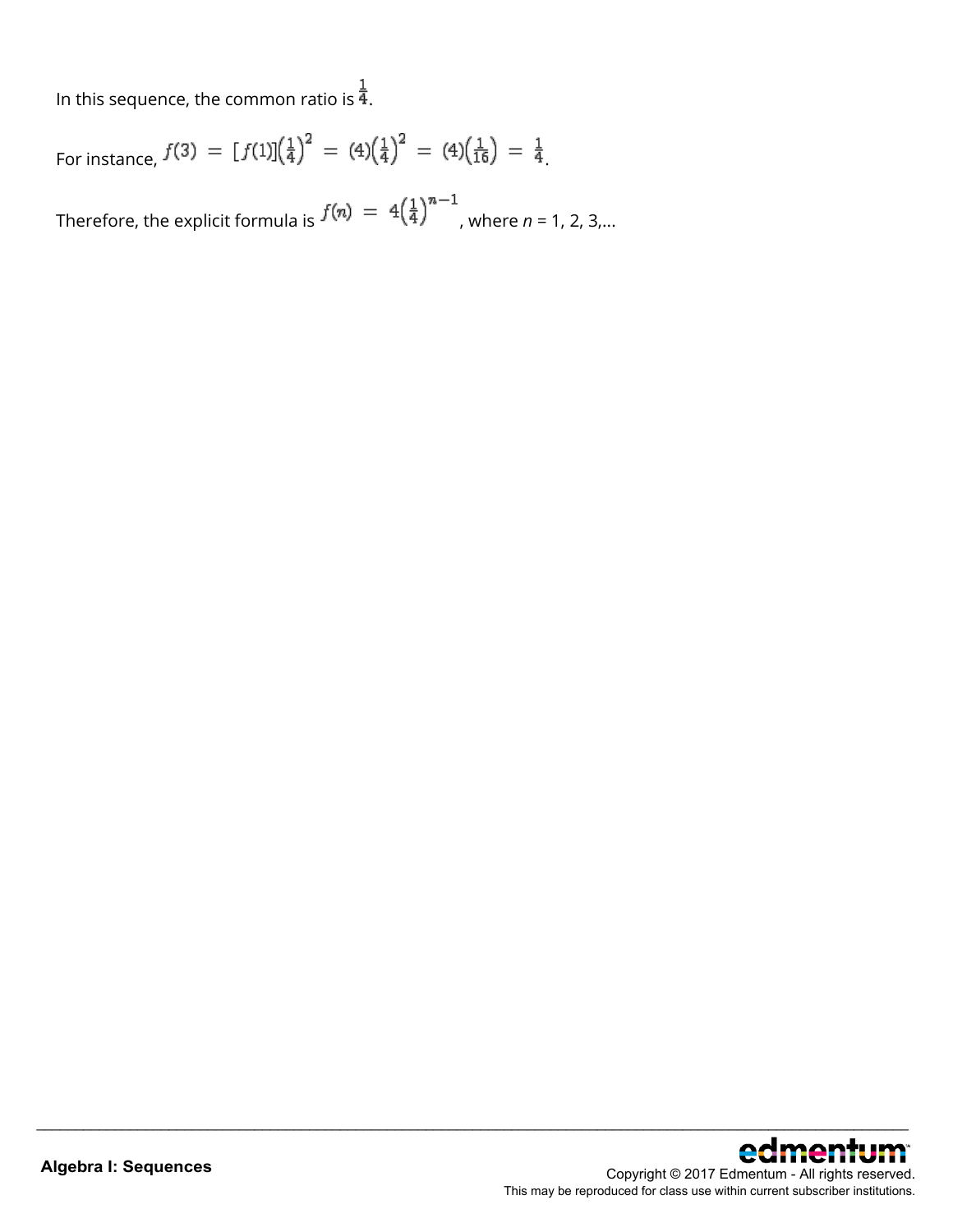## **Algebra I: Scatter Plots**

**1.** Berlin, Germany, and El Calafate, Argentina, are about the same distance from the equator. The graph below shows a line of best fit for data collected on the average high temperature in El Calafate as a function of the average high temperature in Berlin.



\_\_\_\_\_\_\_\_\_\_\_\_\_\_\_\_\_\_\_\_\_\_\_\_\_\_\_\_\_\_\_\_\_\_\_\_\_\_\_\_\_\_\_\_\_\_\_\_\_\_\_\_\_\_\_\_\_\_\_\_\_\_\_\_\_\_\_\_\_\_\_\_\_\_\_\_\_\_\_\_\_\_\_\_\_\_\_\_\_\_\_\_\_\_\_\_\_\_\_\_\_\_\_\_\_\_\_\_\_\_\_\_

Which of the following is the equation of the line of best fit?

 $\overline{Q}$  **A.**  $y = -\frac{7}{4}x + \frac{615}{7}$  $\overline{O}$  **B.**  $y = -\frac{4}{7}x + 95$ **C.**  $y = -\frac{7}{4}x + 95$ **D.**  $y = -\frac{4}{7}x + \frac{615}{7}$ 

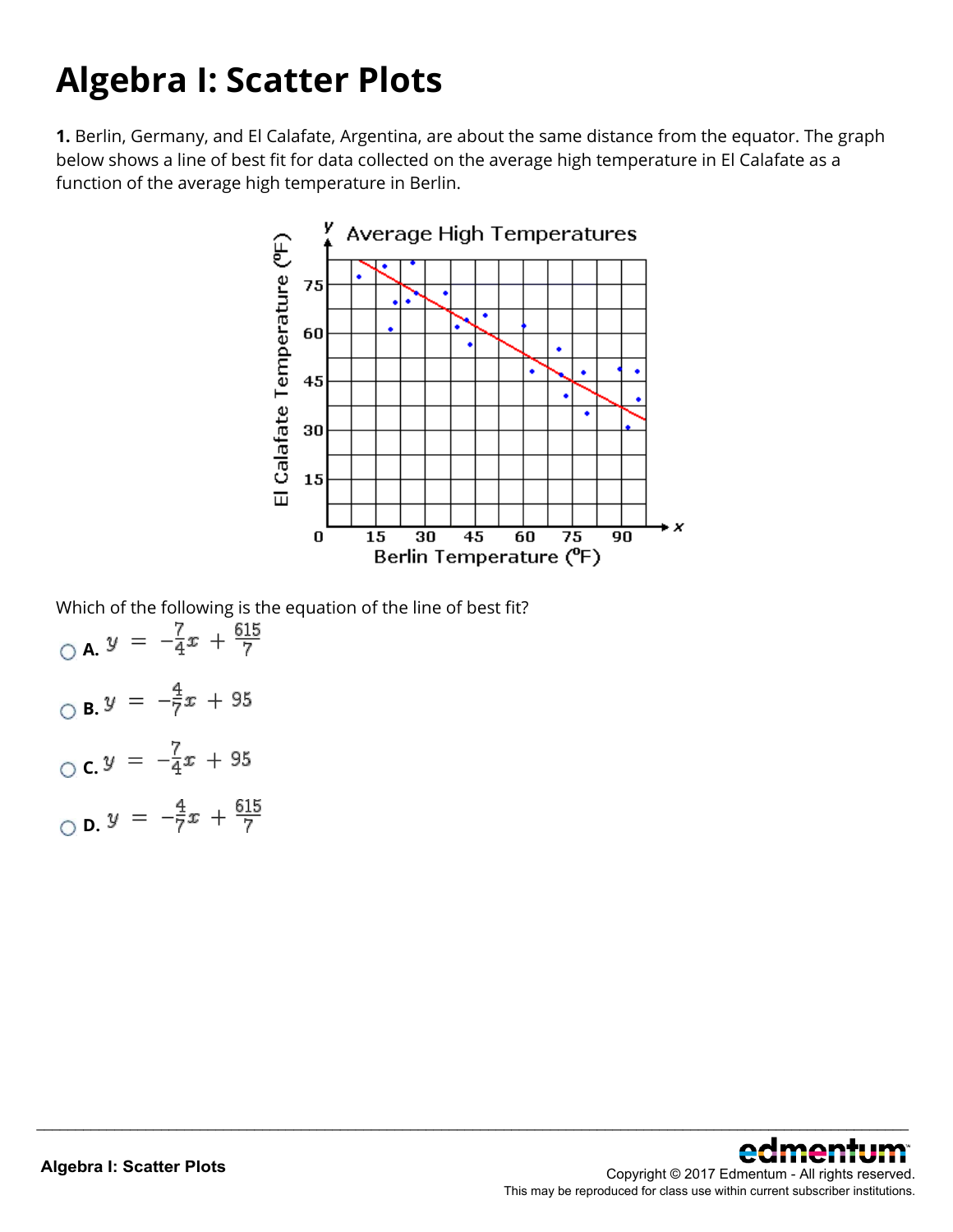**2.** The graph below shows a line of best fit for data collected on the number of toys sold at a toy store since the opening of the store.



\_\_\_\_\_\_\_\_\_\_\_\_\_\_\_\_\_\_\_\_\_\_\_\_\_\_\_\_\_\_\_\_\_\_\_\_\_\_\_\_\_\_\_\_\_\_\_\_\_\_\_\_\_\_\_\_\_\_\_\_\_\_\_\_\_\_\_\_\_\_\_\_\_\_\_\_\_\_\_\_\_\_\_\_\_\_\_\_\_\_\_\_\_\_\_\_\_\_\_\_\_\_\_\_\_\_\_\_\_\_\_\_

Based on the line of best fit, how many toys were sold 5 days after the store opened?

- **A.** 100
- **B.** 50
- **C.** 125
- **D.** 75

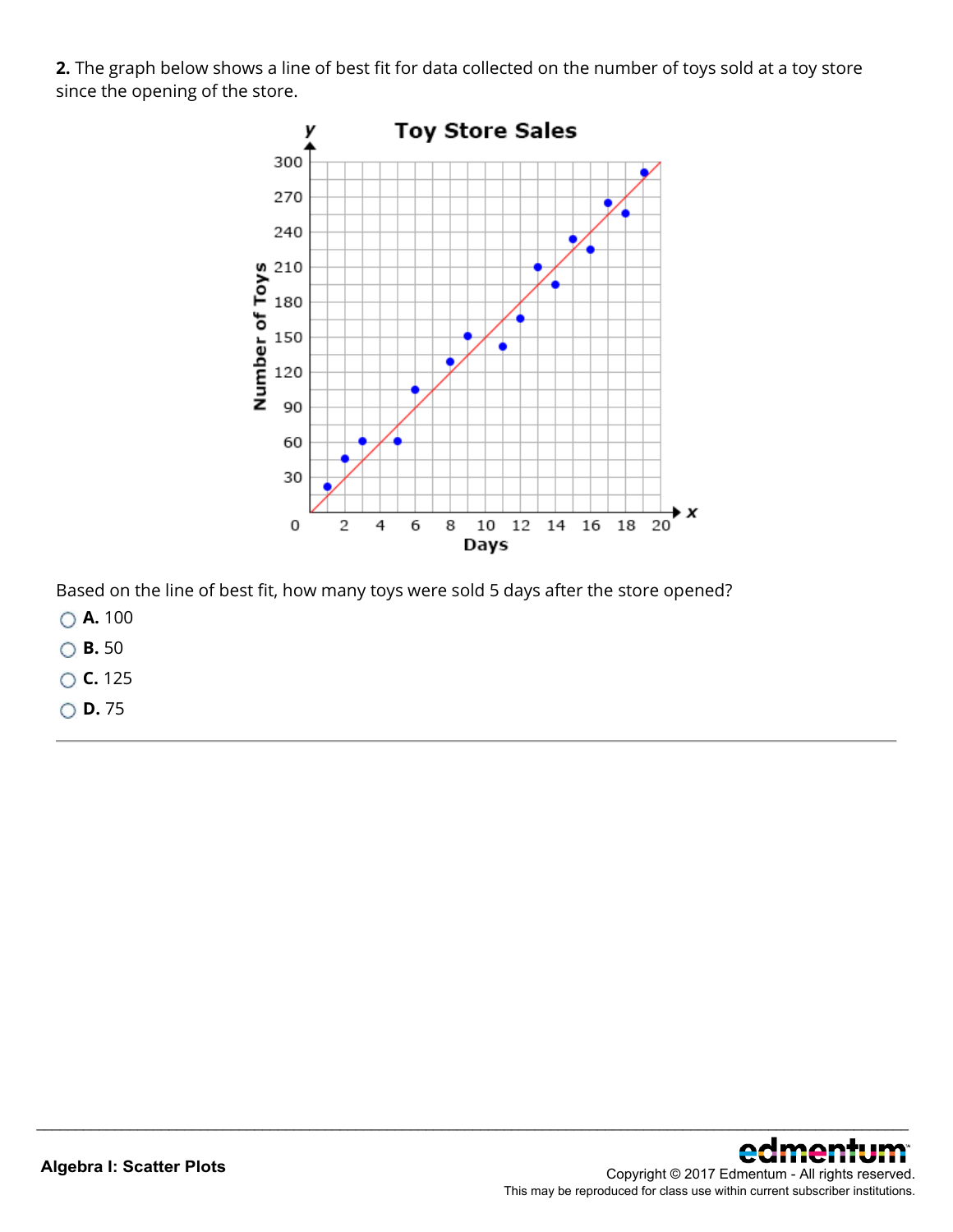**3.** The profits of a high school baseball team are related to the number of fans that attend each game. A collection of data on the attendance (*x*) and profits (*y*) of 10 games produced the table below.

| x  |     |
|----|-----|
| 10 | 50  |
| 10 | 75  |
| 20 | 100 |
| 30 | 125 |
| 30 | 150 |
| 40 | 250 |
| 50 | 200 |
| 50 | 225 |
| 60 | 250 |
| 70 | 300 |

Using a residual plot, determine if the following model is a good fit for the data in the table above.

 $\hat{v} = 3.917x - 29.559$ 

- **A.** No. The model is not a good fit because the residual plot has a random pattern.
- ◯ **B.** No. The model is not a good fit because the residual plot does not have a random pattern.
- **C.** There is not enough information to determine if the model is a good fit.
- **D.** Yes. The model is a good fit because the residual plot has a random pattern.

**4.** The table below shows the cost of renting a kayak at a local river for different amounts of time.

| Number of Hours, x |  |  |                 |
|--------------------|--|--|-----------------|
| Cost in Dollars, C |  |  | 37 58 75 94 110 |

\_\_\_\_\_\_\_\_\_\_\_\_\_\_\_\_\_\_\_\_\_\_\_\_\_\_\_\_\_\_\_\_\_\_\_\_\_\_\_\_\_\_\_\_\_\_\_\_\_\_\_\_\_\_\_\_\_\_\_\_\_\_\_\_\_\_\_\_\_\_\_\_\_\_\_\_\_\_\_\_\_\_\_\_\_\_\_\_\_\_\_\_\_\_\_\_\_\_\_\_\_\_\_\_\_\_\_\_\_\_\_\_

Which equation best models this set of data?

\n- ✓ **A.** 
$$
C = 65 - 2x^2
$$
\n- ✓ **B.**  $C = x^2 - 4x + 42$
\n- ✓ **C.**  $C = 20x + 19$
\n

**D.** *C* = 18*x* + 21

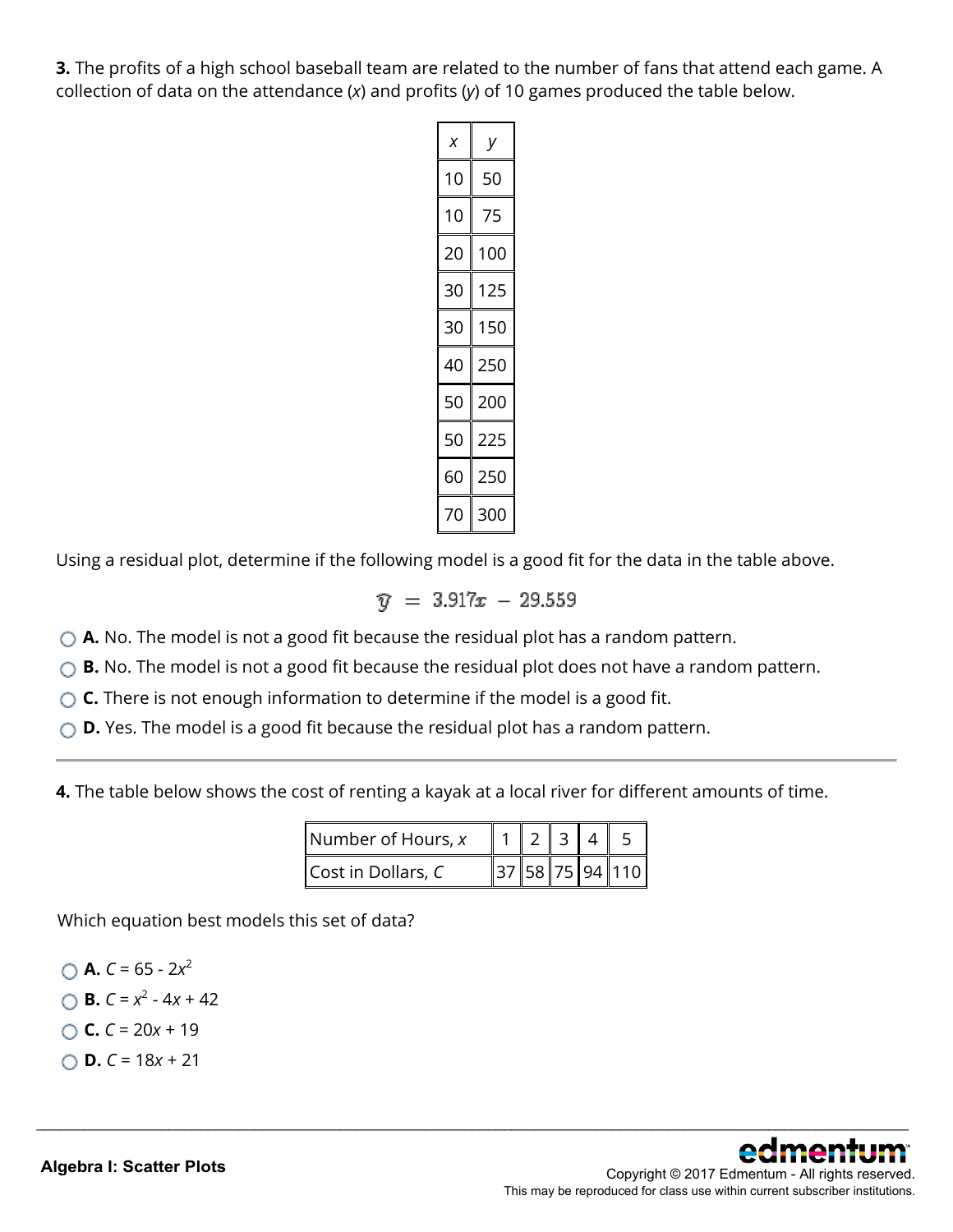**5.** Rhonda started keeping track of how many words her daughter, Lily, knew once she was 12 months old. The number of words in her daughter's vocabulary every 3 months is shown in the table.

| <b>Lily's Vocabulary</b>         |    |    |    |    |    |
|----------------------------------|----|----|----|----|----|
| <b>Lily's Age</b><br>(in months) | 12 | 15 | 18 | 21 | 24 |
| <b>Number of</b><br>Words        |    |    | 8  | 16 | 32 |

\_\_\_\_\_\_\_\_\_\_\_\_\_\_\_\_\_\_\_\_\_\_\_\_\_\_\_\_\_\_\_\_\_\_\_\_\_\_\_\_\_\_\_\_\_\_\_\_\_\_\_\_\_\_\_\_\_\_\_\_\_\_\_\_\_\_\_\_\_\_\_\_\_\_\_\_\_\_\_\_\_\_\_\_\_\_\_\_\_\_\_\_\_\_\_\_\_\_\_\_\_\_\_\_\_\_\_\_\_\_\_\_

Which of the following functions would best model the data above?

- **A.** linear function
- **B.** quadratic function
- **C.** exponential function
- **D.** constant function

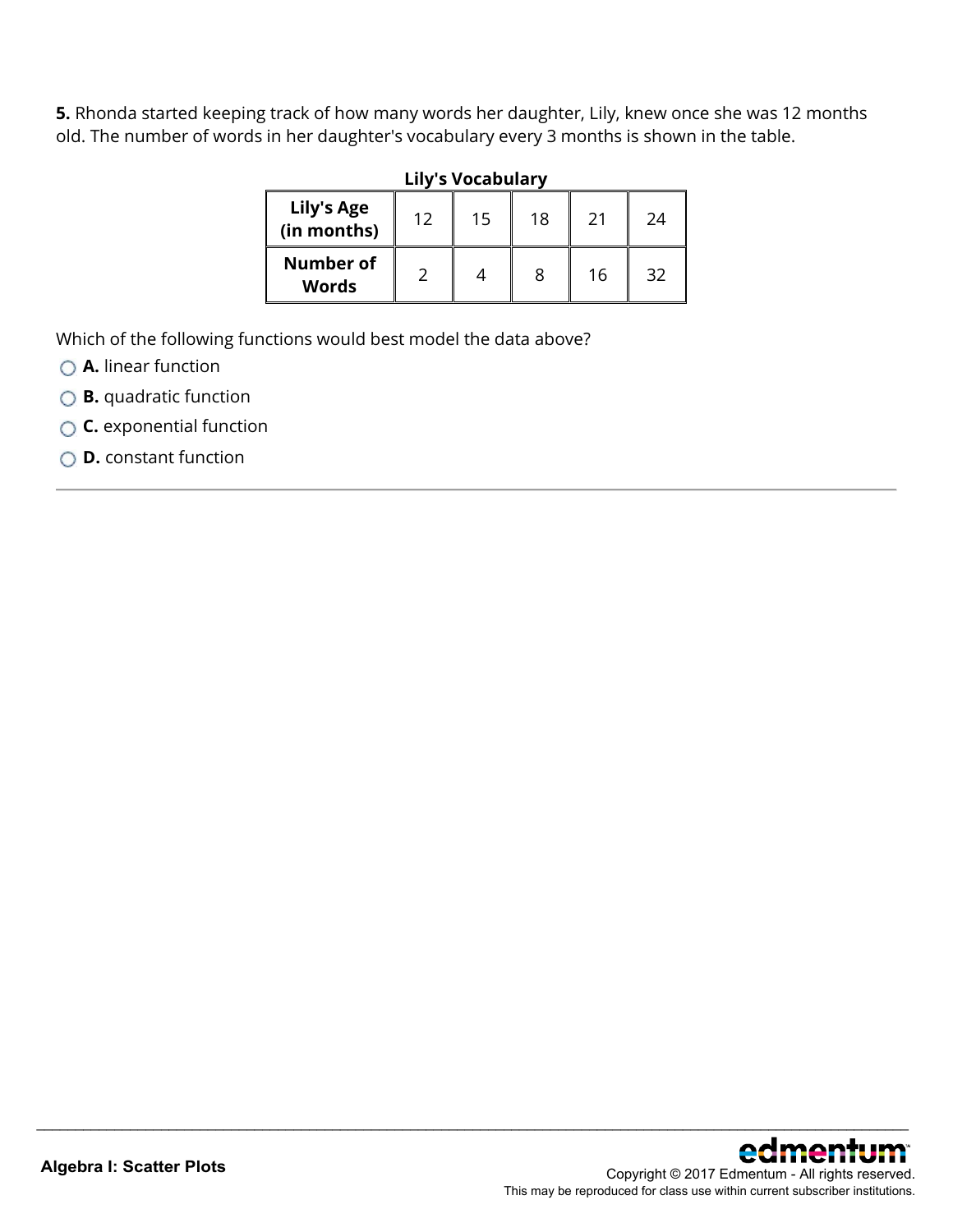**6.** Ten people were chosen at random and surveyed. The table below shows the number hours per week that the participants exercise (X) and the number of pounds that they are overweight (Y).

| <b>Time Spent Working Out</b><br>per Week<br>(in hours) | <b>Ibs Overweight</b> |
|---------------------------------------------------------|-----------------------|
| X                                                       | Υ                     |
| 0.5                                                     | 20                    |
| 1                                                       | 28                    |
| 1.5                                                     | 8                     |
| $\overline{2}$                                          | 15                    |
| 2.5                                                     | 8                     |
| 3                                                       | 5                     |
| 3.5                                                     | $\overline{2}$        |
| 4                                                       | $\overline{2}$        |
| 4.5                                                     | U                     |
| 5                                                       | 1                     |

Using technology, compute the correlation coefficient, r, and determine if there is a correlation between the variables.

- **△ A.** r ≈0.53 ; strong correlation
- $\overline{O}$  **B.**  $r \approx 0.53$ ; weak correlation
- $\circ$  **c.** r  $\approx$  0.87 ; weak correlation
- **D.** <sup>r</sup> ≈-0.87 ; strong correlation

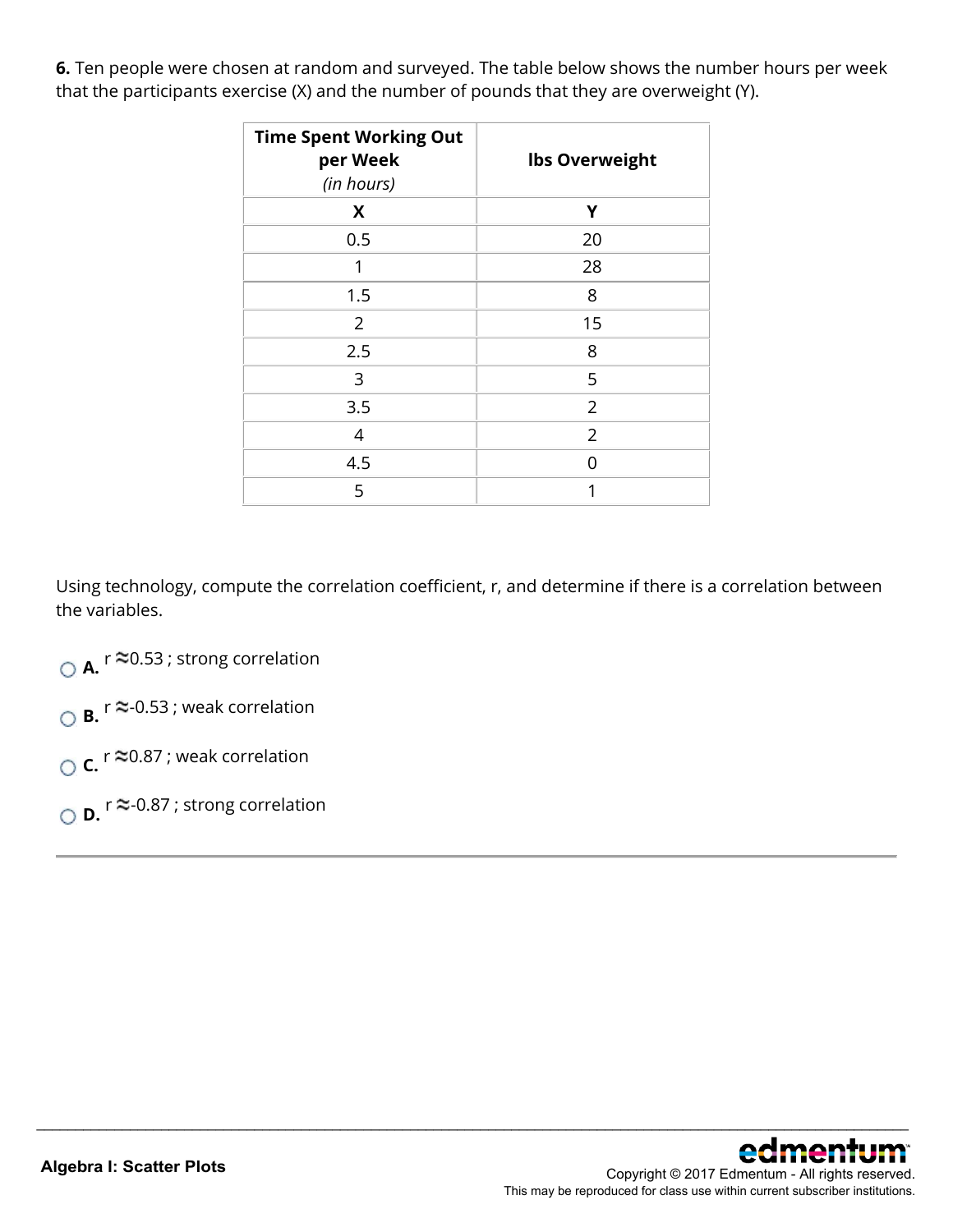**7.** The graph below shows a line of best fit on data collected on the cost of a cruise in relation to the number of extra activities added to the cruise.



<--JJ Jan2016--!>

The equation of the line of best fit is as shown below.

 $y = 125x + 750$ 

\_\_\_\_\_\_\_\_\_\_\_\_\_\_\_\_\_\_\_\_\_\_\_\_\_\_\_\_\_\_\_\_\_\_\_\_\_\_\_\_\_\_\_\_\_\_\_\_\_\_\_\_\_\_\_\_\_\_\_\_\_\_\_\_\_\_\_\_\_\_\_\_\_\_\_\_\_\_\_\_\_\_\_\_\_\_\_\_\_\_\_\_\_\_\_\_\_\_\_\_\_\_\_\_\_\_\_\_\_\_\_\_

What does the *y*-intercept of this line represent?

- **A.** the cost of the cruise before adding any activities
- **B.** the cost per activity
- **C.** the total cost of all activities
- **D.** the number of activities added

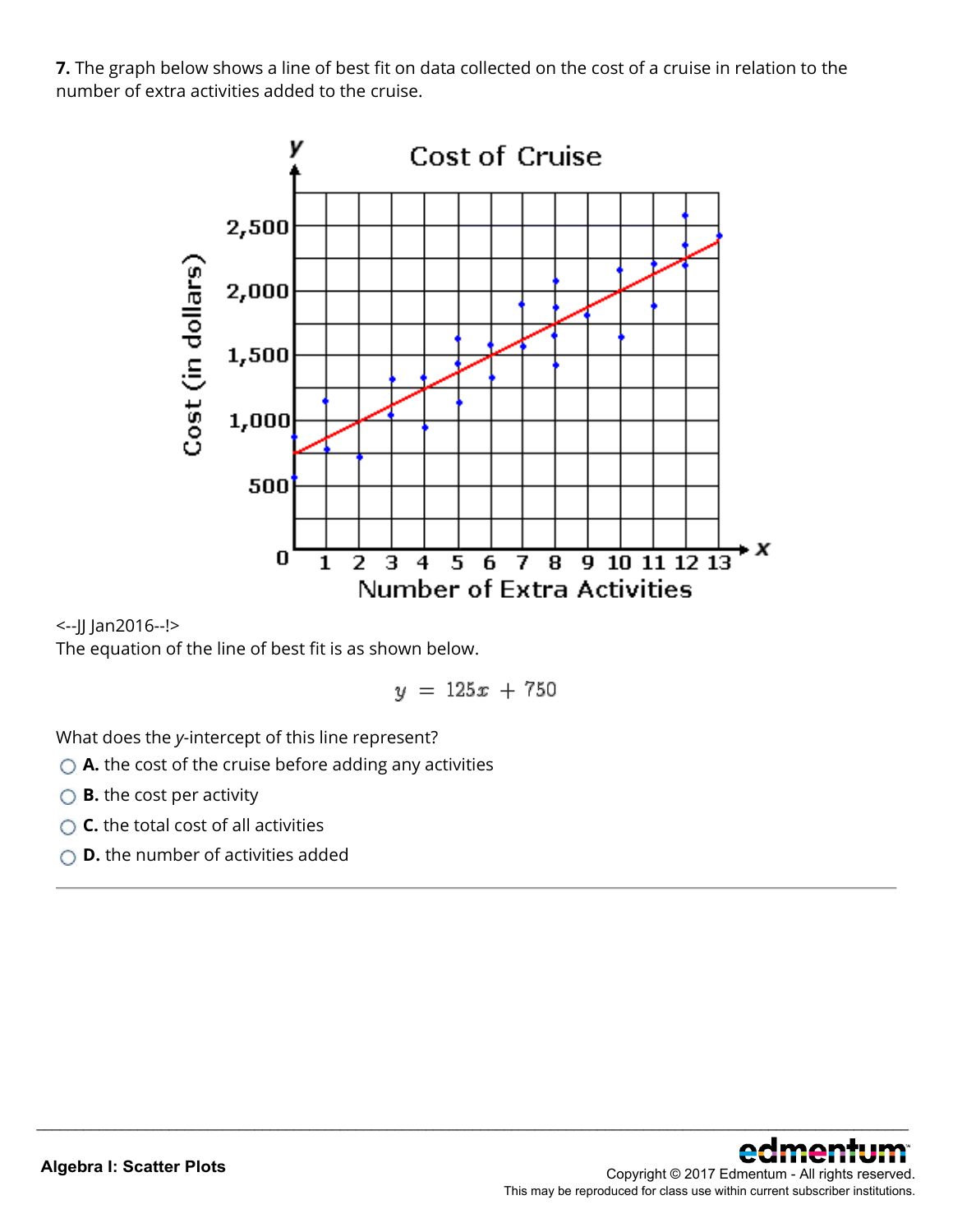**8.** David wondered if the temperature outside affects his gas mileage. He recorded the temperature and his gas mileage over the last few months. His data is shown below.



Which of the following is true?

- **A.** There is a negative correlation between temperature and gas mileage.
- ◯ **B.** There is a positive correlation between temperature and gas mileage.
- **C.** There is no correlation between temperature and gas mileage.
- **D.** There is both a positive correlation and a negative correlation between temperature and gas mileage.

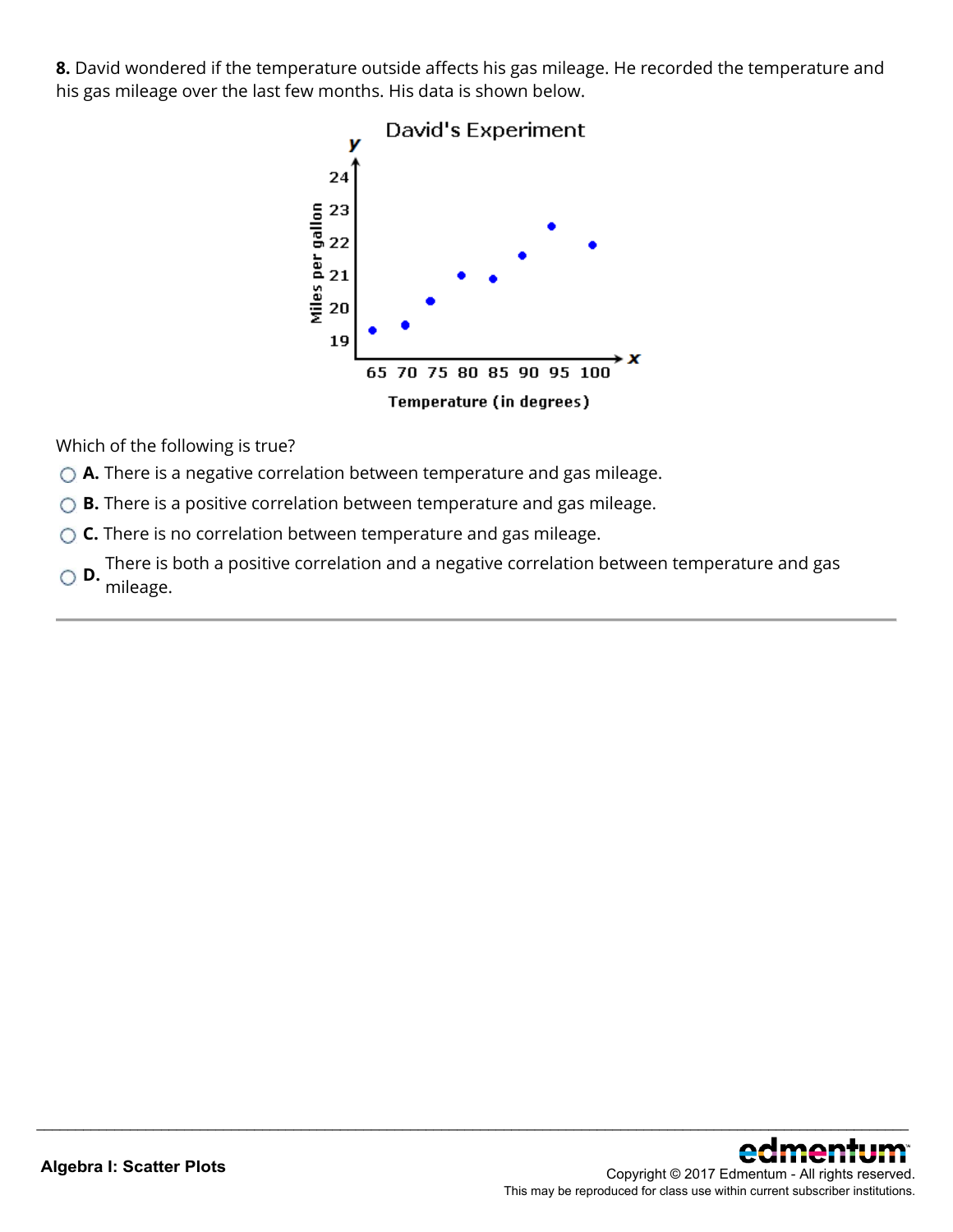**9.** The graph below shows a line of best fit for the number of euros customers received from exchanging U.S. dollars. The transaction includes a conversion fee.



The equation for the line of best fit is shown below.

$$
y = \frac{7}{5}x
$$

\_\_\_\_\_\_\_\_\_\_\_\_\_\_\_\_\_\_\_\_\_\_\_\_\_\_\_\_\_\_\_\_\_\_\_\_\_\_\_\_\_\_\_\_\_\_\_\_\_\_\_\_\_\_\_\_\_\_\_\_\_\_\_\_\_\_\_\_\_\_\_\_\_\_\_\_\_\_\_\_\_\_\_\_\_\_\_\_\_\_\_\_\_\_\_\_\_\_\_\_\_\_\_\_\_\_\_\_\_\_\_\_

What does the slope of this line represent?

- **A.** the conversion fee
- **B.** the number of U.S. dollars converted to euros
- **C.** the number of U.S. dollars equal to one euro
- **D.** the number of euros equal to one U.S. dollar

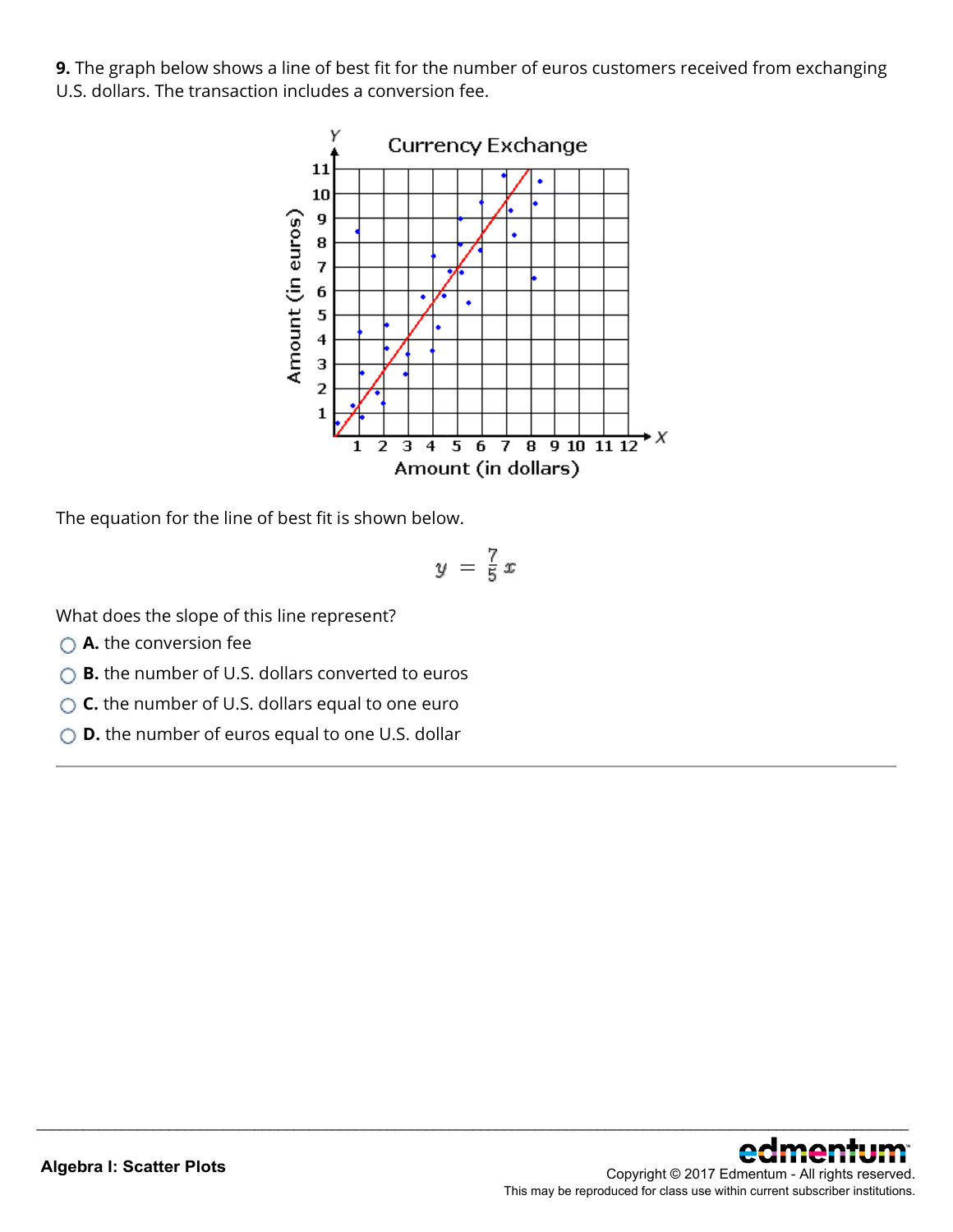**10.** Tony, the lifeguard at Waununa Beach, recorded the temperature and the number of people on his stretch of beach over the course of several weeks. He collected data at noon on Tuesdays and Saturdays during the five weeks between Mother's Day and Father's Day, as shown in the graph below.



Which of the following is a valid conclusion?

**A.** The increase in temperature caused an increase in the number of people at the beach.

**B.** There is no correlation between the temperature and the number of people at the beach.

**C.** in temperature. The increase in the number of people at the beach is correlated to, but not caused by, the increase

\_\_\_\_\_\_\_\_\_\_\_\_\_\_\_\_\_\_\_\_\_\_\_\_\_\_\_\_\_\_\_\_\_\_\_\_\_\_\_\_\_\_\_\_\_\_\_\_\_\_\_\_\_\_\_\_\_\_\_\_\_\_\_\_\_\_\_\_\_\_\_\_\_\_\_\_\_\_\_\_\_\_\_\_\_\_\_\_\_\_\_\_\_\_\_\_\_\_\_\_\_\_\_\_\_\_\_\_\_\_\_\_

**D.** number of people at the beach. No conclusion can be drawn about the correlation or causation of the temperature and the

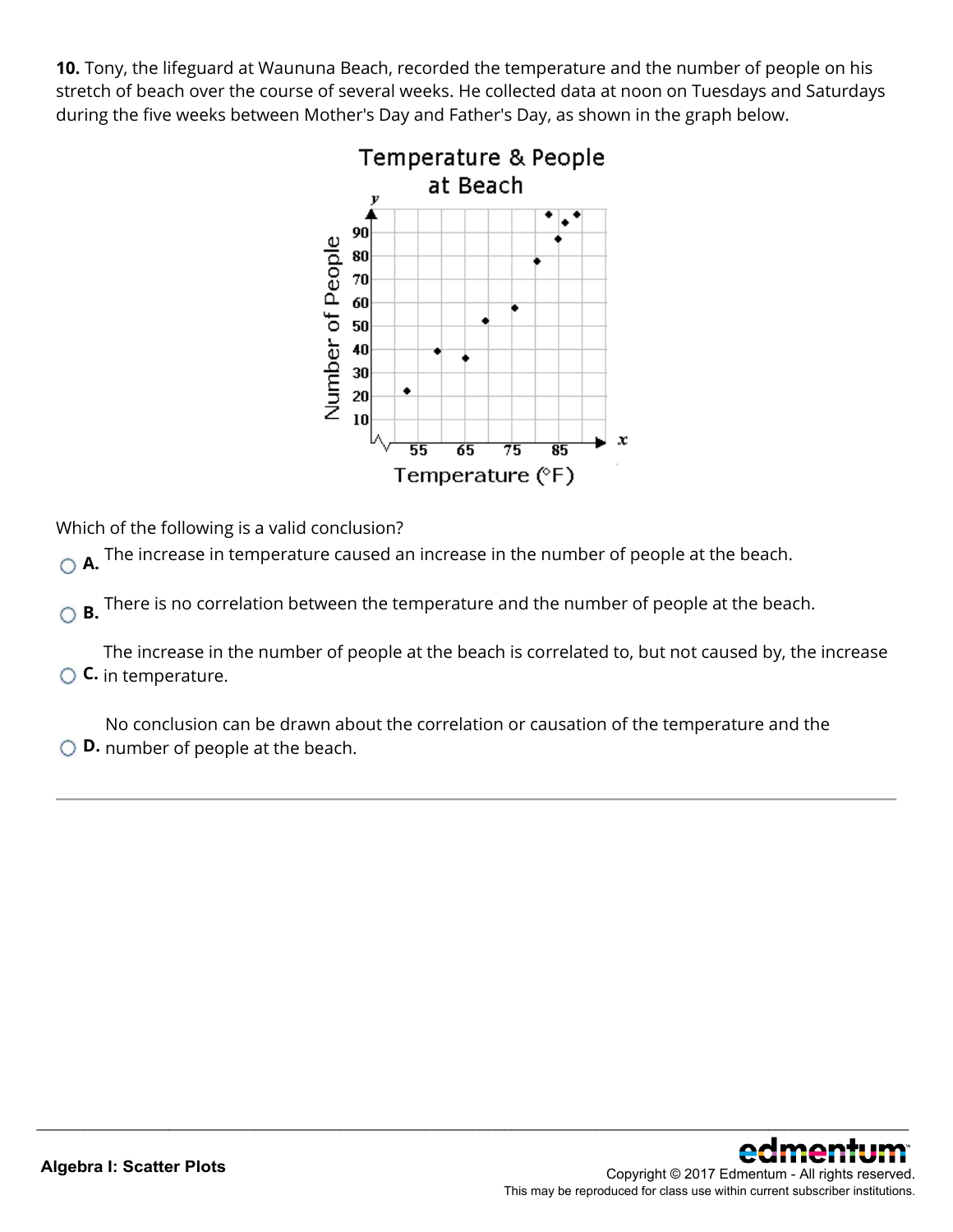#### **Answers: Scatter Plots**

1. D

- 2. D
- 3. B
- 4. D
- 5. C
- 6. D
- 7. A
- 8. B
- 9. D
- 10. C

### **Explanations**

1. The equation of a line can be written as *y* = *mx* + *b*, where *m* is the slope and *b* is the *y*-intercept.

The points (22.5,75) and (75,45) both lie on the line of best fit. Use these points to find the slope of the line.

$$
m = \frac{y_2 - y_1}{x_2 - x_1}
$$

$$
= \frac{45 - 75}{75 - 22.5}
$$

$$
= -\frac{4}{7}
$$

To find the equation of the line of best fit, substitute the slope and the point (75,45) into the point-slope equation, and solve for *y*.

|  |  | $y - 45 = -\frac{4}{7}(x - 75)$          |
|--|--|------------------------------------------|
|  |  | $y - 45 = -\frac{4}{7}x + \frac{300}{7}$ |
|  |  | $y = -\frac{4}{7}x + \frac{615}{7}$      |

2. In this case, the number of days since the store opened is on the *x*-axis, and the number of toys sold is on the *y*-axis.

Use the line of best fit to find the value of *y* when *x* equals 5 days.

When *x* equals 5 days, *y* equals **75** toys.

3. Residuals, *e*, are the differences in actual data values and the corresponding predicted data values produced by a regression model.

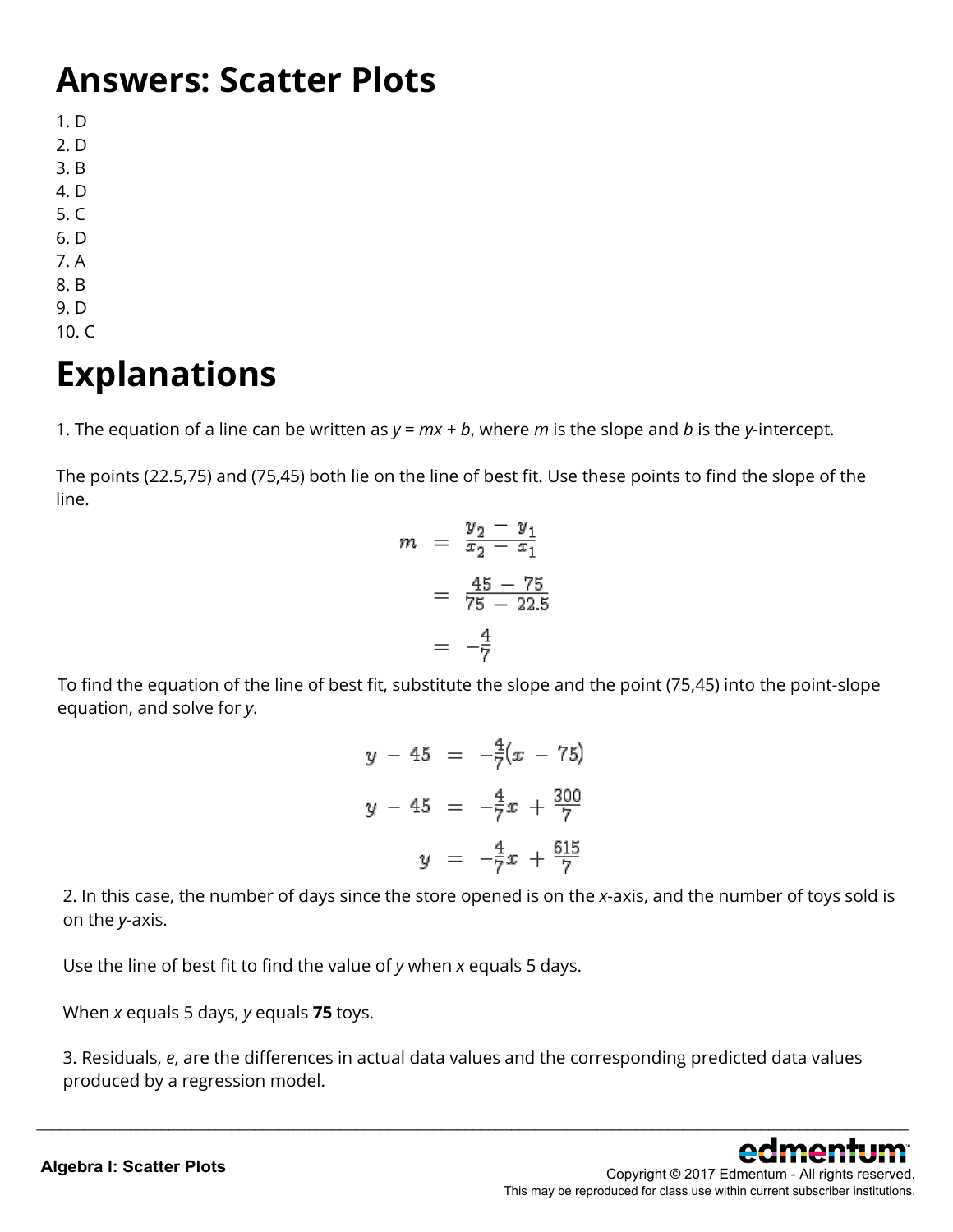$e = y - \widehat{y}$ 

| $\mathcal{X}$ | y       | $\widehat{\mathbf{v}} = 3.917x - 29.559$ | $e = y - \widehat{y}$   |
|---------------|---------|------------------------------------------|-------------------------|
|               | 10   50 | $3.917(10) - 29.559 = 9.611$             | $50 - 9.611 = 40.389$   |
|               | $10$ 75 | $3.917(10) - 29.559 = 9.611$             | $75 - 9.611 = 65.389$   |
|               | 20 100  | $3.917(20) - 29.559 = 48.781$            | $100 - 48.781 = 51.219$ |
|               | 30 125  | $3.917(30) - 29.559 = 87.951$            | $125 - 87.951 = 37.049$ |
|               | 30 150  | $3.917(30) - 29.559 = 87.951$            | $150 - 87.951 = 62.049$ |
|               | 40 250  | $3.917(40) - 29.559 = 127.12$            | $250 - 12712 = 122.88$  |
|               | 50 200  | $3.917(50) - 29.559 = 166.29$            | $200 - 166.29 = 33.71$  |
|               | 50 225  | $3.917(50) - 29.559 = 166.29$            | $225 - 166.29 = 58.71$  |
|               | 60 250  | $3.917(60) - 29.559 = 205.46$            | $250 - 205.46 = 44.54$  |
|               | 70 300  | $3.917(70) - 29.559 = 244.63$            | $300 - 244.63 = 55.37$  |

In order to create a residual plot, create a table to calculate the predicted *y*-values and the values of the residuals.

Create a residual plot using the residuals calculated in the table above.





4. The first step in a problem like this is to determine what type of equation would model the data. To do this, look at the differences between the numbers in the second row.

58 - 37 = 21  $75 - 58 = 17$  $94 - 75 = 19$  $110 - 94 = 16$ \_\_\_\_\_\_\_\_\_\_\_\_\_\_\_\_\_\_\_\_\_\_\_\_\_\_\_\_\_\_\_\_\_\_\_\_\_\_\_\_\_\_\_\_\_\_\_\_\_\_\_\_\_\_\_\_\_\_\_\_\_\_\_\_\_\_\_\_\_\_\_\_\_\_\_\_\_\_\_\_\_\_\_\_\_\_\_\_\_\_\_\_\_\_\_\_\_\_\_\_\_\_\_\_\_\_\_\_\_\_\_\_

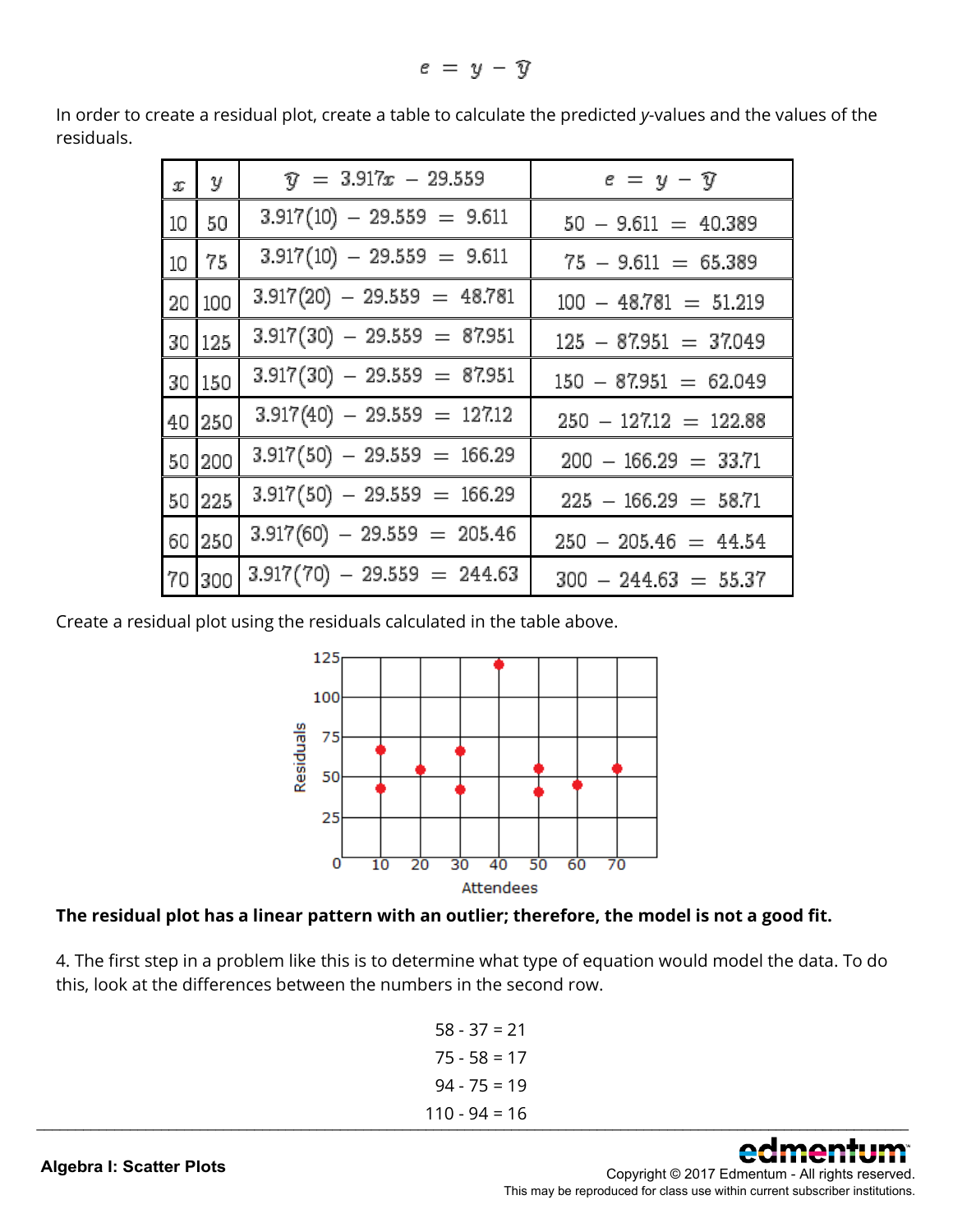Since all of the differences are approximately equal, the numbers can be modeled by a linear equation. This leaves two possible answer choices.

Now that there are only two possible answer choices, plug in numbers from the table to see which of the linear equations works best.

| $C = 20x + 19$         | $C = 18x + 21$         |
|------------------------|------------------------|
| $C = 20(1) + 19 = 39$  | $C = 18(1) + 21 = 39$  |
| $C = 20(2) + 19 = 59$  | $C = 18(2) + 21 = 57$  |
| $C = 20(3) + 19 = 79$  | $C = 18(3) + 21 = 75$  |
| $C = 20(4) + 19 = 99$  | $C = 18(4) + 21 = 93$  |
| $C = 20(5) + 19 = 119$ | $C = 18(5) + 21 = 111$ |

The values from *C* = 18*x* + 21 are closest to those in the table.

Therefore, the equation *C* **= 18***x* **+ 21** best models the data.

5.

To determine the type of function needed, look at the differences between the values in the second row (the first differences) and also look at the differences between the first differences (the second differences).

| <b>First Difference</b> | <b>Second Difference</b> |
|-------------------------|--------------------------|
| $4 - 2 = 2$             | $4 - 2 = 2$              |
| $8 - 4 = 4$             | $8 - 4 = 4$              |
| $16 - 8 = 8$            | $16 - 8 = 8$             |
| $32 - 16 = 16$          |                          |

The first difference values are not constant, so the equation that best models the data will not be linear. The second difference values are not constant, so the equation that best models the data will not be quadratic.

Determine if the terms have a common ratio by dividing each term by the previous term.

 $4 \div 2 = 2$  $8 \div 4 = 2$  $16 \div 8 = 2$  $32 \div 16 = 2$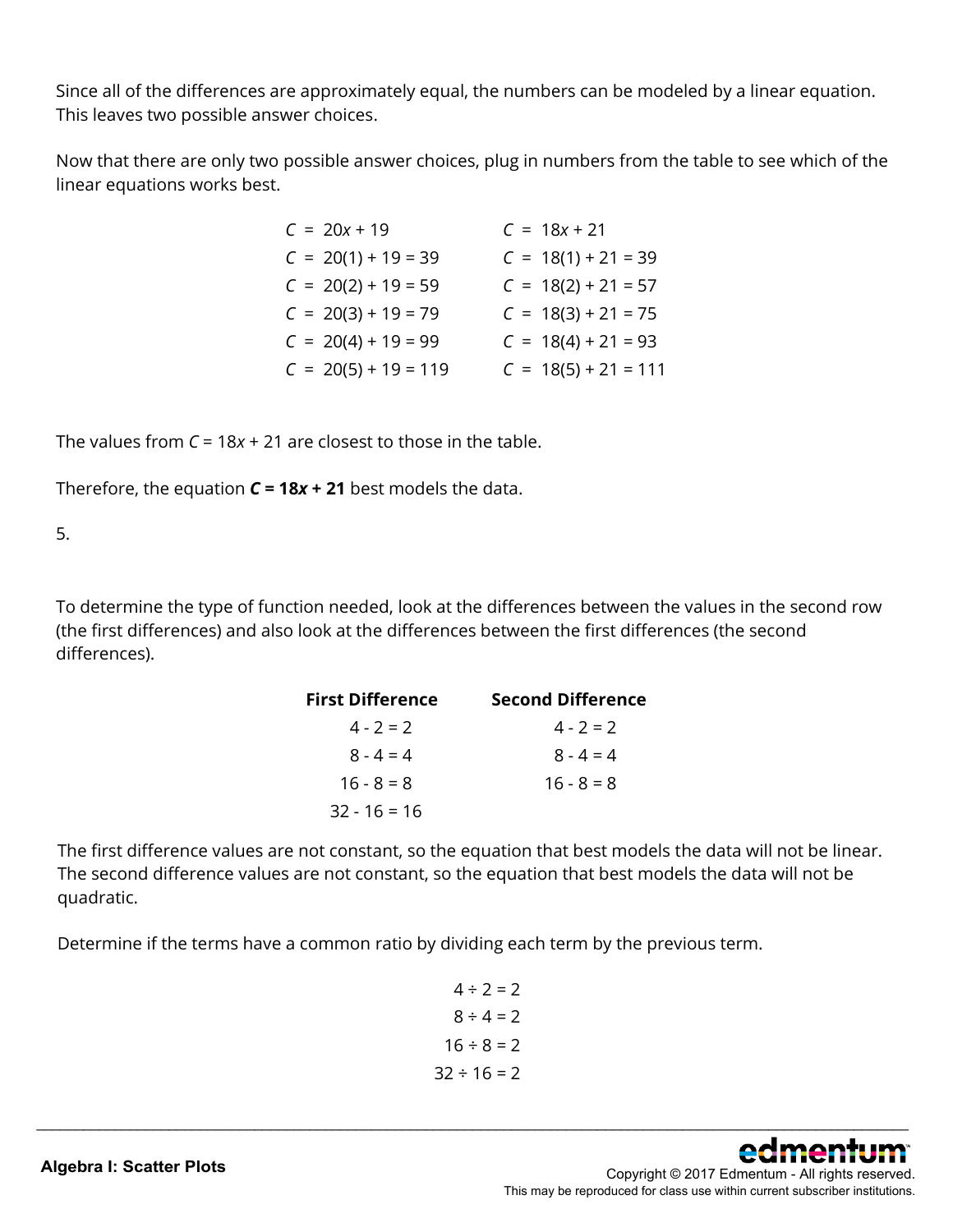Since the terms have a common ratio, an **exponential function** best models this set of data.

6. First, calculate the correlation coefficient using technology.

$$
r = -0.86589... \approx 0.87
$$

Since the coefficient is close to -1, there is a strong correlation between the two variables.

Therefore, the correct answer is shown below.

#### **r ≈-0.87 ; strong correlation**

7. The *y*-intercept is the value of the quantity on the *y*-axis, when the quantity on the *x*-axis is zero.

In this case, the quantity on the *x*-axis is the number of activities added to the cruise. When this is zero, there are no activities added to the cruise.

Therefore, the *y*-intercept is **the cost of the cruise before adding any activities**.

8. The temperature is shown on the *x*-axis, and the gas mileage is shown on the *y*axis. As the temperature outside increases, the higher the gas mileage on his car. (High gas mileage is preferred to low gas mileage.) The dots on the scatter plot go up and to the right.

#### Therefore, **there is a positive correlation between temperature and gas mileage**.

9. The slope of a line is the change in the quantity on the *y*-axis per unit of the quantity on the *x*-axis.

In this case, the quantity on the *y*-axis is the amount in euros, and the quantity on the *x*-axis is the amount in U.S. dollars.

Therefore, the slope represents the number of euros per one U.S. dollar, or **the number of euros equal to one U.S. dollar**.

10. Causation between variables indicates that one of the variables causes the other variable.

The temperature might be one reason for an increased number of people, but, based on the information given, it cannot be determined to be the sole cause. Other factors might contribute, like the fact that school is over, more people are vacationing, etc.

However, Tony could conclude that more people went to the beach as the temperature increased.

Therefore, **the increase in the number of people at the beach is correlated to, but not caused by, the increase in temperature**.

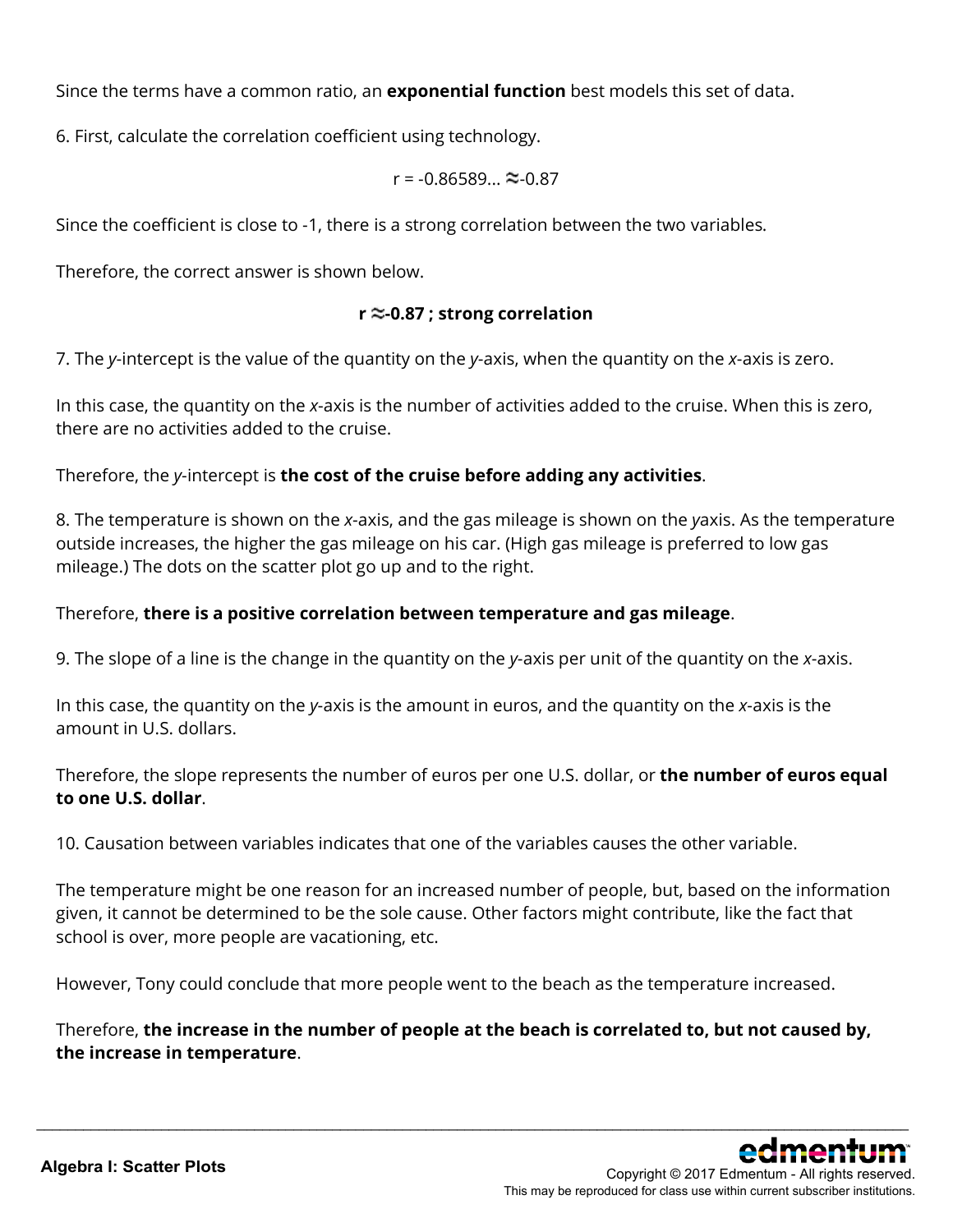### **Algebra I: Simplify Expressions**

**1.** Factor the following expression completely.

$$
256x^{10} - x^6
$$

**A.**  $x^6(4x - 1)^2(16x^2 + 1)$ **B.**  $x^6$ (256 $x^4$  - 1) **C.**  $x^6(16x^2 - 1)(16x^2 + 1)$ **D.**  $x^6(4x - 1)(4x + 1)(16x^2 + 1)$ 

**2.** Simplify the following expression.

$$
\frac{3x^2-31x+10}{x-3x^2}
$$

$$
\bigcirc \mathbf{A.} = \frac{x - 10}{x}
$$
  

$$
\bigcirc \mathbf{B.} \frac{x + 10}{x}
$$
  

$$
\bigcirc \mathbf{C.} \frac{x - 10}{3x - 1}
$$
  

$$
\bigcirc \mathbf{D.} = \frac{3x - 1}{x}
$$

**3.** Factor the following expression completely.

\n- **A.** 
$$
(x^2 - 9)(x^2 + 9)
$$
\n- **B.**  $(x - 3)(x + 3)(x^2 + 9)$
\n- **C.**  $(x - 3)(x^3 + 27)$
\n- **D.**  $(x - 3)(x + 3)(x - 3)(x + 3)$
\n

**4.** Factor the following expression completely.

4*x*<sup>2</sup> - 49*y*<sup>2</sup>

**A.** (4*x* + 49*y*)(4*x* - 49*y*) **B.** (2*x* + 7*y*)(2*x* - 7*y*)

C. 
$$
(4x - 49y)^2
$$

$$
\bigcirc \mathbf{D}.(2x-7y)^2
$$

**Algebra I: Simplify Expressions**

Copyright © 2017 Edmentum - All rights reserved. This may be reproduced for class use within current subscriber institutions.



 $x^4 - 81$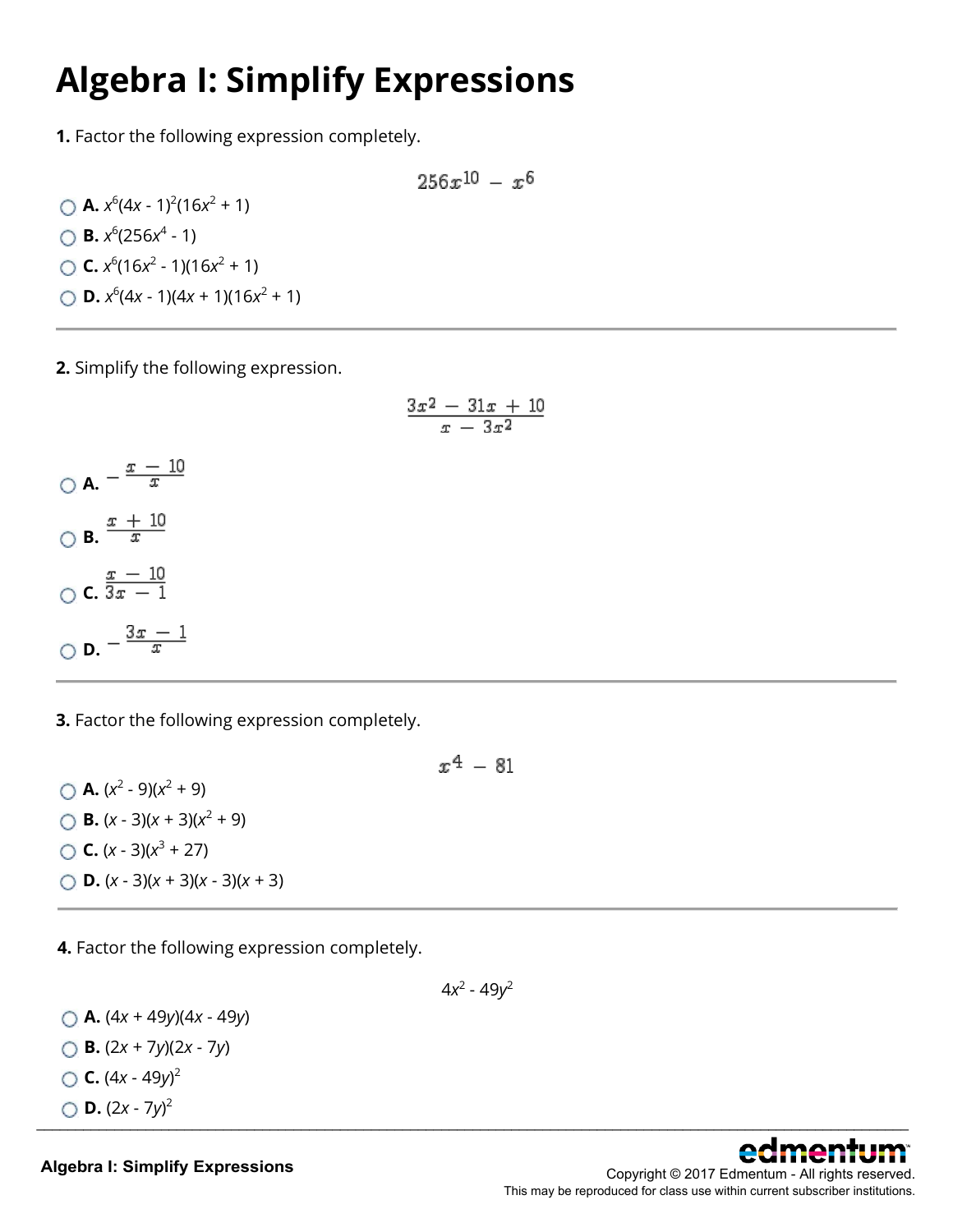**5.** Factor the following expression completely.

$$
x^{4} - y^{4}
$$
  
\n
$$
\bigcirc A.(x^{2} - y^{2})(x^{2} + y^{2})
$$
  
\n
$$
\bigcirc B.(x - y)^{2}(x + y)^{2}
$$
  
\n
$$
\bigcirc C.(x - y)^{4}
$$
  
\n
$$
\bigcirc D.(x - y)(x + y)(x^{2} + y^{2})
$$

**6.** Simplify the following expression.

$$
8z(4y+9z)+72z
$$

 $\bigcirc$  **A.**  $144z^2 + 32yz$  $\bigcirc$  **B.**  $144z^3 + 32yz$  $\int$ **c.**  $72z^2 + 32yz - 72z$  $O$  **D.**  $72z^2 + 32yz + 72z$ 

**7.** Factor the following expression completely.

\n- 0 A. 
$$
x^{12}(6x - 1)(6x + 1)
$$
\n- 0 B.  $(6x^7 - x^6)^2$
\n- 0 C.  $x^{12}(6x - 1)^2$
\n- 0 D.  $x^{12}(36x^2 - 1)$
\n

**8.** Simplify the following expression:

$$
(\sqrt{11x} + \sqrt{5x})^2
$$

\_\_\_\_\_\_\_\_\_\_\_\_\_\_\_\_\_\_\_\_\_\_\_\_\_\_\_\_\_\_\_\_\_\_\_\_\_\_\_\_\_\_\_\_\_\_\_\_\_\_\_\_\_\_\_\_\_\_\_\_\_\_\_\_\_\_\_\_\_\_\_\_\_\_\_\_\_\_\_\_\_\_\_\_\_\_\_\_\_\_\_\_\_\_\_\_\_\_\_\_\_\_\_\_\_\_\_\_\_\_\_\_

 $\bigcirc$  **A.**  $16x + 2x\sqrt{55}$  $\bigcirc$  **B.**  $16x^2 + 2x\sqrt{55}$  $\bigcirc$  **c.**  $16x + 110\sqrt{x}$  $\bigcirc$  **D.** 16x



**Algebra I: Simplify Expressions**

Copyright © 2017 Edmentum - All rights reserved. This may be reproduced for class use within current subscriber institutions.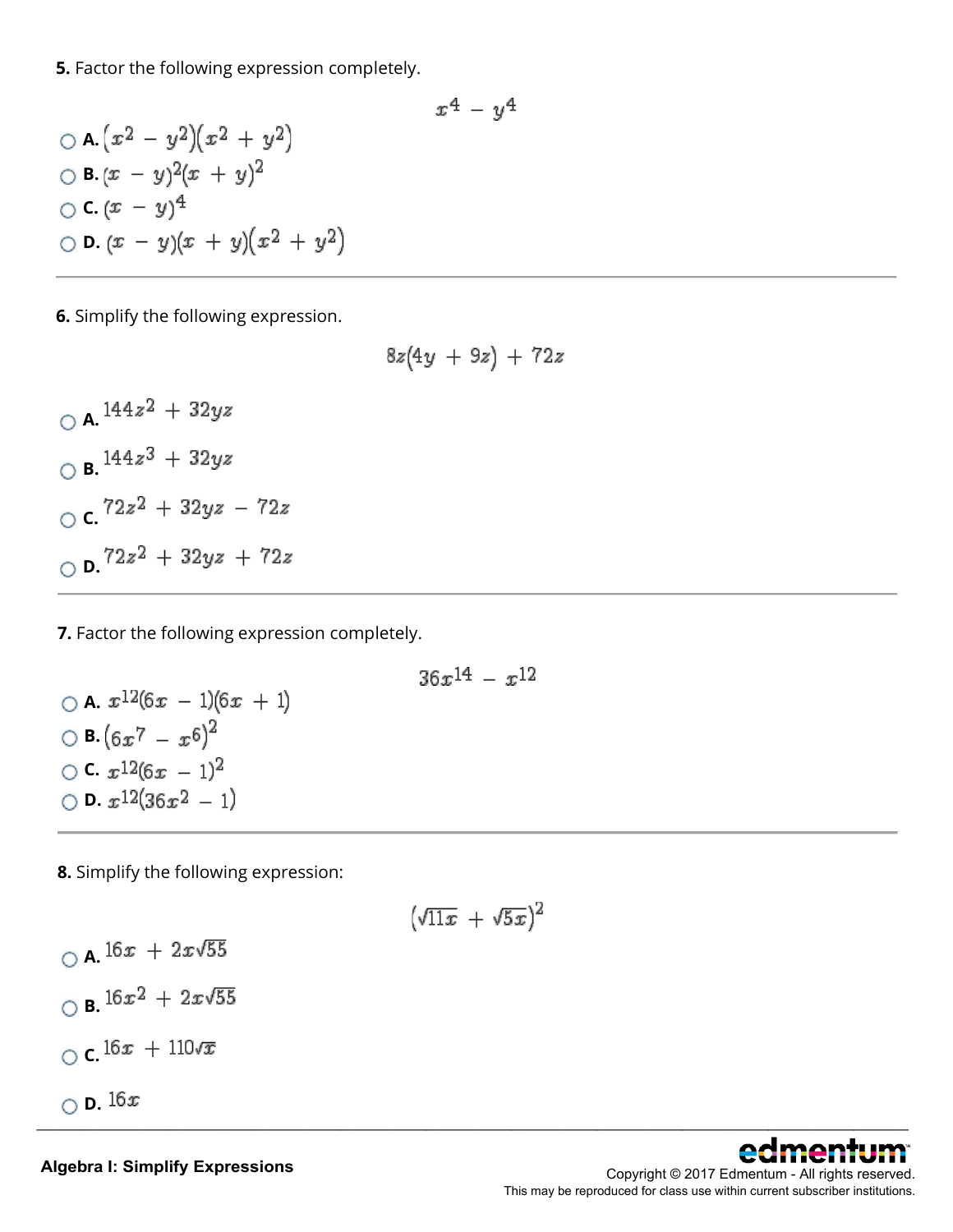**9.** Simplify.

$$
\frac{10x(8y^3)}{x^2y^4} - \frac{7x^2 - 5x^2}{x^3y}
$$
  
0 A.  $80xy - 12x^2$   
0 B.  $\frac{78}{xy}$   
0 C.  $80xy - 2x^2$   
0 D.  $\frac{6}{xy}$ 

**10.** Simplify the following expression.

$$
\frac{(8x+5y)^2}{y^2}+7
$$

\_\_\_\_\_\_\_\_\_\_\_\_\_\_\_\_\_\_\_\_\_\_\_\_\_\_\_\_\_\_\_\_\_\_\_\_\_\_\_\_\_\_\_\_\_\_\_\_\_\_\_\_\_\_\_\_\_\_\_\_\_\_\_\_\_\_\_\_\_\_\_\_\_\_\_\_\_\_\_\_\_\_\_\_\_\_\_\_\_\_\_\_\_\_\_\_\_\_\_\_\_\_\_\_\_\_\_\_\_\_\_\_

 $0 A.$ <sup>64x2</sup>y<sup>2</sup> + 80xy + 32  $\frac{64x^2}{y^2} + 32$  $\frac{64x^2}{y^2} + \frac{80x}{y} + 32$ **D.**  $\frac{8x^2}{y^2} + \frac{80x}{y} + 12$ 

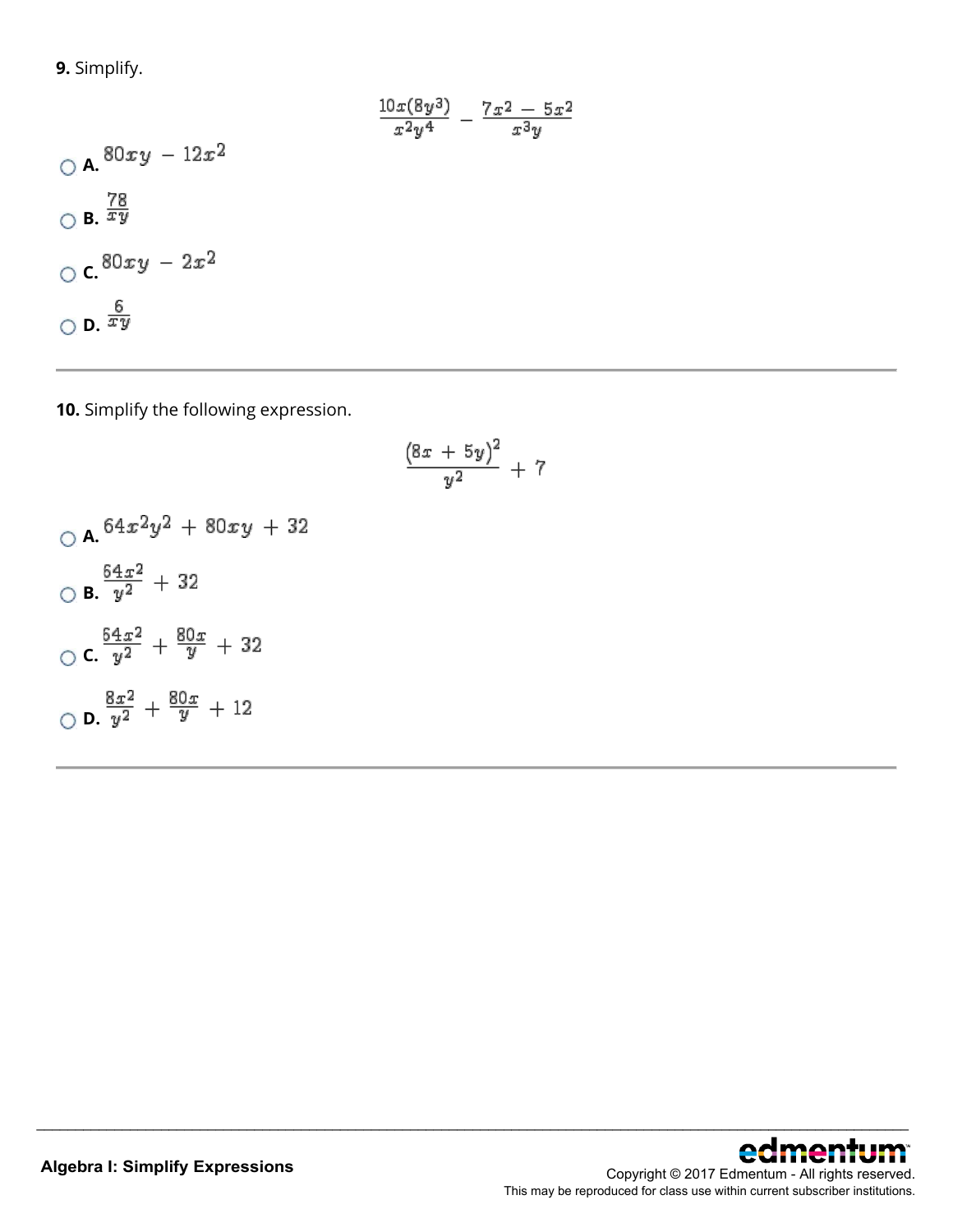## **Answers: Simplify Expressions**

- 1. D
- 2. A
- 3. B
- 4. B
- 5. D 6. D
- 7. A
- 8. A
- 9. B
- 10. C

### **Explanations**

1. First, factor out  $x^6$ , and then factor using the difference of two squares.

$$
256x^{10} - x^6 = x^6(256x^4 - 1)
$$
  
=  $x^6((16x^2)^2 - (1)^2)$   
=  $x^6(16x^2 - 1)(16x^2 + 1)$   
=  $x^6((4x)^2 - (1)^2)(16x^2 + 1)$   
=  $x^6(4x - 1)(4x + 1)(16x^2 + 1)$ 

2. First, factor the polynomials in the numerator and the denominator.

$$
\frac{3x^2-31x+10}{x-3x^2} = \frac{(x-10)(3x-1)}{-x(3x-1)}
$$

Then, eliminate the common factors.

$$
\frac{(x-10)(3x-1)}{-x(3x-1)} = -\frac{x-10}{x}
$$

3. Factor using the difference of two squares.

$$
x4 - 81 = (x2)2 - (9)2
$$
  
= (x<sup>2</sup> - 9)(x<sup>2</sup> + 9)  
= ((x)<sup>2</sup> - (3)<sup>2</sup>)(x<sup>2</sup> + 9)  
= (x - 3)(x + 3)(x<sup>2</sup> + 9)

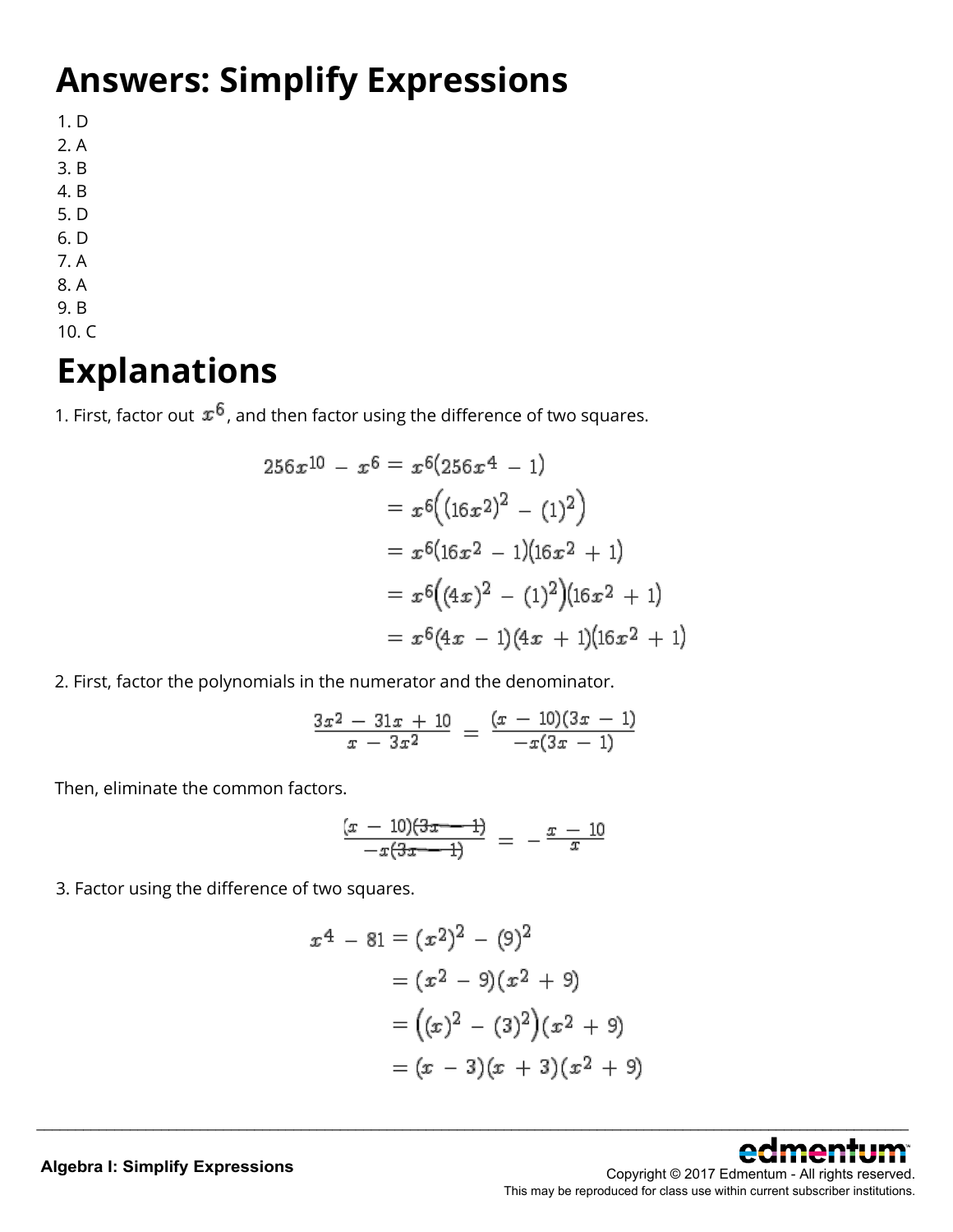4. Factor using the difference of two squares.

$$
4x2 - 49y2 = (2x)2 - (7y)2
$$

$$
= (2x + 7y)(2x - 7y)
$$

5. Factor using the difference of two squares.

$$
x^{4} - y^{4} = (x^{2})^{2} - (y^{2})^{2}
$$
  
=  $(x^{2} - y^{2})(x^{2} + y^{2})$   
=  $((x)^{2} - (y)^{2})(x^{2} + y^{2})$   
=  $(x - y)(x + y)(x^{2} + y^{2})$ 

6.

$$
8z(4y + 9z) + 72z = 32yz + 72z2 + 72z
$$

$$
= 72z2 + 32yz + 72z
$$

7. First, factor out  $x^{12}$ , and then factor using the difference of two squares.

$$
36x^{14} - x^{12} = x^{12}(36x^2 - 1)
$$
  
=  $x^{12}((6x)^2 - (1)^2)$   
=  $x^{12}(6x - 1)(6x + 1)$ 

8.

To simplify the expression, begin by rewriting the squared binomial without an exponent.

 $(\sqrt{11x} + \sqrt{5x})(\sqrt{11x} + \sqrt{5x})$ 

Multiply the binomials and simplify by combining like terms.

$$
(\sqrt{11x} + \sqrt{5x})(\sqrt{11x} + \sqrt{5x}) = 11x + \sqrt{55x^2} + \sqrt{55x^2} + 5x
$$

$$
= 11x + x\sqrt{55} + x\sqrt{55} + 5x
$$

$$
= 16x + 2x\sqrt{55}
$$

9. Simplify the first part of the expression.

$$
\frac{10x(8y^3)}{x^2y^4} = \frac{80xy^3}{x^2y^4} = \frac{80}{xy}
$$



#### **Algebra I: Simplify Expressions**

Copyright © 2017 Edmentum - All rights reserved. This may be reproduced for class use within current subscriber institutions.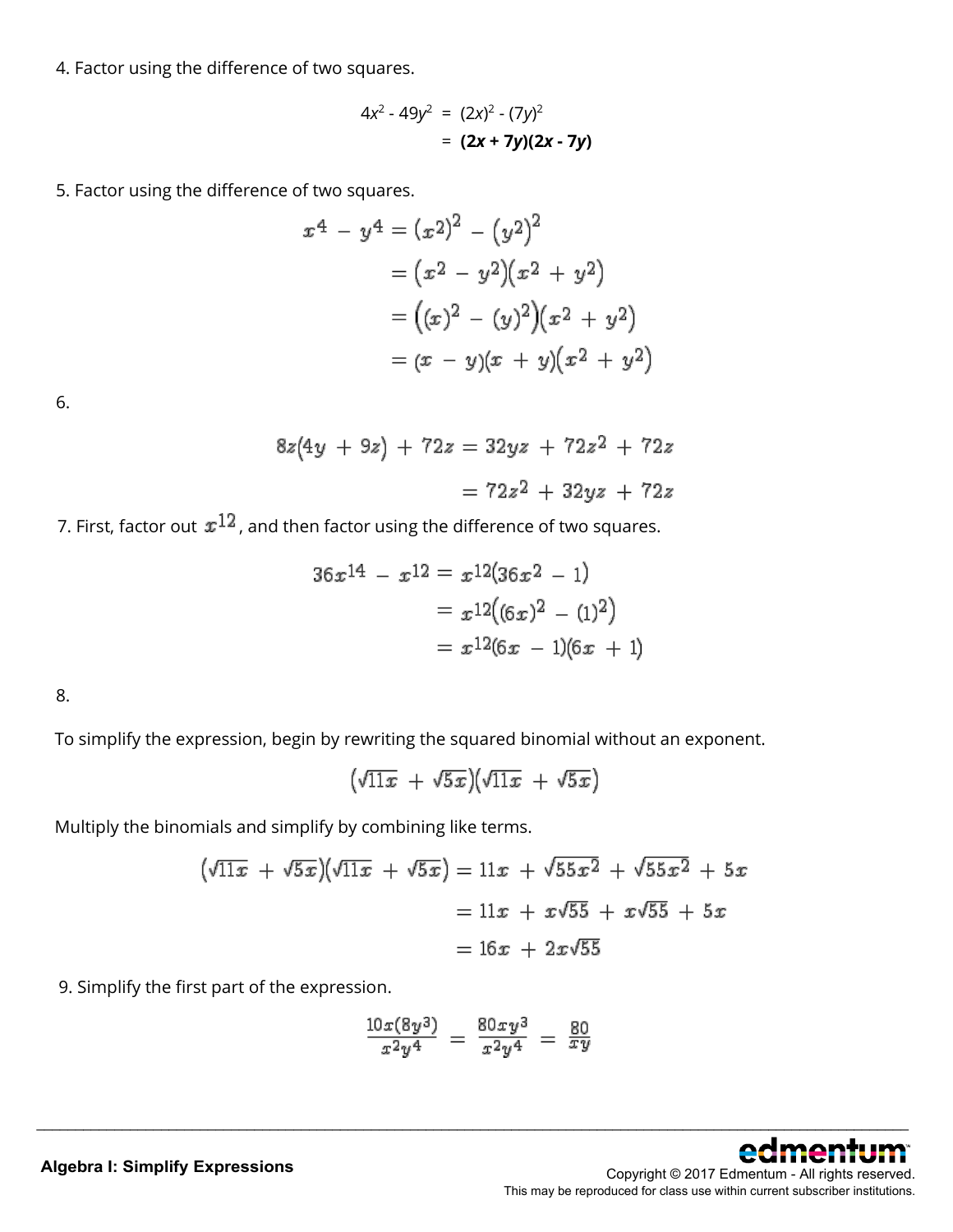Simplify the second part of the expression.

$$
\frac{7x^2-5x^2}{x^3y}=\frac{2x^2}{x^3y}=\frac{2}{xy}
$$

Combine like terms.

$$
\frac{80}{xy} - \frac{2}{xy} = \frac{78}{xy}
$$

10.

$$
\frac{(8x + 5y)^2}{y^2} + 7 = \frac{(8x + 5y)(8x + 5y)}{y^2} + 7
$$

$$
= \frac{64x^2 + 80xy + 25y^2}{y^2} + 7
$$

$$
= \frac{64x^2}{y^2} + \frac{80xy}{y^2} + \frac{25y^2}{y^2} + 7
$$

$$
= \frac{64x^2}{y^2} + \frac{80x}{y} + 25 + 7
$$

$$
= \frac{64x^2}{y^2} + \frac{80x}{y} + 32
$$

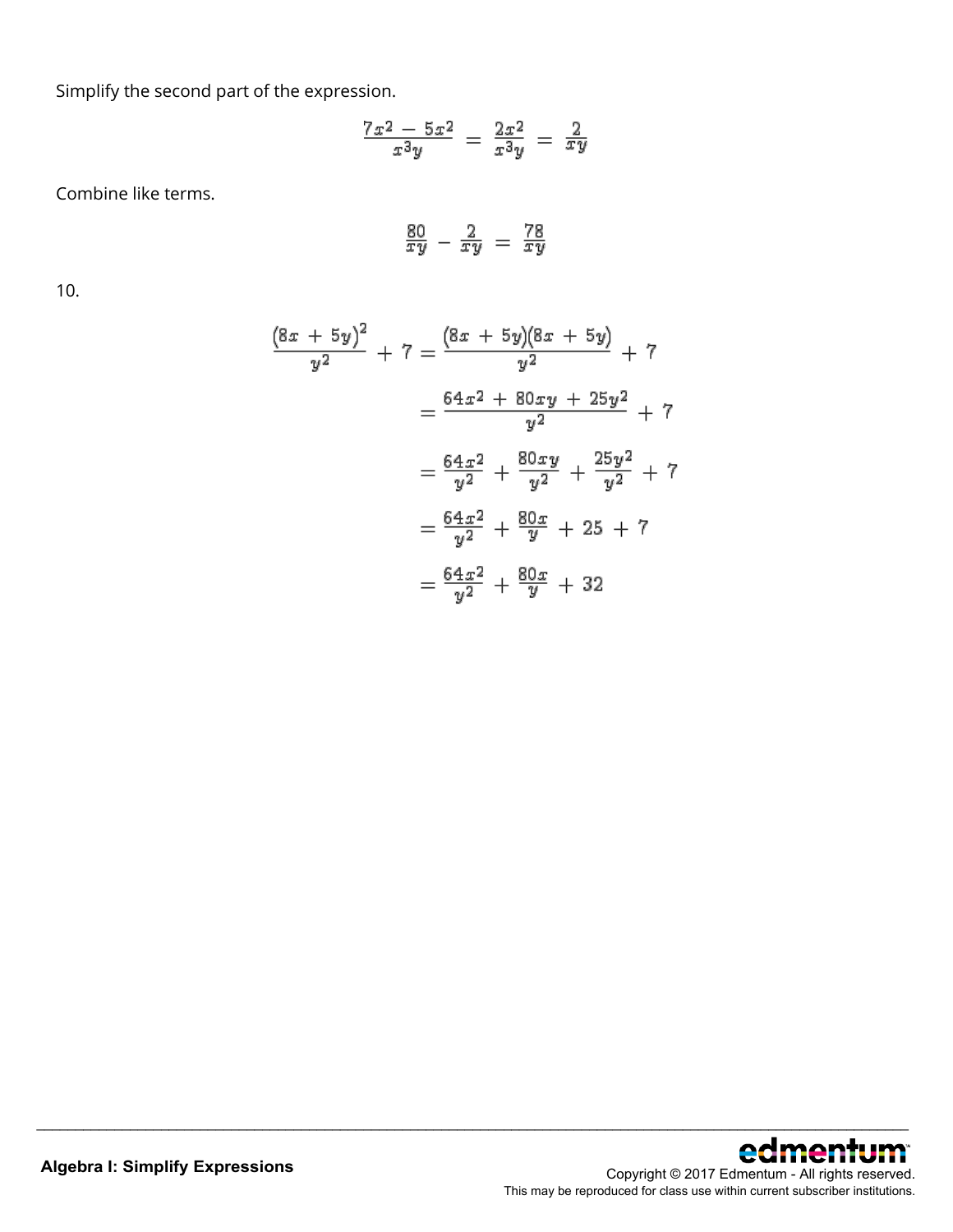#### **Algebra I: Quadratic Expressions**

**1.** Factor the following polynomial completely.

-0.7*x*<sup>2</sup> - 4.9*x* + 5.6

 $\bigcirc$  **A.** 0.7(*x* + 8)(*x* - 1)  $\bigcirc$  **B.** -0.7(*x* + 8)(*x* - 1)  $\bigcirc$  **C.** -0.7( $x^2$  + 7*x* - 8)  $\bigcirc$  **D.** -0.7(*x* + 8)(*x* + 1)

**2.** Factor the polynomial below.

 $x^2$  + 6*x* + 8

 $(A. (x + 2)(x + 4))$  $\bigcirc$  **B.**  $(x + 2)(x - 4)$  $C. (x - 2)(x - 4)$  $\bigcirc$  **D.**  $(x - 2)(x + 4)$ 

**3.** Factor the following expression completely.

3*x*<sup>2</sup> - 108

 $\bigcirc$  **A.** (3*x* + 6)(*x* - 6)  $\bigcirc$  **B.** 3(*x* + 6)(*x* - 6)  $\bigcirc$  **C.** 3( $x^2$  - 36)  $\bigcirc$  **D.** 3(*x* - 6)<sup>2</sup>

**4.** What is the factored form of the following expression?

*x*2 - 32*x* + 256

\_\_\_\_\_\_\_\_\_\_\_\_\_\_\_\_\_\_\_\_\_\_\_\_\_\_\_\_\_\_\_\_\_\_\_\_\_\_\_\_\_\_\_\_\_\_\_\_\_\_\_\_\_\_\_\_\_\_\_\_\_\_\_\_\_\_\_\_\_\_\_\_\_\_\_\_\_\_\_\_\_\_\_\_\_\_\_\_\_\_\_\_\_\_\_\_\_\_\_\_\_\_\_\_\_\_\_\_\_\_\_\_

 $\bigcirc$  **A.**  $(x + 16)^2$ **B.** (*x* + 16)(*x* - 16)  $C. (x - 16)^2$  $\bigcirc$  **D.** 16(*x* - 16)<sup>2</sup>

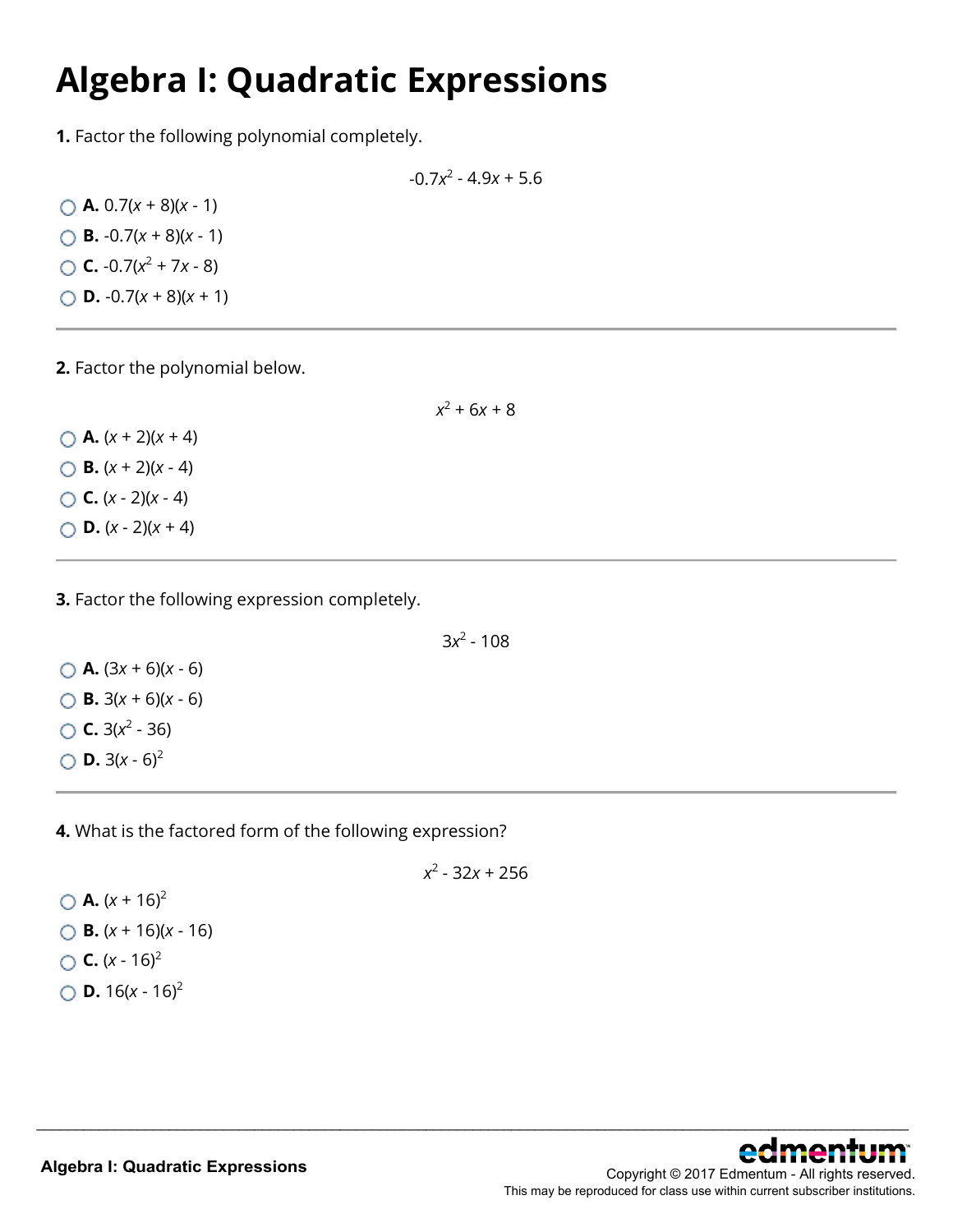**5.** Which expression is the factored equivalent of  $x^2$  - 36?

 $(A. (x + 4)(x - 9))$  $\bigcap$  **B.**  $(x - 6)(x + 6)$ **C.** (*x* + 3)(*x* - 12)  $\bigcirc$  **D.**  $(x - 6)^2$ 

**6.** What is the factored form of the following expression?

 $25x^2 + 20x + 4$ 

 $\bigcap$  **A.** 25(*x* + 2)<sup>2</sup> **B.** (5*x* + 2)(2*x* - 5)  $C. (5x + 2)^2$ **D.** (5*x* + 2)(5*x* - 2)

**7.** Determine which answer choice below is equivalent to the given expression by completing the square.

 $-x^2-6x+4$ 

 $\bigcirc$  **A.**  $-(x+3)^2-5$  $\bigcirc$  **B.**  $-(x+3)^2 + 4$ **C.**  $-(x+3)^2 - 9$  $\bigcirc$  **D.**  $-(x+3)^2 + 13$ 

**8.** Factor the polynomial below.

*x*2 - 6*x* + 9

\_\_\_\_\_\_\_\_\_\_\_\_\_\_\_\_\_\_\_\_\_\_\_\_\_\_\_\_\_\_\_\_\_\_\_\_\_\_\_\_\_\_\_\_\_\_\_\_\_\_\_\_\_\_\_\_\_\_\_\_\_\_\_\_\_\_\_\_\_\_\_\_\_\_\_\_\_\_\_\_\_\_\_\_\_\_\_\_\_\_\_\_\_\_\_\_\_\_\_\_\_\_\_\_\_\_\_\_\_\_\_\_

 $(A. (x - 6)^2)$  $\bigcirc$  **B.** 2*x*<sup>2</sup> - 9  $\bigcap$  **C.**  $x^2 - 9$  $\bigcirc$  **D.**  $(x - 3)^2$ 

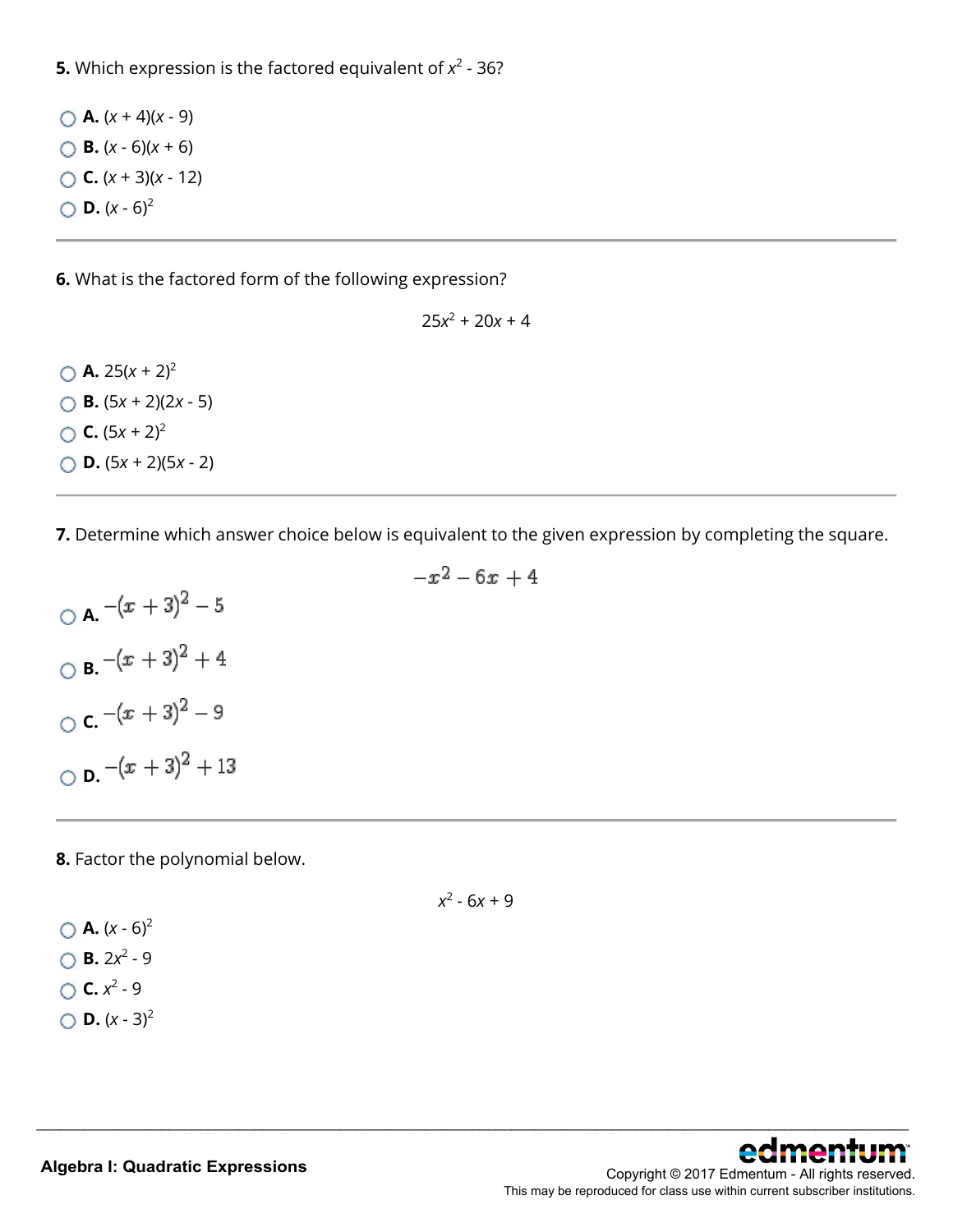**9.** Which expression is the factored equivalent of  $x^2$  - 5 $x$  + 4?

 $\bigcirc$  **A.**  $(x + 4)(x + 1)$ **B.** (*x* - 1)(*x* - 4)  $C. (x + 1)(x - 4)$ **D.** (*x* - 3)(*x* - 1)

**10.** Factor the following polynomial.

 $12x^2 + 24x$ 

- **A.** -12*x*(*x* 2) **B.** 12*x*(*x* + 2) **C.** 12*x*(*x* - 2)
- **D.** 12*x*(*x* + 24)

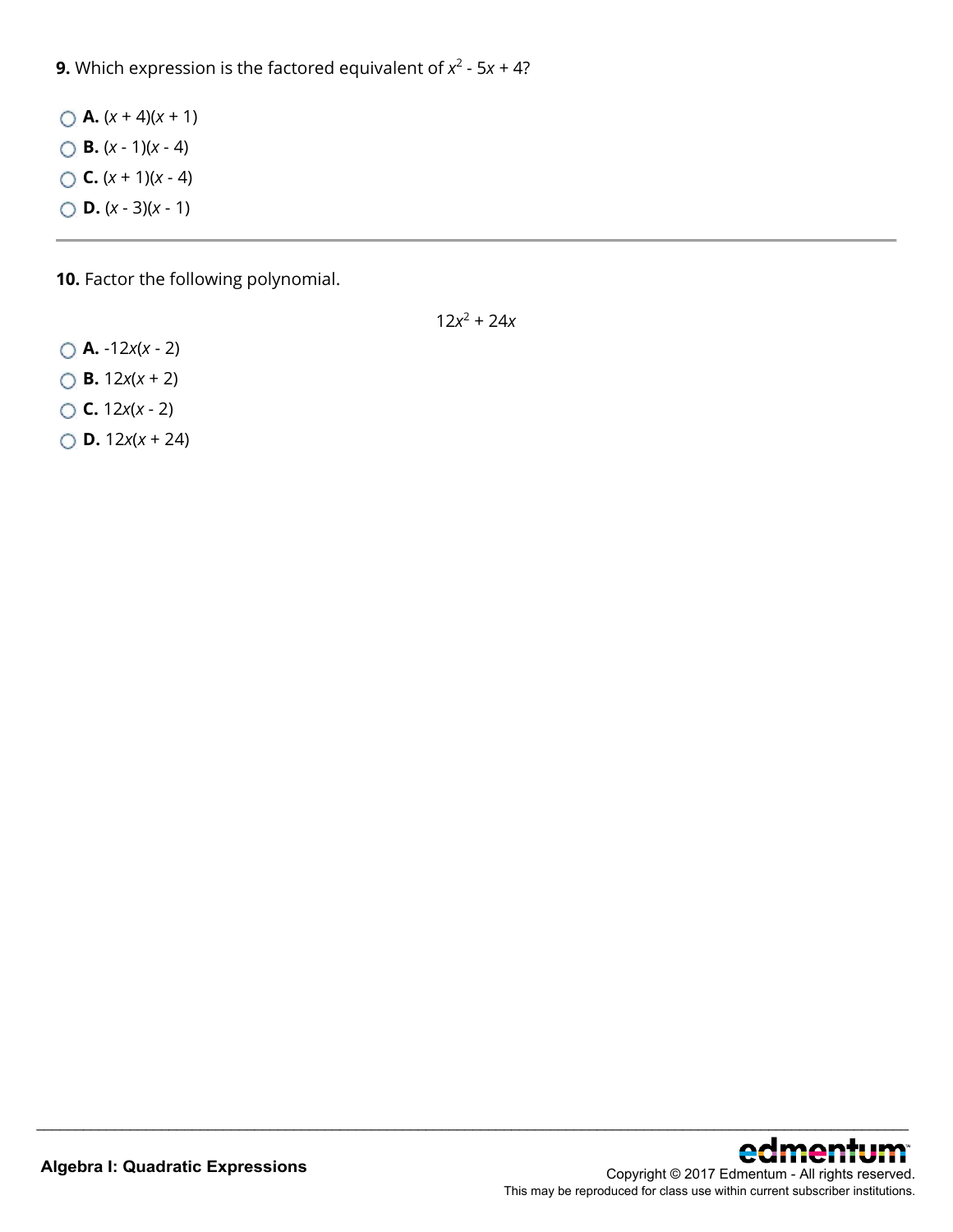#### **Answers: Quadratic Expressions**

1. B

- 2. A
- 3. B
- 4. C
- 5. B
- 6. C
- 7. D 8. D
- 9. B
- 10. B

# **Explanations**

1. First, factor out the greatest common factor of the coefficients. The greatest common factor of -0.7, - 4.9, and 5.6 is -0.7.

$$
-0.7x^2 - 4.9x + 5.6 = -0.7(x^2 + 7x - 8)
$$

Next, factor the resulting trinomial.

$$
-0.7(x^2 + 7x - 8) = -0.7(x + 8)(x - 1)
$$

2. Any polynomial in the form  $x^2 + bx + c$ , where b and c are positive, can be factored using the formula below.

$$
x^2 + (m + n)x + mn = (x + m)(x + n)
$$

In this case, the sum of m and n is equal to b, or 6, and the product of m and n is equal to c, or 8. Find values of m and n that satisfy these conditions.

$$
2 + 4 = 6
$$

$$
2 \cdot 4 = 8
$$

Substitute  $m = 2$  and  $n = 4$  into the formula to factor the polynomial.

$$
x^2 + 6x + 8 = (x + 2)(x + 4)
$$

3. First, factor out a 3, and then factor using the difference of two squares.

$$
3x2 - 108 = 3(x2 - 36)
$$
  
= 3(x + 6)(x - 6)

4. The expression is in the form  $a^2x^2$  - 2 $abx$  +  $b^2$ , where  $a$  = 1 and  $b$  = 16. Therefore, it can be factored as a perfect square trinomial.

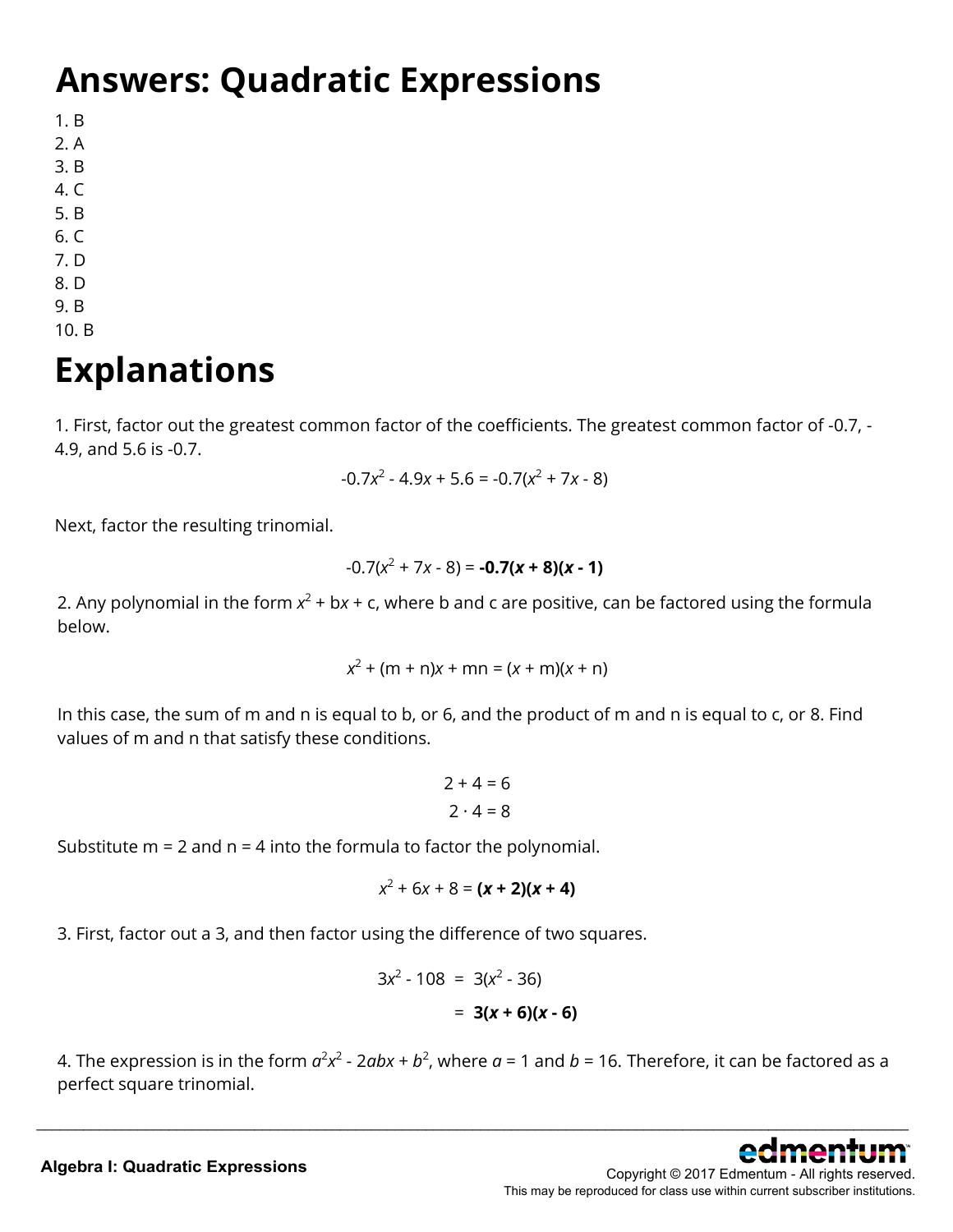$$
a2x2 - 2abx + b2 = (ax - b)2
$$

$$
x2 - 32x + 256 = (x - 16)2
$$

5. The difference of two squares can be factored according to the equation below.

$$
x^2 - a^2 = (x - a)(x + a)
$$

In the polynomial  $x^2$  - 36,  $a$  = 6. Use this information to factor the polynomial.

*x*2 - 36 = **(***x* **- 6)(***x* **+ 6)**

6. The expression is in the form  $a^2x^2 + 2abx + b^2$ , where  $a = 5$  and  $b = 2$ . Therefore, it can be factored as a perfect square trinomial.



7. Complete the square for the given expression.

$$
-x^{2}-6x+4 = -(x^{2}+6x)+4
$$
  

$$
= -(x^{2}+6x+(\frac{6}{2})^{2})+4+(\frac{6}{2})^{2}
$$
  

$$
= -(x^{2}+6x+3^{2})+4+(3)^{2}
$$
  

$$
= -(x^{2}+6x+9)+4+9
$$
  

$$
= -(x+3)^{2}+13
$$

8. The polynomial  $ax^2 + bx + c$  is a perfect square trinomial if  $(b \div 2)^2$  is equal to c.

 $(-6 \div 2)^2 = 9$ 

Therefore, the polynomial is a perfect square trinomial.

The formula for the square of the binomial (*x* - *y*) is shown below.

$$
(x - y)^2 = x^2 - 2xy + y^2
$$

In this case, *y* = 3. Use this formula to factor the polynomial.

$$
x^2 - 6x + 9 = (x - 3)^2
$$

9. The polynomial  $x^2$  - 5x + 4 is in the form  $ax^2 + bx + c$ , where  $a = 1$ ,  $b =$  -5, and  $c = 4$ . Find the factors of  $a$ and *c*.

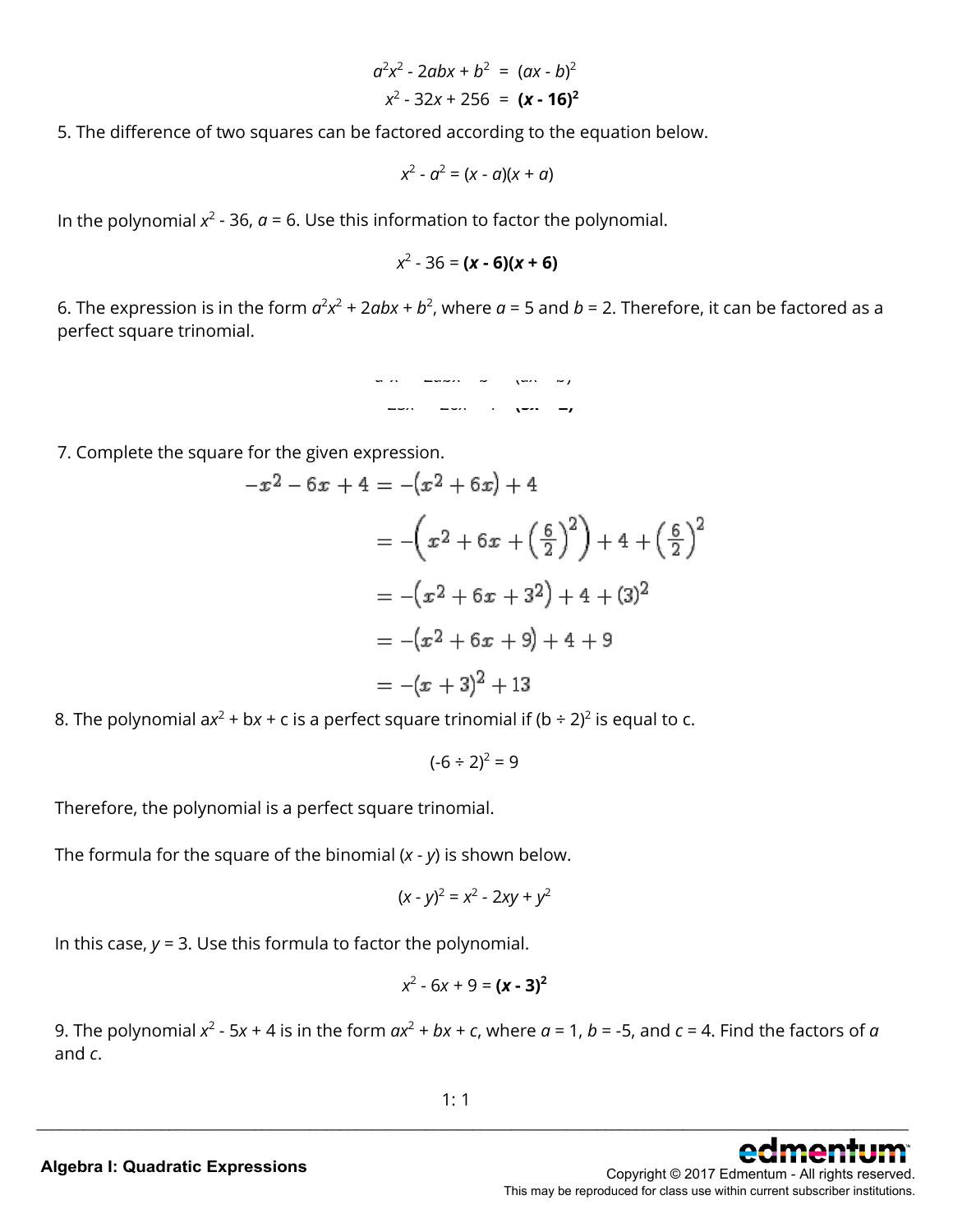Form two pairs of factors from one factor of *a* and one factor of *c*, so that when the factors are multiplied and then added together (because *c* is positive), they equal the absolute value of *b*.

$$
(1 \cdot 4) + (1 \cdot 1) = 5
$$

Use these numbers to form the factors of the polynomial. Because *b* is negative, both factors will have subtraction signs.

 $(x - 1)(x - 4)$ 

Therefore,  $(x - 1)(x - 4)$  is the factored equivalent of  $x^2 - 5x + 4$ .

10. First, find the greatest common factor of the two coefficients.

The greatest common factor of 12 and 24 is 12. Factor this out of the polynomial.

 $12x^2 + 24x = 12(x^2 + 2x)$ 

Next, find the greatest common factor of the variables.

The greatest common factor of  $x^2$  and  $x$  is  $x$ . Factor this out of the polynomial.

$$
12(x^2+2x) = 12x(x+2)
$$

\_\_\_\_\_\_\_\_\_\_\_\_\_\_\_\_\_\_\_\_\_\_\_\_\_\_\_\_\_\_\_\_\_\_\_\_\_\_\_\_\_\_\_\_\_\_\_\_\_\_\_\_\_\_\_\_\_\_\_\_\_\_\_\_\_\_\_\_\_\_\_\_\_\_\_\_\_\_\_\_\_\_\_\_\_\_\_\_\_\_\_\_\_\_\_\_\_\_\_\_\_\_\_\_\_\_\_\_\_\_\_\_

This may be reproduced for class use within current subscriber institutions.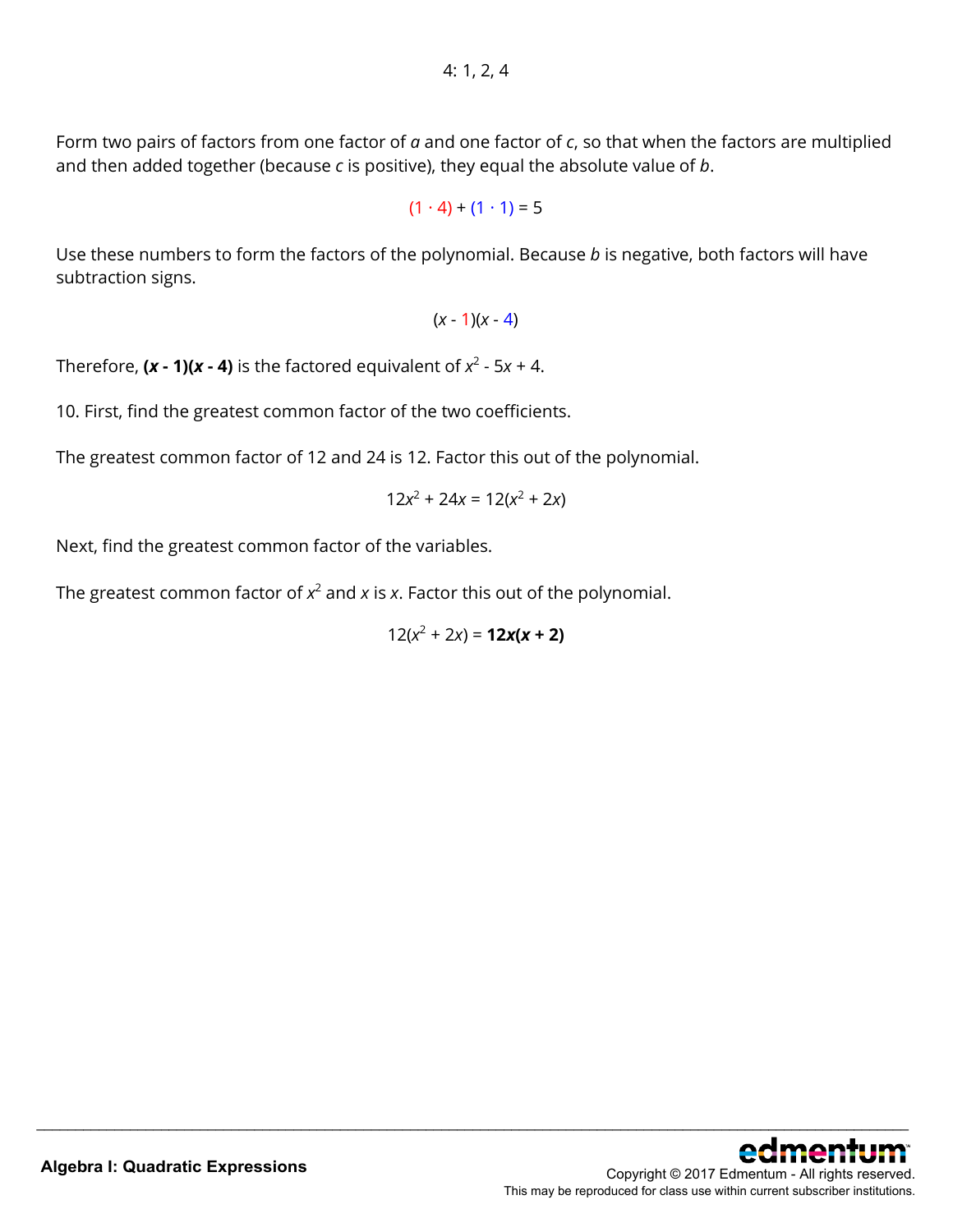# **Algebra I: Function Transformations**

**1.** What happens to the graph of  $y = |x|$  when the equation changes to  $y = |x| - 7$ ?

- **△ A.** The graph shifts left 7 units.
- ◯ **B.** The graph shifts up 7 units.
- **C.** The graph shifts right 7 units.
- **D.** The graph shifts down 7 units.



\_\_\_\_\_\_\_\_\_\_\_\_\_\_\_\_\_\_\_\_\_\_\_\_\_\_\_\_\_\_\_\_\_\_\_\_\_\_\_\_\_\_\_\_\_\_\_\_\_\_\_\_\_\_\_\_\_\_\_\_\_\_\_\_\_\_\_\_\_\_\_\_\_\_\_\_\_\_\_\_\_\_\_\_\_\_\_\_\_\_\_\_\_\_\_\_\_\_\_\_\_\_\_\_\_\_\_\_\_\_\_\_

Which of the following is equal to  $g(x)$ ?

$$
\bigcirc \mathbf{A}.\frac{1}{4}x^2
$$
  

$$
\bigcirc \mathbf{B}.\left(x+1\right)^2
$$
  

$$
\bigcirc \mathbf{C}.\left(\frac{1}{4}x\right)^2
$$
  

$$
\bigcirc \mathbf{D}.\frac{1}{2}x^2
$$

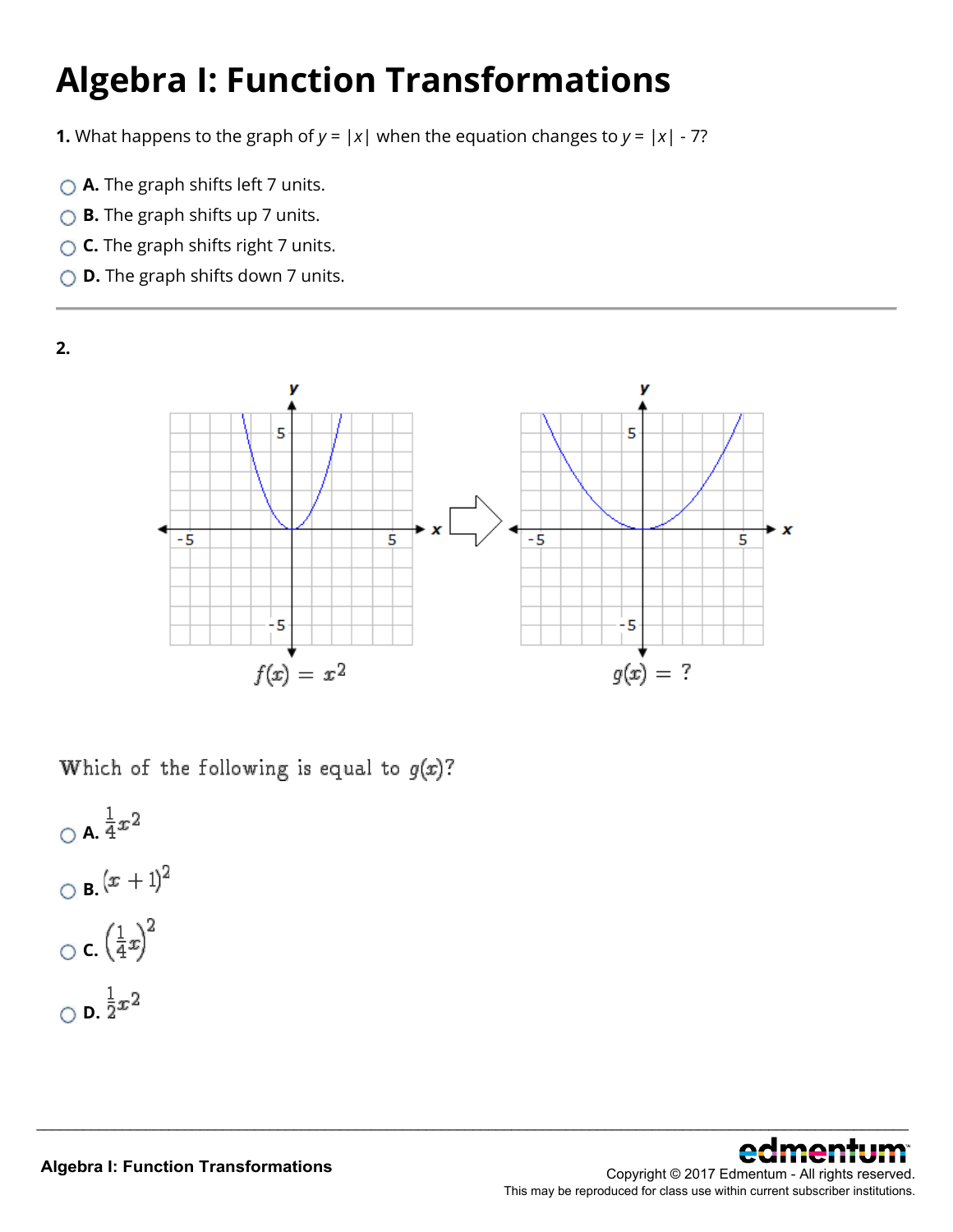**3.** Each statement describes a transformation of the graph of  $y = x^2$ . Which statement correctly describes the graph of the equation shown below?

$$
y = 3(x + 7)^2 + 10
$$

**A.** right. It is the graph of  $y = x^2$  vertically compressed, and then translated 7 units up and 10 units to the

**B.** right. It is the graph of *y* = *x*<sup>2</sup> vertically stretched, and then translated 7 units down and 10 units to the

 $\overline{C}$ . It is the graph of *y* = *x*<sup>2</sup> vertically stretched, and then translated 10 units up and 7 units to the left.

**D.** left. It is the graph of  $y = x^2$  vertically compressed, and then translated 10 units down and 7 units to the

**4.** If the graph of  $f(x) = |x|$  is shifted down 9 units, what would be the equation of the new graph?

 $\bigcirc$  **A.**  $g(x) = |x| - 9$  $\bigcirc$  **B.**  $g(x) = |x - 9|$  $\bigcirc$  **C.**  $g(x) = |x + 9|$  $\bigcirc$  **D.**  $g(x) = |x| + 9$ 

**5.** Which of the following functions will produce a graph that is a vertically compressed version of the graph of  $y = x^2$ ?

\_\_\_\_\_\_\_\_\_\_\_\_\_\_\_\_\_\_\_\_\_\_\_\_\_\_\_\_\_\_\_\_\_\_\_\_\_\_\_\_\_\_\_\_\_\_\_\_\_\_\_\_\_\_\_\_\_\_\_\_\_\_\_\_\_\_\_\_\_\_\_\_\_\_\_\_\_\_\_\_\_\_\_\_\_\_\_\_\_\_\_\_\_\_\_\_\_\_\_\_\_\_\_\_\_\_\_\_\_\_\_\_

 $\bigcirc$  **A.**  $y = 2x^2$ **B. C. D.**  $y = \frac{1}{2}x^2$ 

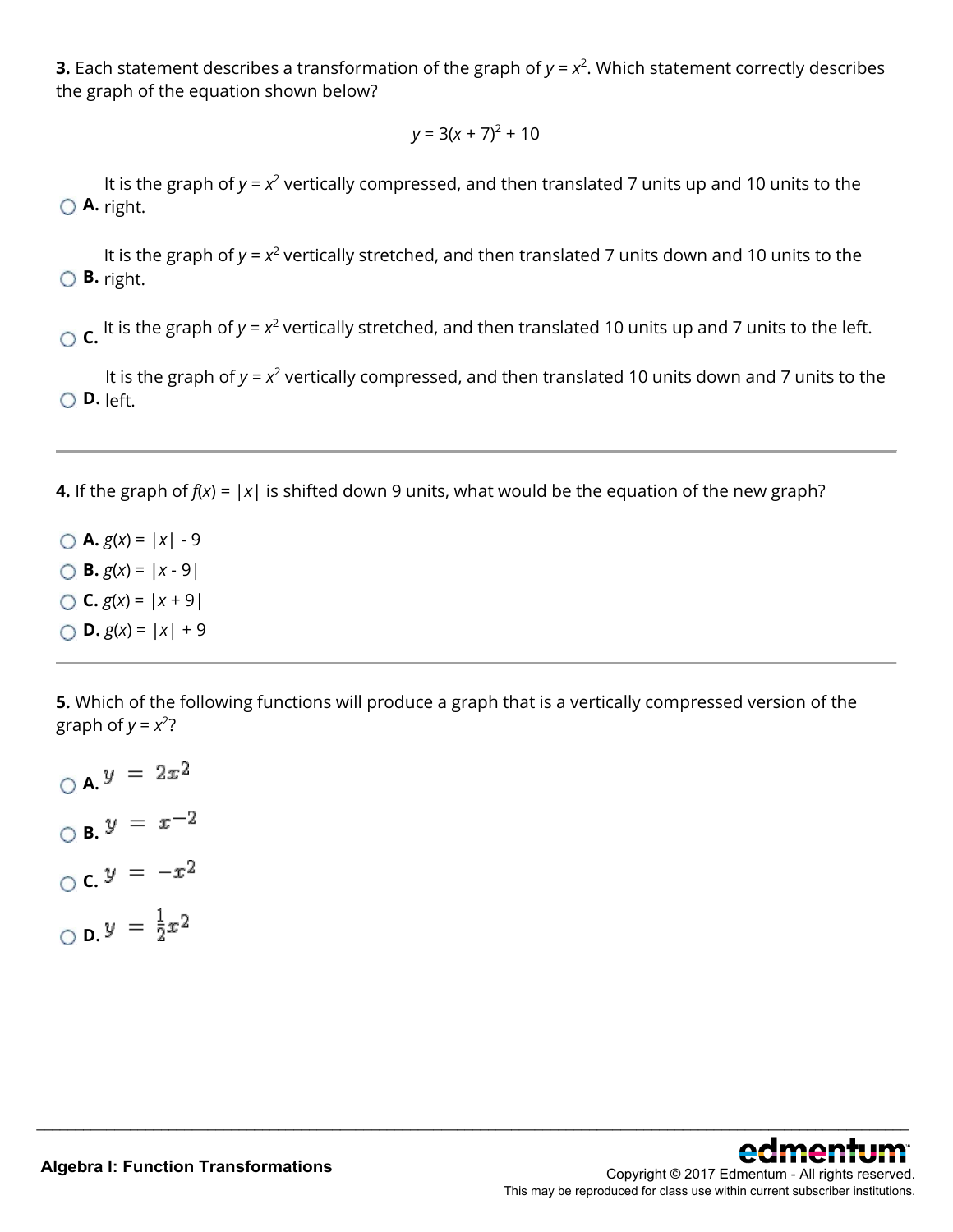**6.** Each statement describes a transformation of the graph of  $y = |x|$ . Which statement correctly describes the graph of  $y = |x + 5| - 2$ ?

- $\bigcirc$  **A.** It is the graph of  $y = |x|$  translated 2 units down and 5 units to the right.
- $\bigcirc$  **B.** It is the graph of  $y = |x|$  translated 5 units up and 2 units to the left.
- **C.** It is the graph of  $y = |x|$  translated 5 units up and 2 units to the right.
- $\bigcirc$  **D.** It is the graph of  $y = |x|$  translated 2 units down and 5 units to the left.

**7.** Each statement describes a transformation of the graph of  $y$  =  $x^2$ . Which statement correctly describes the graph of  $y = (x - 4)^2 + 5$ ?

- $\bigcirc$  **A.** It is the graph of  $y = x^2$  translated 4 units down and 5 units to the right.
- $\bigcirc$  **B.** It is the graph of  $y = x^2$  translated 4 units up and 5 units to the right.
- **C.** It is the graph of  $y = x^2$  translated 5 units up and 4 units to the right.
- $\bigcirc$  **D.** It is the graph of  $y = x^2$  translated 5 units up and 4 units to the left.



\_\_\_\_\_\_\_\_\_\_\_\_\_\_\_\_\_\_\_\_\_\_\_\_\_\_\_\_\_\_\_\_\_\_\_\_\_\_\_\_\_\_\_\_\_\_\_\_\_\_\_\_\_\_\_\_\_\_\_\_\_\_\_\_\_\_\_\_\_\_\_\_\_\_\_\_\_\_\_\_\_\_\_\_\_\_\_\_\_\_\_\_\_\_\_\_\_\_\_\_\_\_\_\_\_\_\_\_\_\_\_\_

Which of the following is equal to *g*(*x*)?

 $\bigcirc$  **A.**  $(x + 2)^2$  $\bigcirc$  **B.**  $x^2 - 2$  $C.$   $(x - 2)^2$  $\bigcirc$  **D**.  $x^2 + 2$ 

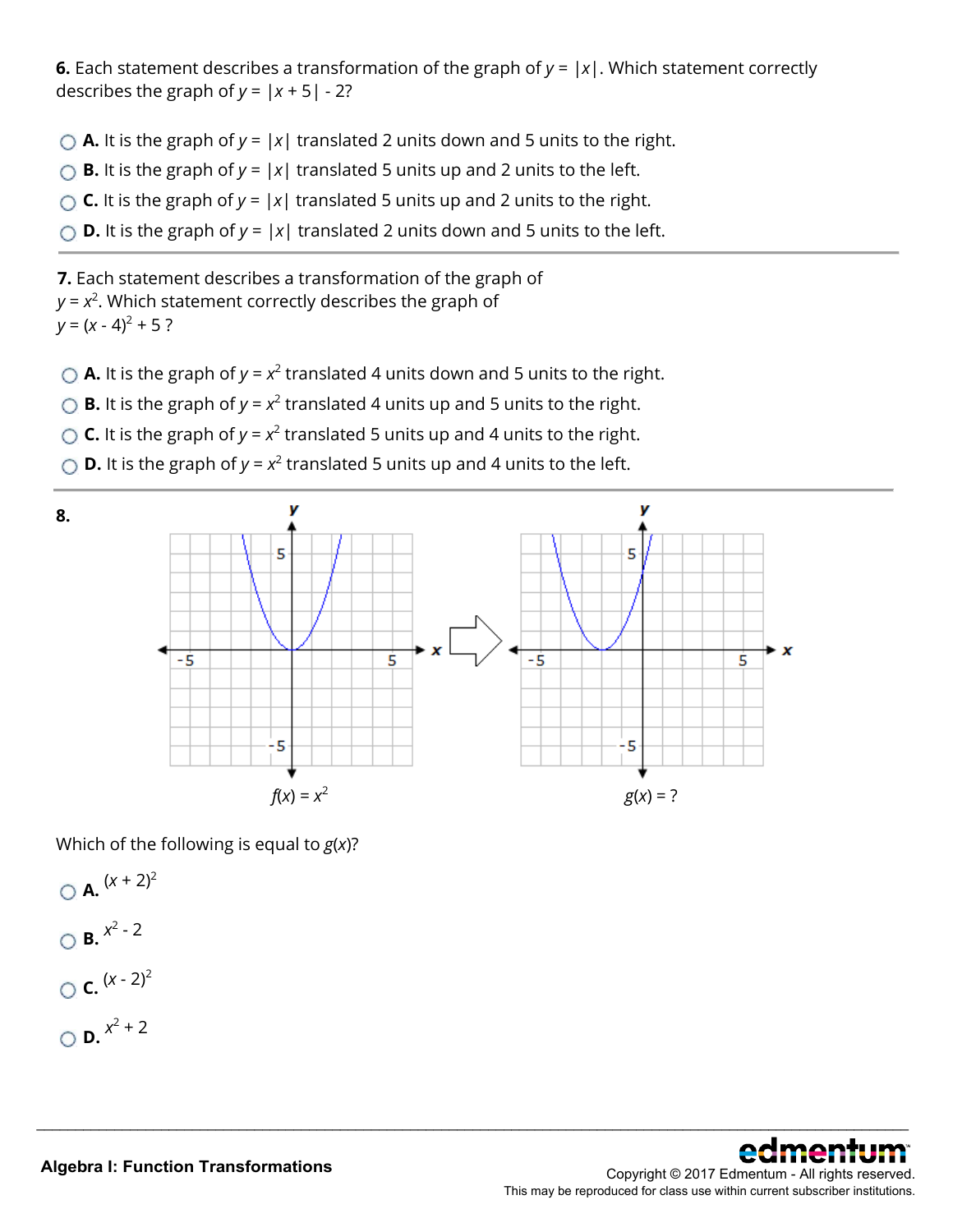**9.** In which direction must the graph of  $f(x) = x^2$  be shifted to produce the graph of  $g(x) = x^2 + 9$ ?

- **A.** up
- **B.** down
- **C.** right
- **D.** left

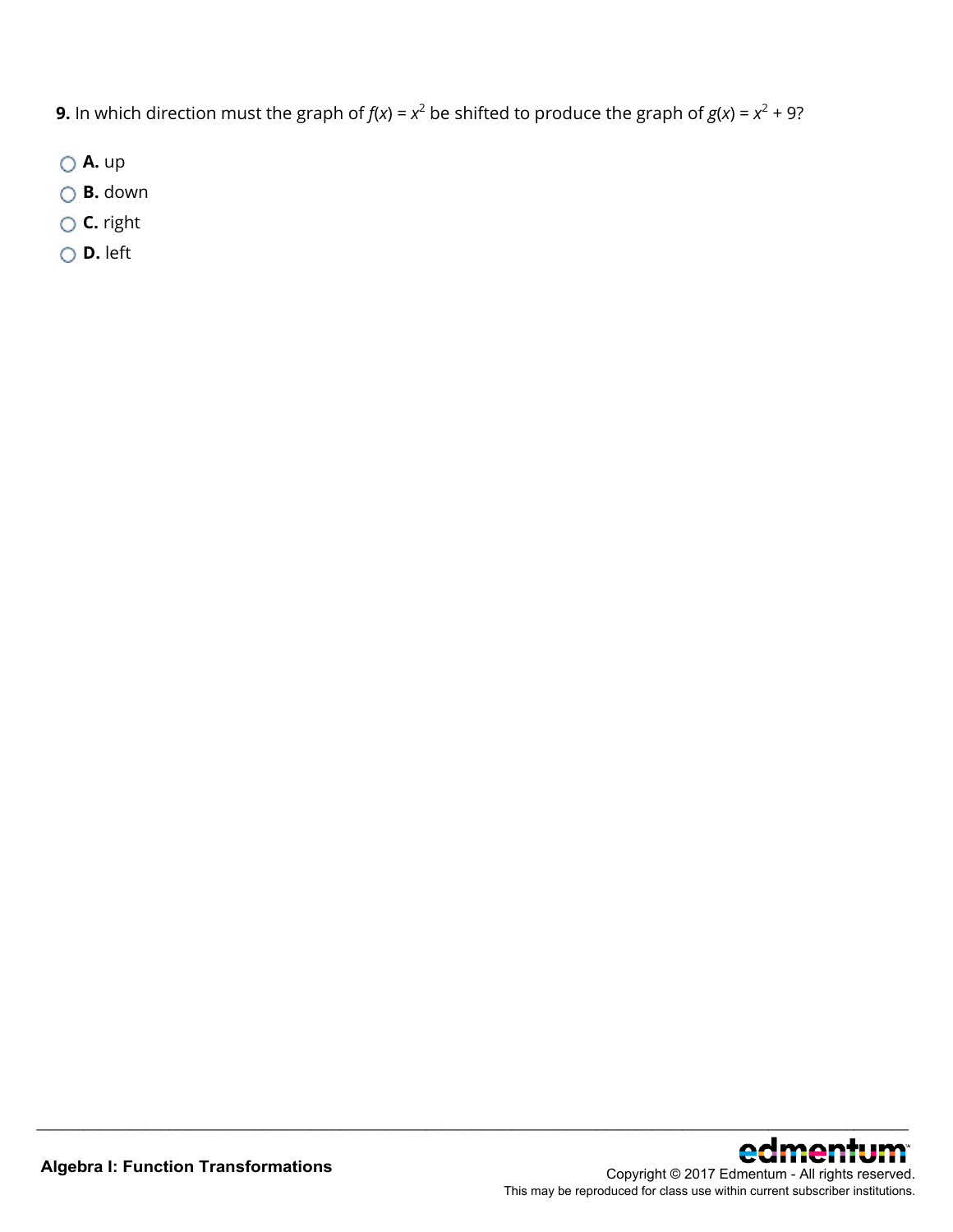v  $\overline{\mathbf{3}}$  $\overline{2}$  $\star x$  $-4$   $-3$   $-2$  $\overline{2}$  $rac{1}{3}$ 7  $-1$  $\mathbf{i}$  $-2$ -3

The function  $f(x) = x^2$  is graphed above. Which of the graphs represents the function  $g(x) = (x + 2)^2 - 1$ ?



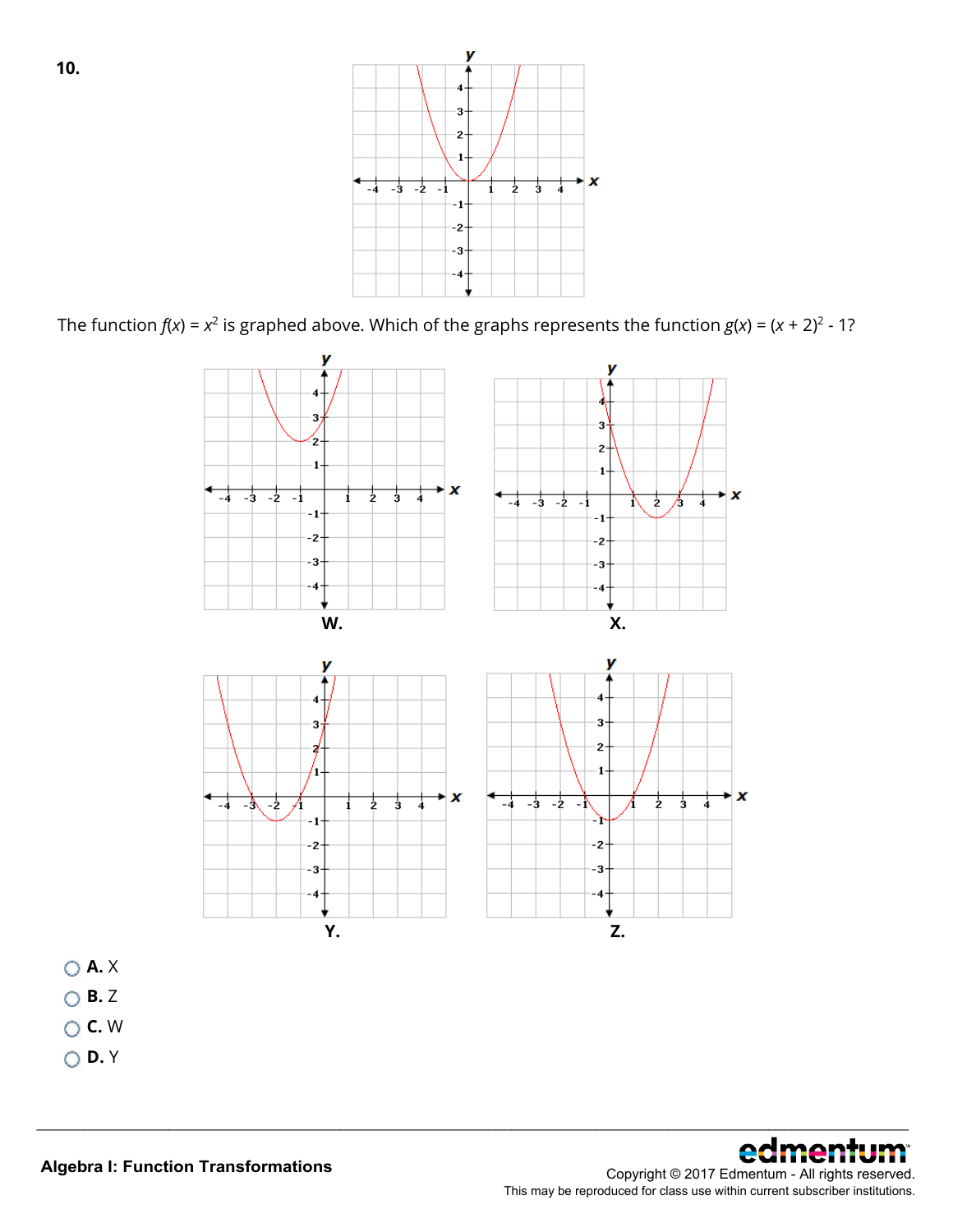### **Answers: Function Transformations**

1. D 2. A 3. C 4. A 5. D 6. D 7. C 8. A 9. A

10. D

### **Explanations**

The linked image cannot be displayed. The file may have been moved, renamed, or deleted. Verify that the link points to the correct file and location.

1. When a number is added or subtracted outside of the absolute value sign, it causes a vertical shift to the absolute value function. If the number is added, the graph shifts up, and if the number is subtracted, the graph shifts down.

Since 7 is subtracted from the equation, **the graph shifts down 7 units**.

 $2$  Consider the graph of a function  $r(x)$  and the real number A.

 $A r(x)$  with  $A > 1$  stretches the graph vertically by a factor of A.

 $Ar(x)$  with  $0 < A < 1$  compresses the graph vertically by a factor of A.

3. Consider the function  $y = f(x)$  with the real numbers  $a > 0$ ,  $h > 0$ , and  $r > 0$ .

| $y = f(x) + r$ | shifts the graph of $f(x)$ up r units           |
|----------------|-------------------------------------------------|
| $y = f(x) - r$ | shifts the graph of $f(x)$ down r units         |
| $y = f(x + h)$ | shifts the graph of $f(x)$ to the left h units  |
| $y = f(x - h)$ | shifts the graph of $f(x)$ to the right h units |

| $y = a \cdot f(x)$ , where $a > 1$         | stretches the graph of $f(x)$ vertically by a factor of $\alpha$  |
|--------------------------------------------|-------------------------------------------------------------------|
| $y = a \cdot f(x)$ , where $0 \le a \le 1$ | compresses the graph of $f(x)$ vertically by a factor of $\alpha$ |



Copyright © 2017 Edmentum - All rights reserved. This may be reproduced for class use within current subscriber institutions.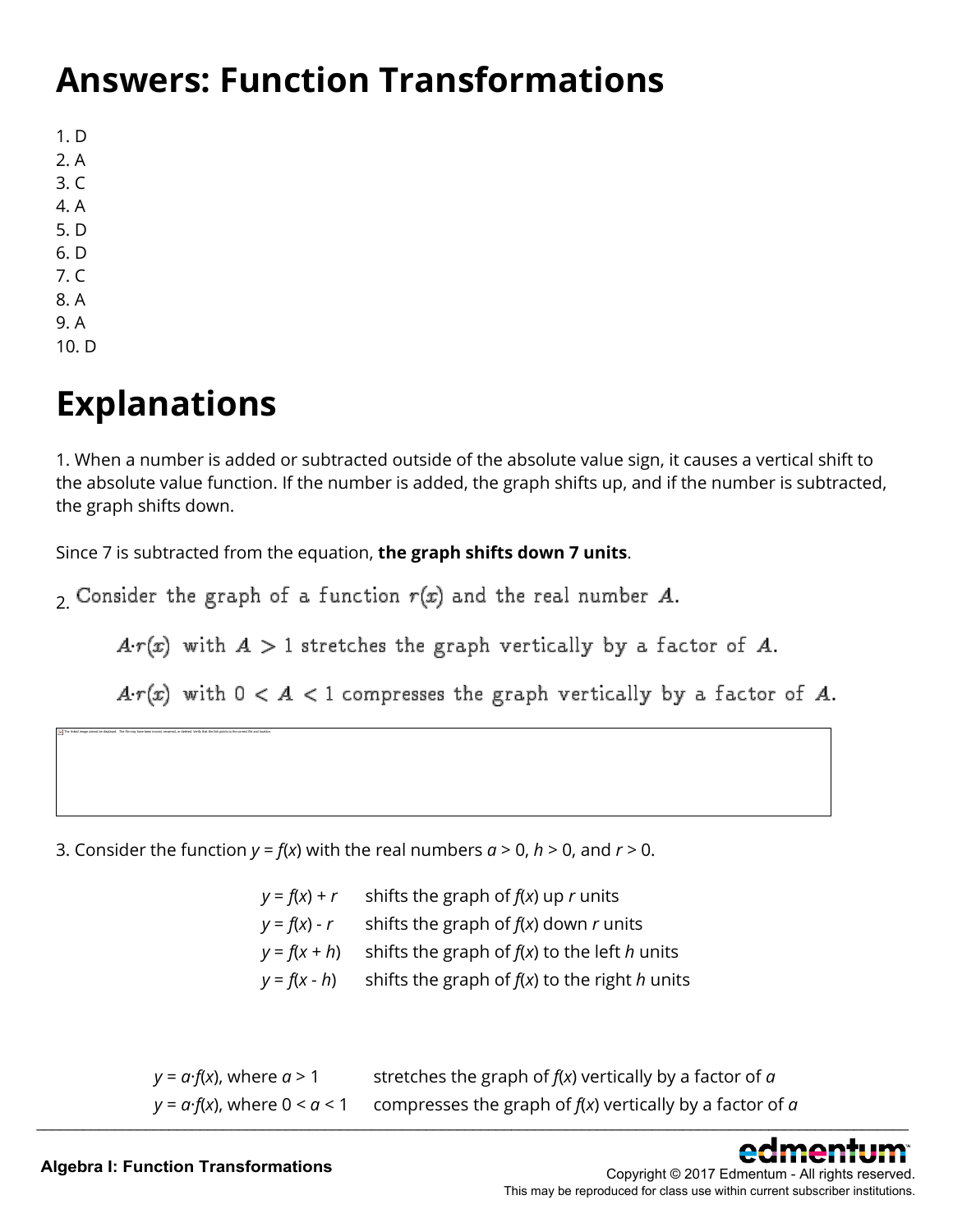The given equation can be seen as  $y = f(x) = x^2$  undergoing three transformations.

$$
y = 3f(x + 7) + 10 = 3(x + 7)^{2} + 10
$$

Therefore, the given equation represents the graph of  $y = x^2$  vertically stretched, and then translated **10 units up and 7 units to the left**.

4. A vertical shift means a change will occur outside the function. To find the equation that would represent the graph of *f*(*x*) shifted down 9 units, find *f*(*x*) - 9.

$$
g(x) = f(x) - 9 = |x| - 9
$$

5. Given a function *y* = *f*(*x*), the equation of the function when vertically stretched or compressed will be *y*  $= a \cdot f(x)$ , where  $a > 0$ .

If  $a > 1$ , the original graph will have been vertically stretched.

If  $a < 1$ , the original graph will have been vertically compressed.

Therefore, if the graph of  $y = x^2$  is vertically compressed, the function will become  $y = a \cdot x^2$ , where  $a < 1$ .

The only answer choice that fits this description is given below.

$$
y = \frac{1}{2}x^2
$$

6. Consider the function  $y = f(x)$  with the real numbers  $h > 0$  and  $r > 0$ .

 $y = f(x) + r$  shifts the graph of  $f(x)$  up *r* units  $y = f(x) - r$  shifts the graph of  $f(x)$  down *r* units  $y = f(x + h)$  shifts the graph of  $f(x)$  left *h* units  $y = f(x - h)$  shifts the graph of  $f(x)$  right *h* units

The given equation  $y = |x + 5| - 2$  can be seen as  $y = f(x) = |x|$  undergoing two transformations.

$$
y = f(x + 5) - 2 = |x + 5| - 2
$$

Therefore, the given equation represents **the graph of** *y* **= |***x***| translated 2 units down and 5 units to the left**.

7. Consider the function  $y = f(x)$  with the real numbers  $h > 0$  and  $r > 0$ .

$$
y = f(x) + r
$$
 shifts the graph of  $f(x)$  up  $r$  units  
\n
$$
y = f(x) - r
$$
 shifts the graph of  $f(x)$  down  $r$  units  
\n
$$
y = f(x + h)
$$
 shifts the graph of  $f(x)$  left  $h$  units  
\n
$$
y = f(x - h)
$$
 shifts the graph of  $f(x)$  right  $h$  units